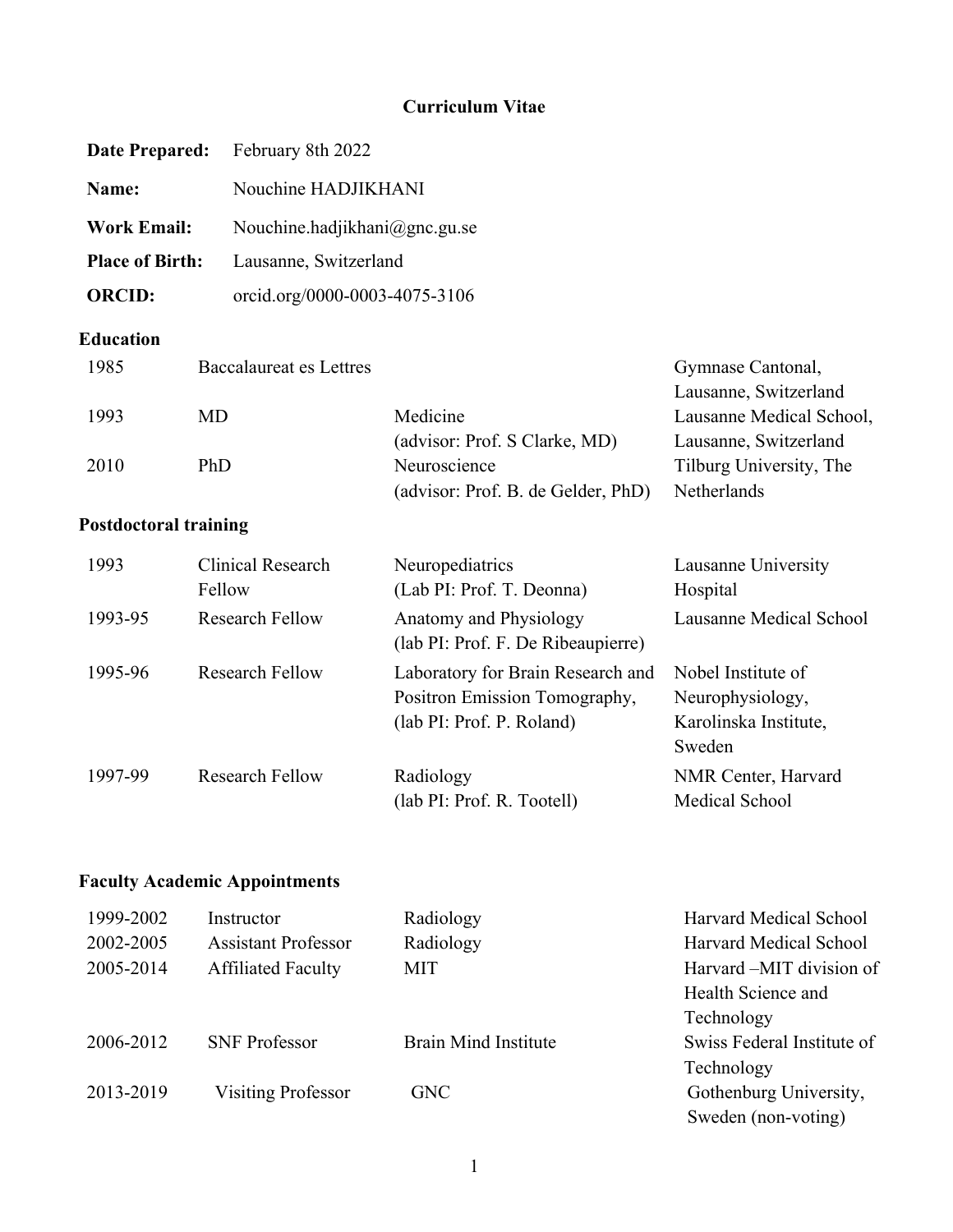|                        | 2006-present Associate Professor | Radiology                     | <b>Harvard Medical School</b> |
|------------------------|----------------------------------|-------------------------------|-------------------------------|
| 2019-present Professor |                                  | <b>Experimental Child and</b> | <b>Gothenburg University,</b> |
|                        |                                  | <b>Adolescent Psychiatry</b>  | <b>Sweden</b>                 |

### **Appointment at Hospitals/Affiliated Institutions**

| 1999-2016              | Assistant in Medical  | Radiology | Massachusetts General        |
|------------------------|-----------------------|-----------|------------------------------|
|                        | Imaging               |           | Hospital                     |
| 2016-present Associate |                       | Radiology | <b>Massachusetts General</b> |
|                        | <b>Neuroscientist</b> |           | <b>Hospital</b>              |

# **Major Administrative Leadership Positions**

| Local                             |                 |                                             |
|-----------------------------------|-----------------|---------------------------------------------|
| $2015$ -present                   | Director        | Neurolimbic Research, Athinoula A.          |
|                                   |                 | Martinos Center for Biomedical Imaging      |
|                                   |                 |                                             |
| <b>National and International</b> |                 |                                             |
| 2006-2012                         | Director        | Social Cognition Lab, Swiss Federal         |
|                                   |                 | Institute of Technology                     |
| 2007                              | Course Director | ADOS and ADI-R training course, Swiss       |
|                                   |                 | Federal Institute of Technology             |
| 2011-2016                         | President       | Vaincre l'autisme, International Scientific |
|                                   |                 | Committee                                   |
| 2011                              | Co-Founder      | Neurochlore                                 |

#### **Committee Service**

| Regional<br>2009                                     | PhD Thesis Jury (K. Dominick)                                                                                                     | <b>Boston University</b>                                                                                                                |
|------------------------------------------------------|-----------------------------------------------------------------------------------------------------------------------------------|-----------------------------------------------------------------------------------------------------------------------------------------|
| <b>National</b><br>2016                              | Pre-Lim Committee (Vivek Subramanian)                                                                                             | Duke University                                                                                                                         |
| <b>International</b><br>2009<br>2009<br>2009<br>2009 | PhD Thesis Jury (D. Bastard-Rosset)<br>PhD Thesis Jury (M. Arminjon)<br>PhD Thesis Jury (C Camen)<br>PhD Thesis Jury (P. Vrticka) | University of Grenoble, France<br>University Lyon 3, France<br>University of Lausanne, Switzerland<br>University of Geneva, Switzerland |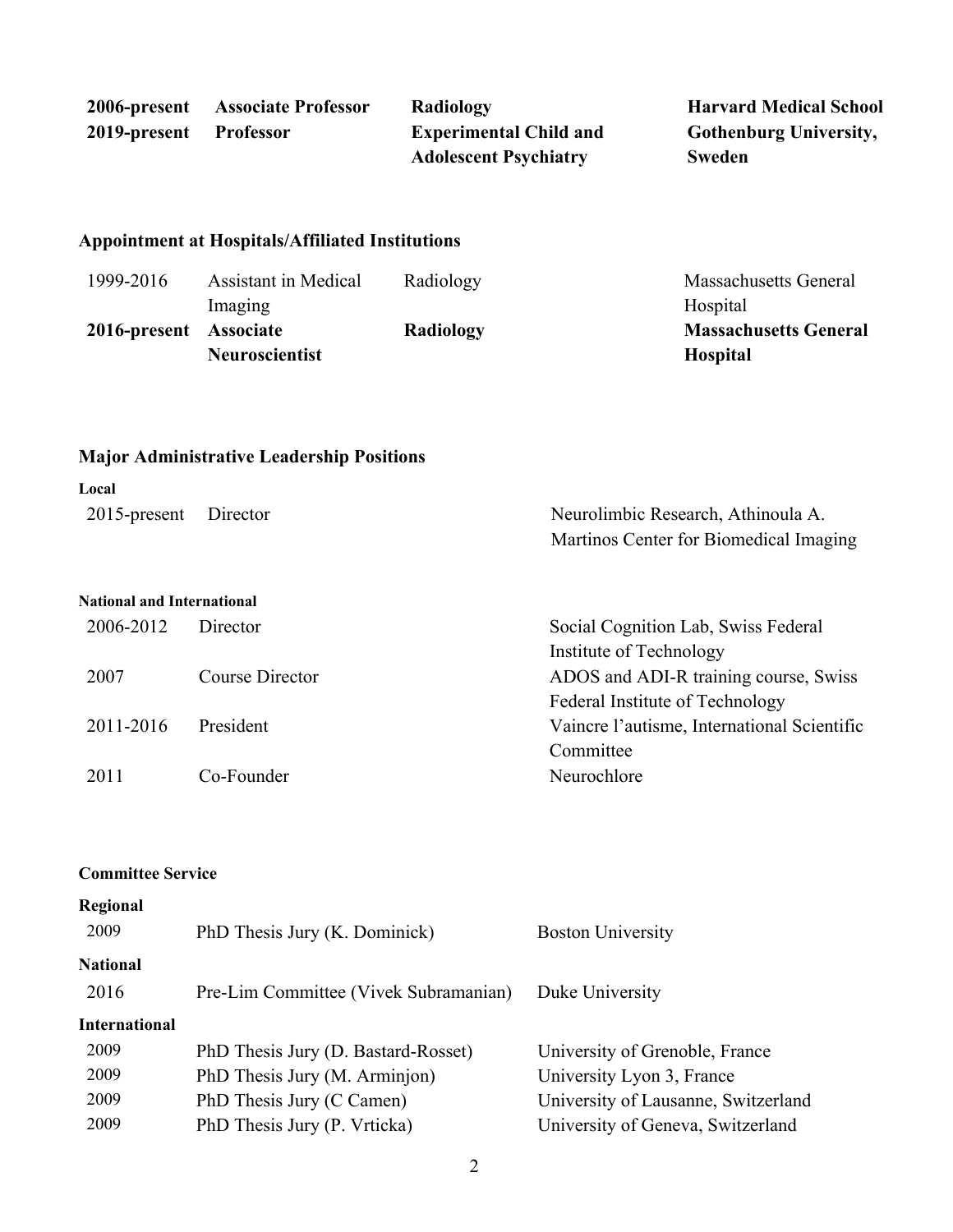| 2009 | PhD Thesis Jury (C. Destrieux)                   | University of Tours, France           |
|------|--------------------------------------------------|---------------------------------------|
| 2010 | PhD Thesis Jury (F. Vasseur)                     | University of Grenoble, France        |
| 2010 | PhD Thesis Jury (M. Boi)                         | Swiss Federal Institute of Technology |
|      |                                                  | Lausanne, Switzerland                 |
| 2011 | PhD Thesis Jury (T. Tadi)                        | Swiss Federal Institute of Technology |
|      |                                                  | Lausanne, Switzerland                 |
| 2011 | PhD Thesis Jury (B. Norris)                      | Swiss Federal Institute of Technology |
|      |                                                  | Lausanne, Switzerland                 |
| 2012 | HDR Thesis Jury (Christina Schmitz)              | University of Lyon, France            |
| 2013 | PhD Thesis Jury (Suzanne Robic)                  | University of Lyon, France            |
| 2013 | HDR Thesis Jury (Marie Gomot)                    | University of Tours, France           |
| 2013 | PhD Thesis Jury (Quentin Guillon)                | University of Toulouse, France        |
| 2016 | Organization committee for INSAR                 | University of Rzeszów, Poland         |
|      | international leadership meeting                 |                                       |
| 2016 | Scientific committee for the World               | University of Rzeszów, Poland         |
|      | Innovations Combining Medicine,                  |                                       |
|      | Engineering and Technology in Autism             |                                       |
|      | Diagnosis and Therapy Conference                 |                                       |
| 2016 | Scientific Board CERESA                          | Toulouse, France                      |
|      | (Centre Régional, d'Education et                 |                                       |
|      | de Services pour l'Autisme en Midi-              |                                       |
| 2017 | Pyrénées)                                        |                                       |
|      | Organization Committee for ESSENCE<br>conference | Gothenburg, Sweden                    |
| 2017 | Scientific Committee for                         | Rzeszów, Poland                       |
|      | Neurodevelopmental Disorders embraced            |                                       |
|      | in the clinical term ESSENCE - clinical          |                                       |
|      | practive and reseasrch                           |                                       |
| 2017 | Scientific advisor for Art Exhibition            | Stockholm, Sweden                     |
|      | "Dreams of " for individuals with ASD            |                                       |

# **Professional Societies**

| 1996-     | Society for Neuroscience                         | Regular Member                 |
|-----------|--------------------------------------------------|--------------------------------|
| 2006-     | American Association for the Advancement         | <b>Professional Member</b>     |
|           | of Science                                       |                                |
| $2010-$   | <b>International Society for Autism Research</b> | Full Member                    |
| 2008-     | Asperger/Autism Network                          | Full Member                    |
| 2008-     | American Headache Society                        | Full Member                    |
| $2010-$   | <b>Autism Consortium</b>                         | <b>Full Member</b>             |
| $2010-$   | Autisme Suisse Romande                           | Member of Scientific Committee |
| 2011-2015 | Association for Psychological Science            | Member                         |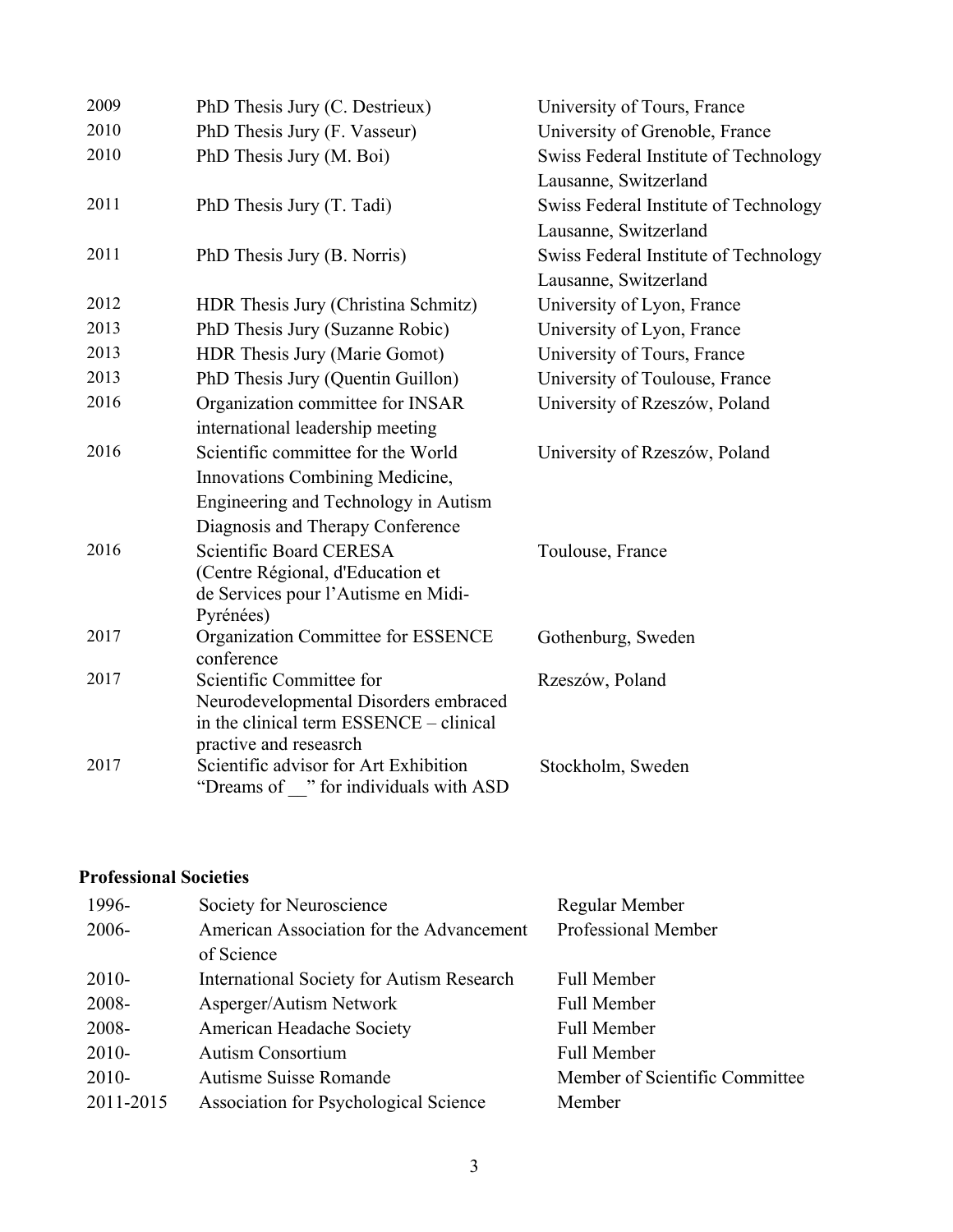| $2013-$   | Harvard Interdisciplinary Oxytocin Research Full member |                         |
|-----------|---------------------------------------------------------|-------------------------|
|           | Initiative                                              |                         |
| $2014-$   | National Association of Professional Women Full member  |                         |
| $2015 -$  | Healthy Weight Research Network/Children                | <b>Associate Member</b> |
|           | with Autism Spectrum Disorders                          |                         |
| 2017-2020 | The New York Academy of Sciences                        | Full Member             |

## **Grant Review Activities**

| 2002     | National Institute of Neurological Disorders | <b>NIH</b>    |
|----------|----------------------------------------------|---------------|
|          | and Stroke                                   | Ad-hoc member |
| 2002     | ZRG1 BBBP-6, Child Psychopathology and       | <b>NIH</b>    |
|          | <b>Developmental Disorders</b>               | Ad-hoc member |
| 2003     | National Eye Institute, VISB                 | <b>NIH</b>    |
|          |                                              | Ad-hoc member |
| 2004     | National Institute of Neurological Disorders | <b>NIH</b>    |
|          | and Stroke                                   | Ad-hoc member |
| 2004     | ZRG1 Integrative, Functional, and            | <b>NIH</b>    |
|          | Cognitive Neuroscience IRG                   | Ad-hoc member |
| 2005     | National Institute of Diabetes and Digestive | <b>NIH</b>    |
|          | and Kidney Diseases                          | Ad-hoc member |
| 2005     | <b>Swiss National Science Foundation</b>     | Reviewer      |
| 2006     | ZMH1-BST-A(01) Bioengineering Sciences       | <b>NIH</b>    |
|          | and Technologies                             | Ad-hoc member |
| 2007     | ZRG Child Psychopathology and                | <b>NIH</b>    |
|          | <b>Developmental Disorders</b>               | Ad-hoc member |
| 2007     | <b>Swiss National Science Foundation</b>     | Reviewer      |
| 2009     | ARRA: Child Psychopathology and              | NIH           |
|          | <b>Developmental Disorders</b>               | Ad-hoc member |
| 2009     | BBBP-IRG, Child Psychopathology and          | <b>NIH</b>    |
|          | <b>Developmental Disorders</b>               | Ad-hoc member |
| 2008     | AERES, Agence d'Evaluation de la             | Reviewer      |
|          | Recherche et des Etablissements              |               |
|          | d'Enseignement Superieur                     |               |
| 2009     | MRC, Medical Research Concil (UK)            | Reviewer      |
| 2011     | Research Council, KU Leuven, Belgium         | Reviewer      |
| 2011     | ZonMw, Netherlands Organisation for          | Reviewer      |
|          | Health Research and Development              |               |
| $2011 -$ | FWO, Research Foundation Flanders            | Reviewer      |
| 2012     | ANR JCJC - SHS 2, Agence Nationale de la     | Reviewer      |
|          | Recherche France                             |               |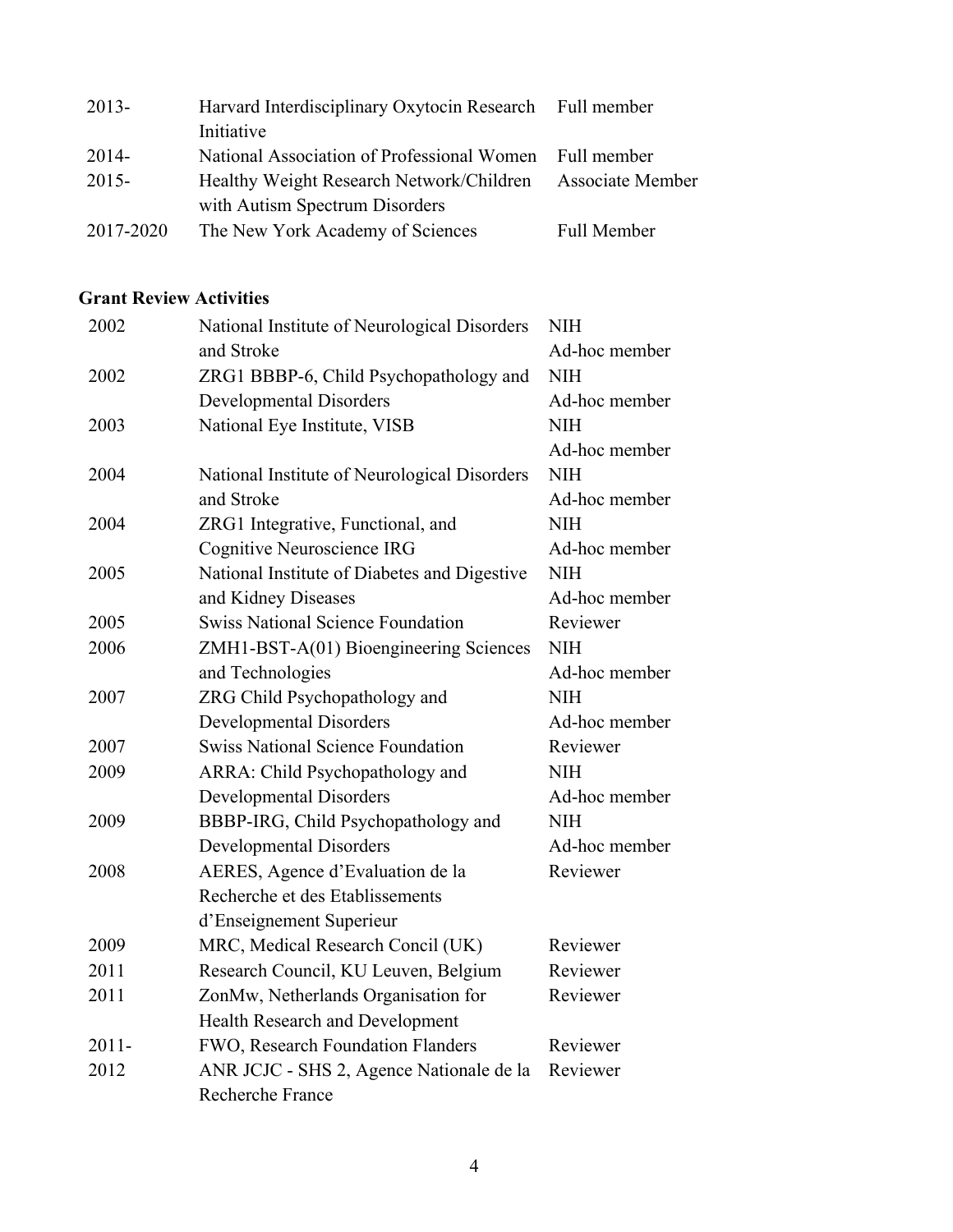| 2012  | Child Development Fund, The Waterloo      | Reviewer                |
|-------|-------------------------------------------|-------------------------|
|       | Foundation                                |                         |
| 2013  | M. J. Murdock Charitable Trust Foundation | Reviewer                |
| 2014  | German-Israeli Foundation for Scientific  | Reviewer                |
|       | <b>Research and Development</b>           |                         |
| 2014  | ZonMw, Netherlands Organisation for       | Reviewer                |
|       | Health Research and Development           |                         |
| 2016  | <b>DBD:</b> Developmental Brain Disorders | <b>NIH</b>              |
|       |                                           | Ad-hoc member           |
| 2017  | Churchill College Fellowship              | Reviewer                |
| 2017  | Fonds National de la Recherche            | Reviewer                |
|       | Scientifique (FNRS, France)               |                         |
| 2017  | 10 ZRG1 CFS-N (80)                        | <b>NIH</b>              |
|       |                                           | Ad-hoc member           |
| 2017  | Harvard Catalyst Data Ideation Challenge  | <b>Harvard Catalyst</b> |
|       |                                           | Ad-hoc member           |
| 2018  | ZRG1 F02B                                 | <b>NIH</b>              |
|       |                                           | Ad-hoc member           |
| 2018  | <b>DABP CIHB</b>                          | <b>NIH</b>              |
|       |                                           | Ad-hoc member           |
| 2018  | European College of                       | Reviewer                |
|       | Neuropsychopharmacology (ECNP)            |                         |
|       | preclinical Data Network Prize            |                         |
| 2018  | <b>Lundbeck Foundation</b>                | Reviewer                |
|       |                                           |                         |
| 2019- | The European Science Foundation           | Reviewer                |
|       |                                           |                         |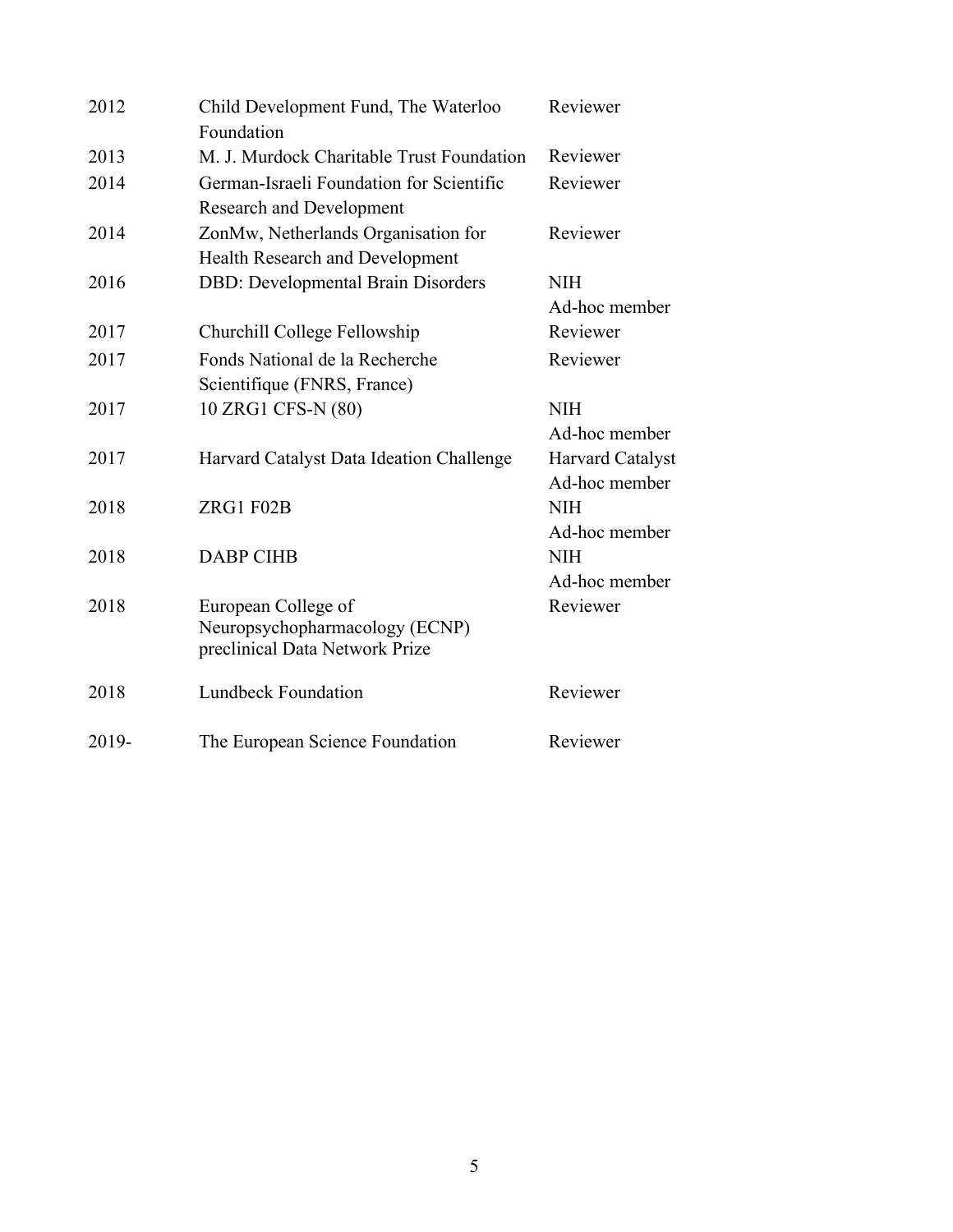# **Editorial Activities Ad-hoc Reviewer** Acta Paediatrica American Journal of Psychiatry Annals of Neurology Archives of General Psychiatry Autism Autism Research Biological Psychiatry Brain Brain Connectivity Brain Imaging and Behavior Brain Research Brain Topography British Medical Journal Cephalagia Cerebral Cortex Cognitive Computation Consciousness and Cognition **Cortex** Current Biology Development and Psychopathology Developmental Science Emotion European Journal of Neuroscience European Review of Applied Psychology Experimental Neurology Headache Human Brain Mapping Journal of Autism and Developmental Disorders Journal of Cognitive Neuroscience Journal of Child Psychology and Psychiatry Journal of Experimental Psychology Journal of Nervous and Mental Disease Journal of Neurodevelopmental Disorders Journal of Neurophysiology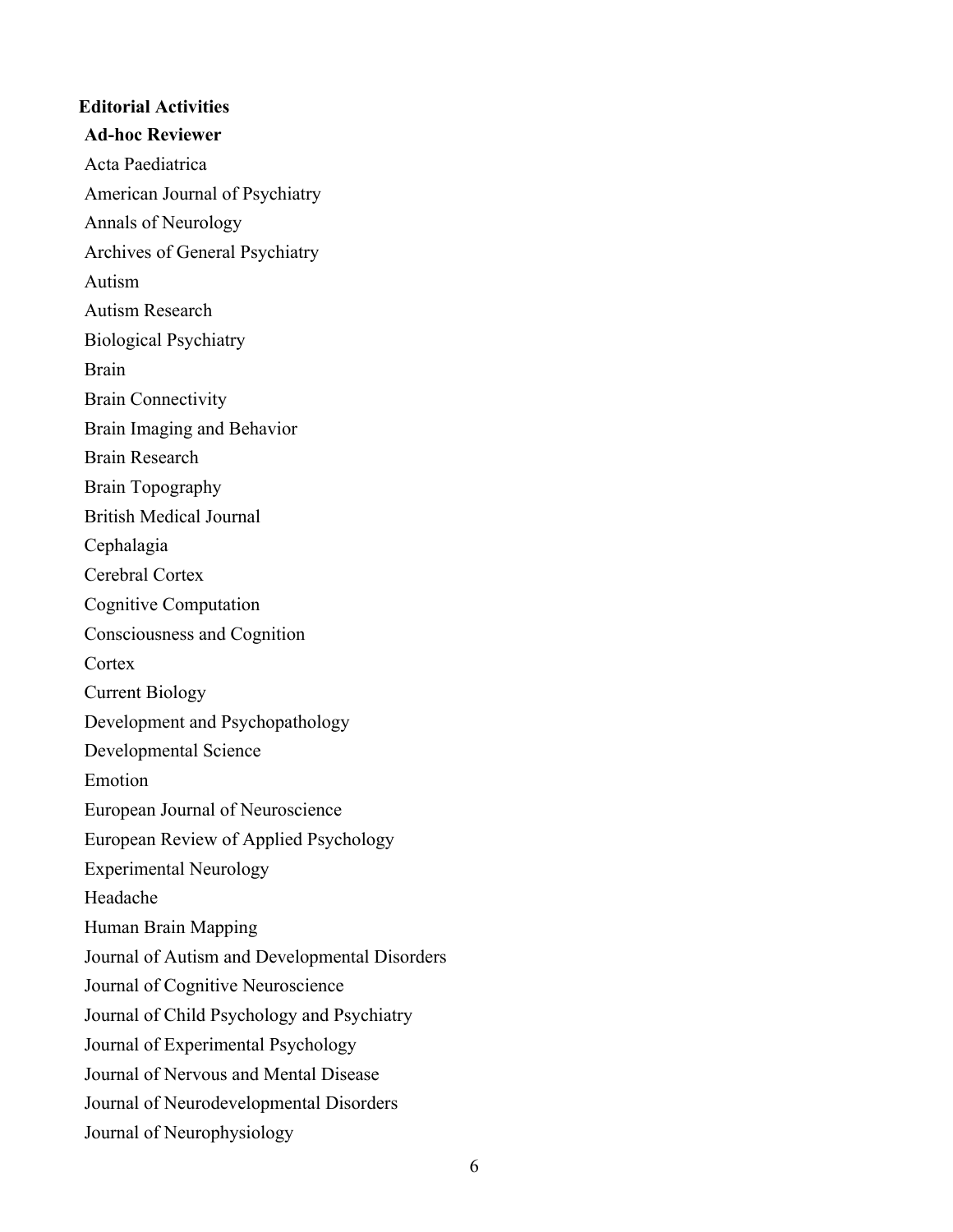Journal of Neuroscience Journal of Neuroradiology Journal of Physiology Journal of the International Neuropsychological Society Magnetic Resonance in Medicine Nature Clinical Practice Neurology Nature Neuroscience Neural Plasticity NeuroImage NeuroImage Clinical Neurology Neuron Neuropsychologia Neuropsychopharmacology NeuroReport Neuroscience Neuroscience & Biobehavioral Reviews Neuroscience Letters Pain Pediatrics Proceedings of the National Academy of Science, USA The Proceeding B of the Royal Society PLoS ONE Psychiatry and Clinical Neurosciences Psychiatry Research Psychopharmacology Research in Autism Spectrum Disorders Science Science Advances Scientific Reports Social Cognitive Affective Neuroscience Stroke The American Journal of Psychiatry The Journal of Headache and Pain The Lancet Neurology Trends in Cognitive Sciences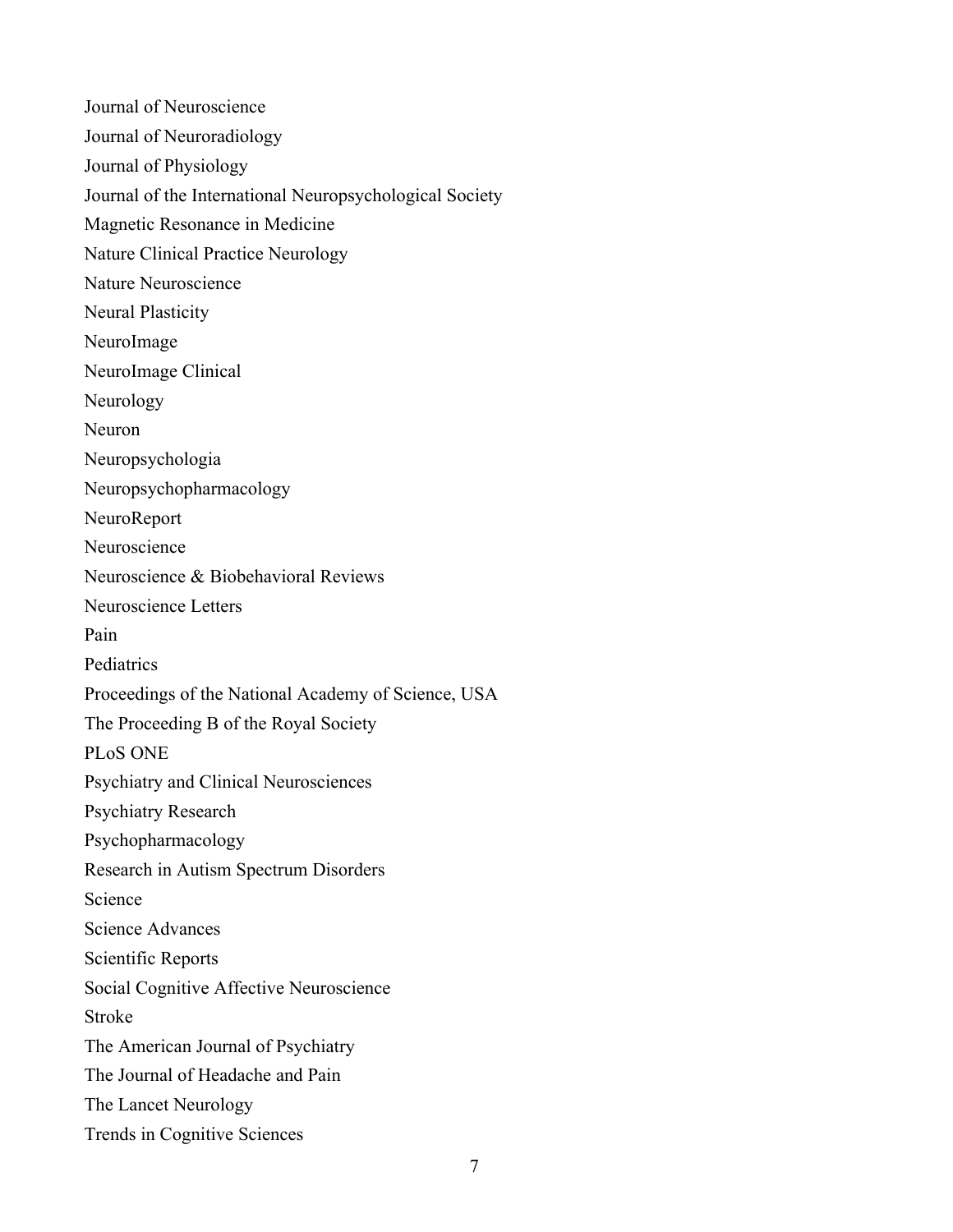Trends in Neurosciences

Vision Research

Visual Neuroscience

### **Other Editorial Roles**

| $2013-$ | Academic Editor               | PL <sub>o</sub> S ONE            |
|---------|-------------------------------|----------------------------------|
| 2019-   | <b>Editorial Board Member</b> | The Journal of Headache and Pain |

## **Honors and Prizes**

| 1995 | Fellowship Award                        | Swedish Institute                                                |                                                                                   |
|------|-----------------------------------------|------------------------------------------------------------------|-----------------------------------------------------------------------------------|
| 1995 | Fellowship Award                        | <b>Swiss National Foundation</b>                                 |                                                                                   |
| 1995 | Fellowship Award                        | Societe Academique Vaudoise                                      |                                                                                   |
| 2008 | Stoicescu Fellowship<br>Award           | <b>Stoicescu Foundation</b>                                      |                                                                                   |
| 2010 | Leenaards Scientific<br>Prize           | Leenaards Foundation                                             |                                                                                   |
| 2012 | Chaire d'Excellence<br>Pierre de Fermat | Conseil Regional Midi-Pyrenees                                   |                                                                                   |
| 2014 | <b>SAC Poster of</b>                    | MGH Scientific Advisory                                          |                                                                                   |
|      | <b>Distinction Award</b>                | Commitee                                                         |                                                                                   |
| 2014 | F1000Prime                              | Faculty of 1000 recommendation                                   | Awarded for article on<br>Emotional Contagion,<br><b>Translational Psychiatry</b> |
| 2016 | LifeWatch Award                         | LifeWatch Foundation, Stockholm,<br>Sweden                       | Awarded for achievements<br>in autism research                                    |
| 2019 | Top 100 official author                 | Top 100 read neuroscience articles<br>in Scientific Reports 2018 | Nature Research Scientific<br>Reports                                             |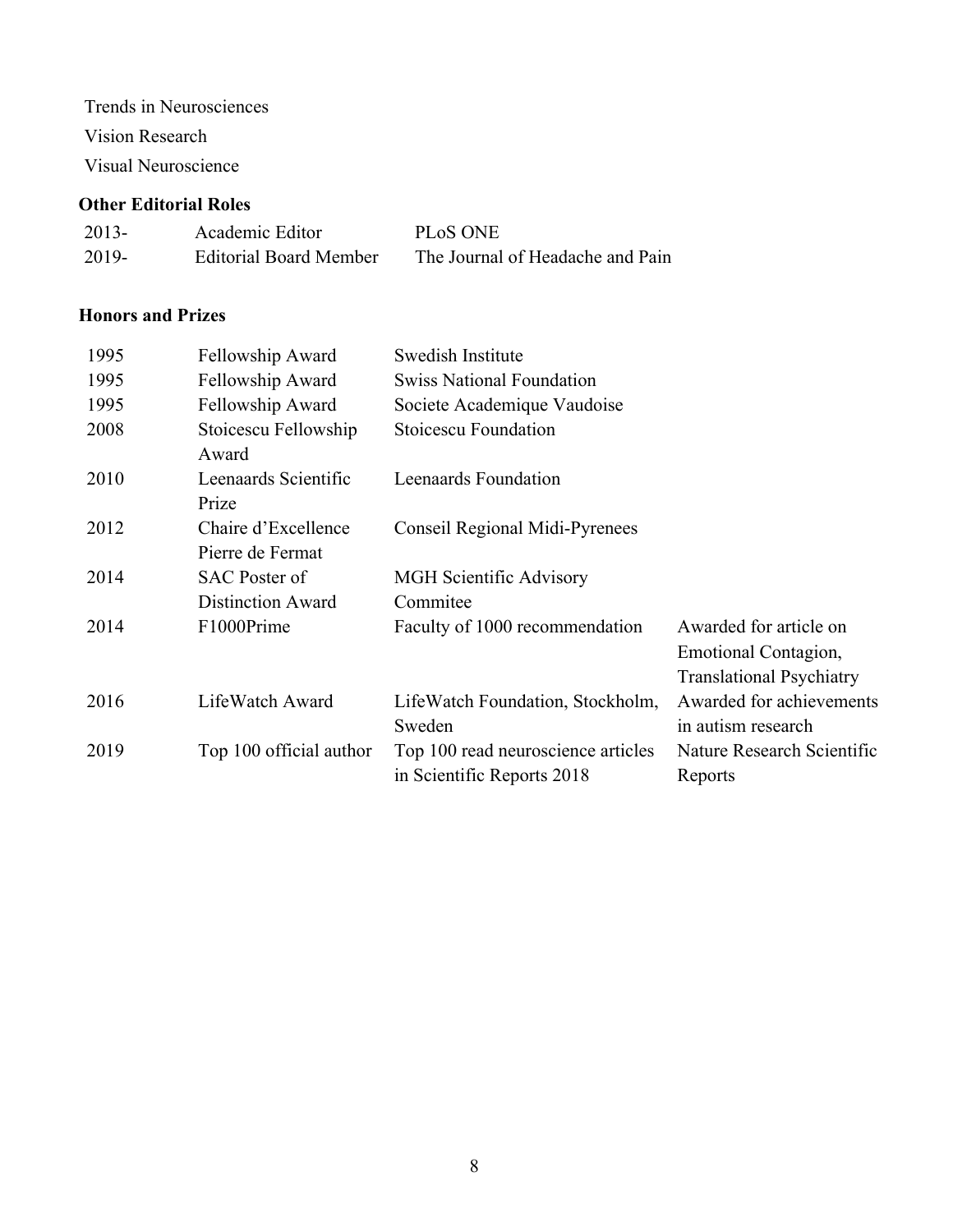# **Report of Funded and Unfunded Projects**

# **Funding Information**

## **Past**

| 2002-2006 | Visual-social cognition in neurodevelopmental disorders<br>NIH 5R01NS044824-03                                        |
|-----------|-----------------------------------------------------------------------------------------------------------------------|
|           | Principal Investigator                                                                                                |
| 2002-2007 | Language in Autism: Clinical and Basic Studies<br>NIH U19 DC 03610-08 (PI Tager-Flusberg)                             |
|           | <b>BU</b> subcontract                                                                                                 |
|           | Principal Investigator Project 3                                                                                      |
| 2004-2006 | DOT and fMRI Studies of Visual Perception and Imagery                                                                 |
|           | NIH 1R21MH068610 A01A1 (PI: Ganis)                                                                                    |
|           | Investigator                                                                                                          |
| 2001-2006 | Diffusion MRI of Complex White Matter and Connectivity                                                                |
|           | NIH 5 RO1 MH64044-04 (PI Wedeen)                                                                                      |
|           | Investigator                                                                                                          |
| 2001-2012 | Migraine Pathophysiology and Treatment Mechanisms                                                                     |
|           | NIH 5P01 NS 35611-09 (PI: Moskowitz)                                                                                  |
|           | Principal Investigator Project 3                                                                                      |
| 2006-2012 | Functional Imaging of Affective and Cognitive Disorders                                                               |
|           | Swiss National Science Foundation PPOOP3-130191                                                                       |
|           | Principal Investigator                                                                                                |
| 2007-2009 | Cognitive remediation, executive function deficit and functional brain imaging of<br>adolescents and adults with ADHD |
|           | Swiss National Science Foundation 3200B0-118373 (PI: Bader)                                                           |
|           | Investigator                                                                                                          |
| 2008-2012 | The Perception of Emotion and Empathy in Autism – a Brain Functional Imaging Study                                    |
|           | Velux Foundation                                                                                                      |
|           | Principal Investigator                                                                                                |
| 2008-2010 | The Cerebellum in Migraine                                                                                            |
|           | <b>Stoicescu Foundation</b>                                                                                           |
|           | Principal Investigator                                                                                                |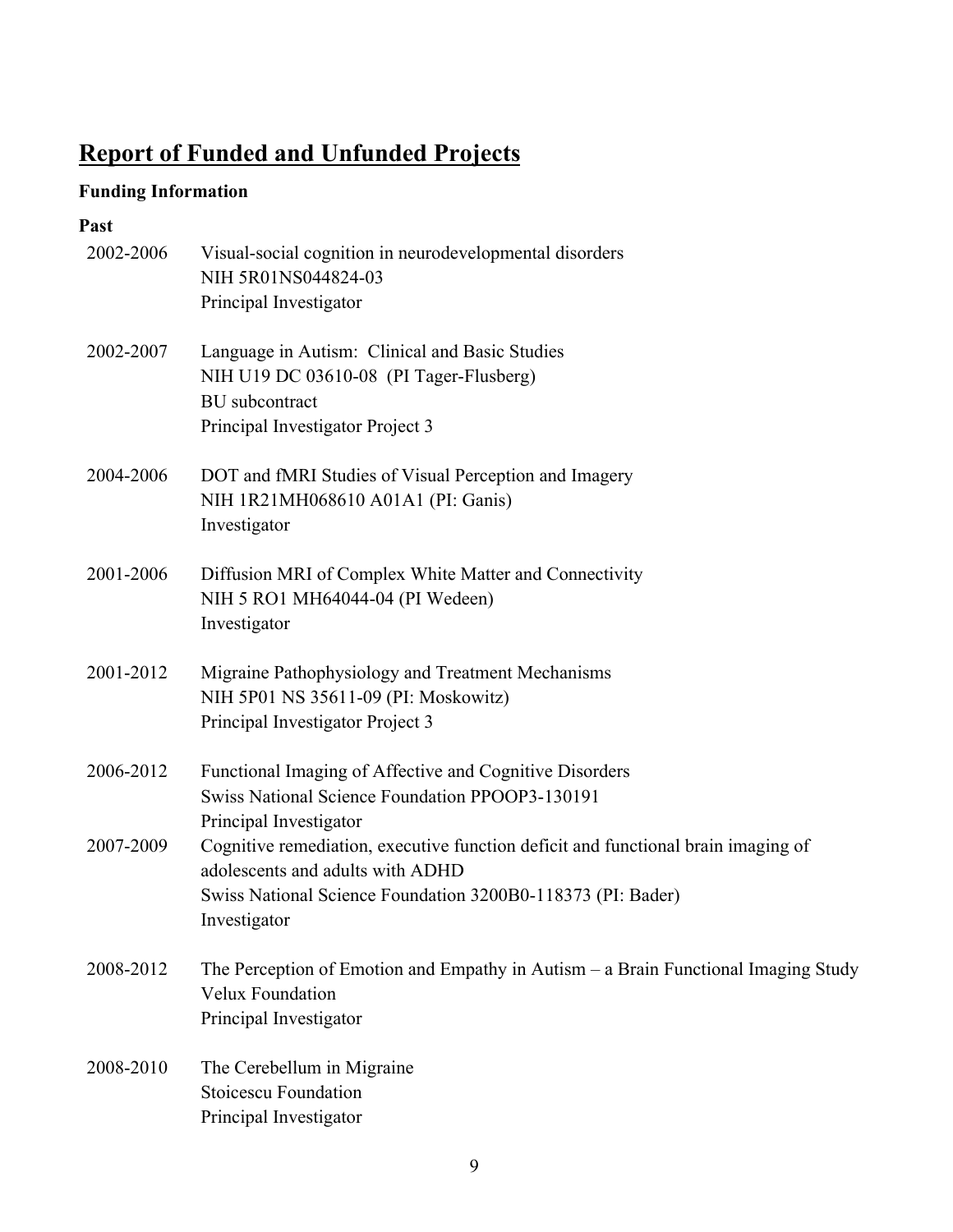| 2010-2011 | A Genetic Paradigm for Obesity, Autism and Schizophrenia<br>Leenaards Foundation (PI: Jacquemont)<br>Investigator                                                              |
|-----------|--------------------------------------------------------------------------------------------------------------------------------------------------------------------------------|
| 2010-2011 | The 16p11.2 rearrangements: genetic paradigms for obesity and neurodevelopmental<br>disorders<br>Swiss National Science Foundation CRSI33 133044 (PI: Raymond)<br>Investigator |
| 2013-2016 | Age and Accurate Face Impressions: Perceptual Neural, & Motivational Mechanism.<br>1R01AG038375-01 (PI: Zebrowitz)<br>Principal Investigator of imaging subcontract.           |
| 2014-2015 | Emotionell uppfattning i ansikten hos ungdomar och vuxna med autism.<br>Wilhelm och Martina Lundgrens Vetenskaps Fond (Sweden) (PI: Gillberg)<br>Investigator                  |
| 2014-2017 | PET-MR investigation of microglial activation in migraine<br>1R21NS082926-01A1<br>Principal Investigator                                                                       |
| 2016-2017 | ECOR, Internal MGH funding. Characterizing the specificities of ASD in females.<br>Principal Investigator                                                                      |
| 2015-2017 | Autism as a disease of brain circuit timing. Hartwell Foundation (PI Nicolelis)<br>Duke University Subcontract<br>Principal Investigator of imaging subcontract.               |
| 2013-2018 | NeuroimagingAutism / Neuroinflammation Study (PI:Hooker)<br>Private Sponsor<br>Investigator                                                                                    |
| 2017-2019 | Ultrahigh field MRI in ASD – looking for in vivo evidence of patchy cortical thinning<br>NIH 1R21MH115306-01<br>Principal Investigator                                         |
| 2018-2019 | The Excitatory Inhibitory hypothesis in ASD<br>ECOR, Internal MGH funding<br>Principal Investigator (\$80,000 direct costs)                                                    |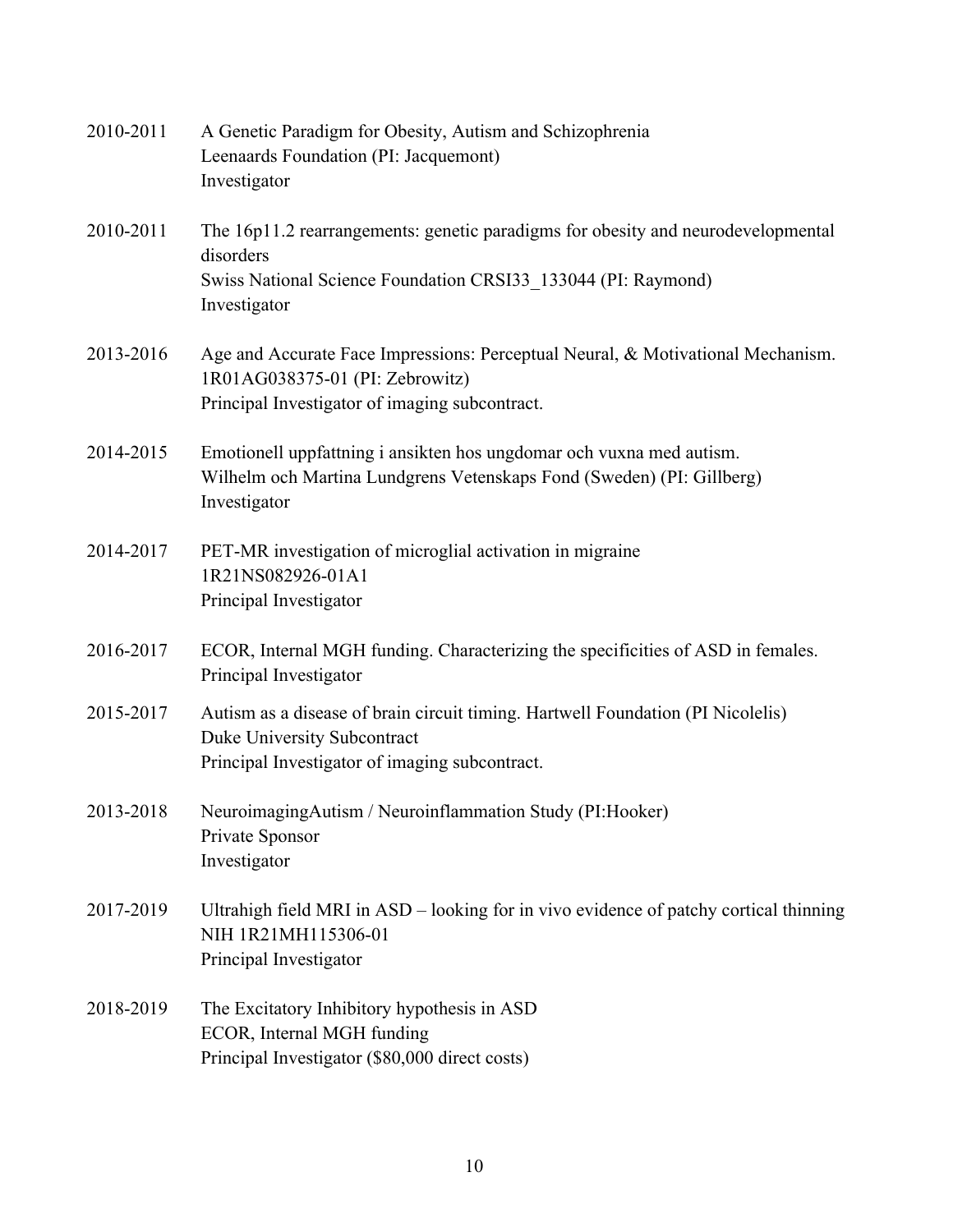### **Current:**

| 2019-2022 | Utvärdering av en molekylärpatologisk teori av autismspektrumstörningar<br>Vetenskapsrådet                                                                                                                                                                                                                                           |
|-----------|--------------------------------------------------------------------------------------------------------------------------------------------------------------------------------------------------------------------------------------------------------------------------------------------------------------------------------------|
|           | Principal Investigator (\$490,000 – total direct costs)                                                                                                                                                                                                                                                                              |
|           | This project investigates the hypothesis that autism is related to an excitatory/inhibitory                                                                                                                                                                                                                                          |
|           | imbalance using eye-tracking                                                                                                                                                                                                                                                                                                         |
| 2018-2023 | Boosting mind-body mechanisms and outcomes for chronic pain (PI: Rosen/Napadow)<br>P01AT009965                                                                                                                                                                                                                                       |
|           | Co-Principal Investigator for Project 3 $(\$2,199,961$ – direct costs for Project 3)                                                                                                                                                                                                                                                 |
|           | This is a program project grant aimed at testing complementary approaches to the<br>treatment of migraine headache.                                                                                                                                                                                                                  |
| 2019-2022 | Microbiome-mediated oxytocin release in human health<br><b>Templeton Foundation</b>                                                                                                                                                                                                                                                  |
|           | Investigator (PI: E. Lawson, MGH)                                                                                                                                                                                                                                                                                                    |
|           | This project investigates the effect of microbiome manipulation in mother-infant bonding.                                                                                                                                                                                                                                            |
| 2019-2022 | Assessing correlates of neuroinflammation in children with PANDAS, Obsessive                                                                                                                                                                                                                                                         |
|           | Compulsive Disorders, and healthy controls using Magnetic Resonance Imaging<br><b>International OCD Foundation</b>                                                                                                                                                                                                                   |
|           | Investigator (PI: K. Williams, MGH)                                                                                                                                                                                                                                                                                                  |
|           | This project uses quantitative MRI to investigates markers of inflammation in PANDAS.                                                                                                                                                                                                                                                |
| 2022-2024 | Intravenös immunoglobulinbehandling (IVIG) hos barn med pediatriskt akut<br>neuropsykiatriskt syndrom (PANS): en öppen studie i Sydvästra Sverige / Intravenous<br>immunoglobulin therapy (IVIG) in children with pediatric acute neuropsychiatric<br>syndrome (PANS): an open-label study in southwestern Sweden<br>Vetenskapsrådet |
|           | Principal Investigator $(\$43,000 - \text{total direct cost})$<br>This project is a small scale pilot clinical trial of IVIG for the treatment of PANS in<br>children.                                                                                                                                                               |

### **Projects submitted for Funding:**

2022-2026 Epigenetic involvement in socio-emotional behavior studied by PET-MRI Investigator (PI: N. Zurcher Wimmer, cost requested \$3,549,460) The aim of this simultaneous positron emission tomography-magnetic resonance imaging study is to assess whether histone deacetylase (HDAC) expression is associated with socioemotional skills and brain activation and functional connectivity in healthy adults, and whether sex differences are observed.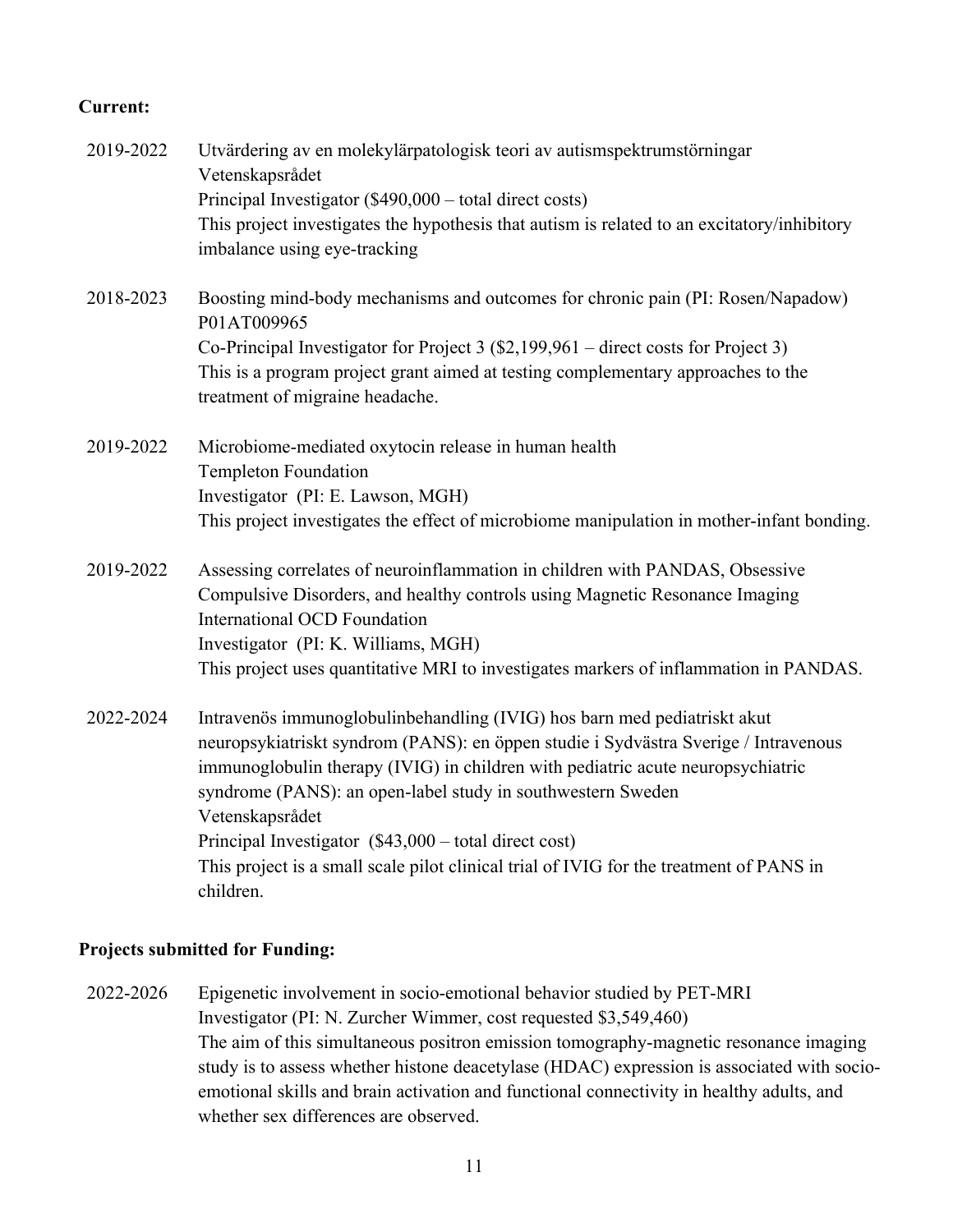# **Report of Local Teaching and Training**

# **Teaching of Students in Courses**

| 1994-95             | The Visual System                                                                                                                                                | Lausanne Medical School                                                                     |
|---------------------|------------------------------------------------------------------------------------------------------------------------------------------------------------------|---------------------------------------------------------------------------------------------|
| 2004                | 4 <sup>th</sup> year Medical School Students<br>Human Nervous System and Behavior<br>HST graduate students                                                       | <b>HST</b>                                                                                  |
| 2007-2009           | Methods in Cognitive Neurosciences<br>Graduate Students in Neuroscience                                                                                          | Swiss Federal Institute of Technology                                                       |
| 2008-2008           | Topics in Cognitive Neurosciences<br>Graduate Students in Neuroscience                                                                                           | Swiss Federal Institute of Technology                                                       |
| 2009-2011           | Introduction to Brain Imaging<br>Graduate Students in Neuroscience                                                                                               | Swiss Federal Institute of Technology                                                       |
| $2013 -$<br>present | <b>Behavioral Neuroscience Program</b><br>Division of Graduate Medical Sciences<br>Basic Neuroscience Survey Course<br>GMS BN 777, 778, 779<br>Graduate students | Boston University School of Medicine                                                        |
| 2019-20             | Martinos Center Summer research<br>enhancement program for medical students                                                                                      | Martinos Center for Biomedical Imaging<br>Massachusetts General Hospital, guest<br>lecturer |
| 2020                | MGH SYNAPSE program for<br>undergraduate students                                                                                                                | Martinos Center for Biomedical Imaging<br>Massachusetts General Hospital, guest<br>lecturer |
|                     | Formal Teaching of Residents, Clinical Fellows and Research Fellows (post-docs)                                                                                  |                                                                                             |
| 1998                | Functional Imaging of visual functions<br>Students and post-docs                                                                                                 | <b>MIT</b>                                                                                  |
| 1998                | Functional Imaging of color vision<br>Students and post-docs                                                                                                     | Harvard University                                                                          |
| 1999                | Anatomical and functional neuroimaging<br>Post-docs and academics                                                                                                | <b>MGH</b>                                                                                  |
| 1999                | fMRI visiting fellowship program<br>Post-docs, fellows, academics                                                                                                | Martinos Center for Biomedical Imaging                                                      |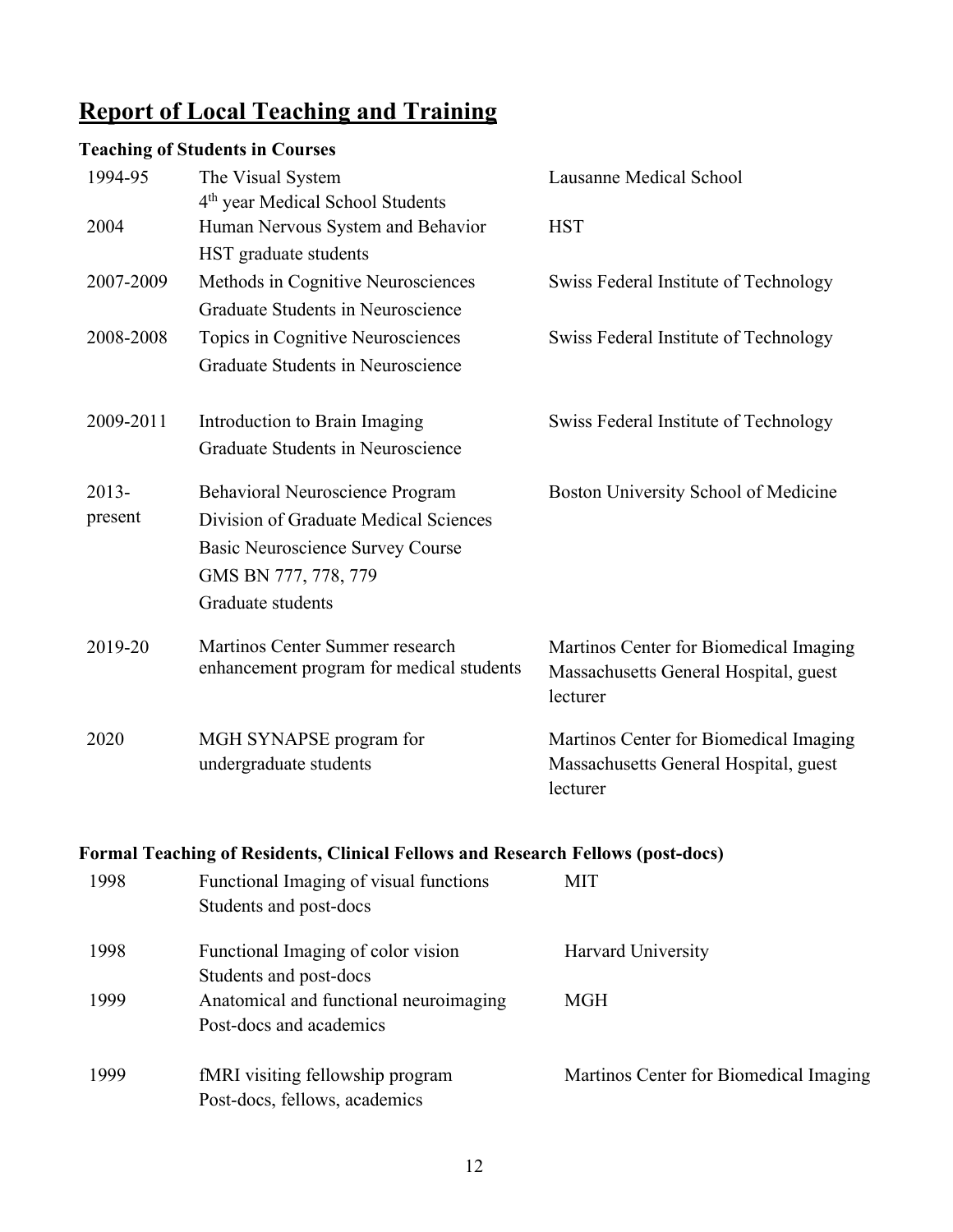| 2000 | Introduction to Neuroscience<br>Students and post-docs                     | <b>MIT</b>                               |
|------|----------------------------------------------------------------------------|------------------------------------------|
| 2001 | fMRI visiting fellowship program<br>Post-docs, fellows, academics          | Martinos Center for Biomedical Imaging   |
| 2002 | fMRI visiting fellowship program<br>Post-docs, fellows, academics          | Martinos Center for Biomedical Imaging   |
| 2003 | Functional imaging of cognitive functions<br>Students and post-docs        | <b>MGH</b>                               |
| 2003 | Annual Clinical fMRI conference<br>Post-docs, fellows, academics           | Martinos Center for Biomedical Imaging   |
| 2003 | fMRI visiting fellowship program<br>Post-docs, fellows, academics          | Martinos Center for Biomedical Imaging   |
| 2004 | fMRI visiting fellowship program<br>Post-docs, fellows, academics          | Martinos Center for Biomedical Imaging   |
| 2004 | Annual Clinical fMRI conference<br>Post-docs, fellows, academics           | Martinos Center for Biomedical Imaging   |
| 2005 | fMRI visiting fellowship program<br>Post-docs, fellows, academics          | Martinos Center for Biomedical Imaging   |
| 2007 | Mirror neurons and autism: Let's face it!<br>Post-docs, fellows, academics | Martinos Center for Biomedical Imaging   |
| 2008 | The many faces of autism<br>Post-docs, fellows, academics                  | Massachusetts Neuropsychological Society |
| 2008 | fMRI visiting fellowship program<br>Post-docs, fellows, academics          | Martinos Center for Biomedical Imaging   |
| 2009 | fMRI visiting fellowship program<br>Post-docs, fellows, academics          | Martinos Center for Biomedical Imaging   |
| 2011 | What imaging can teach us about autism!<br>Post-docs, fellows, academics   | Tewksbury Hospital, MA                   |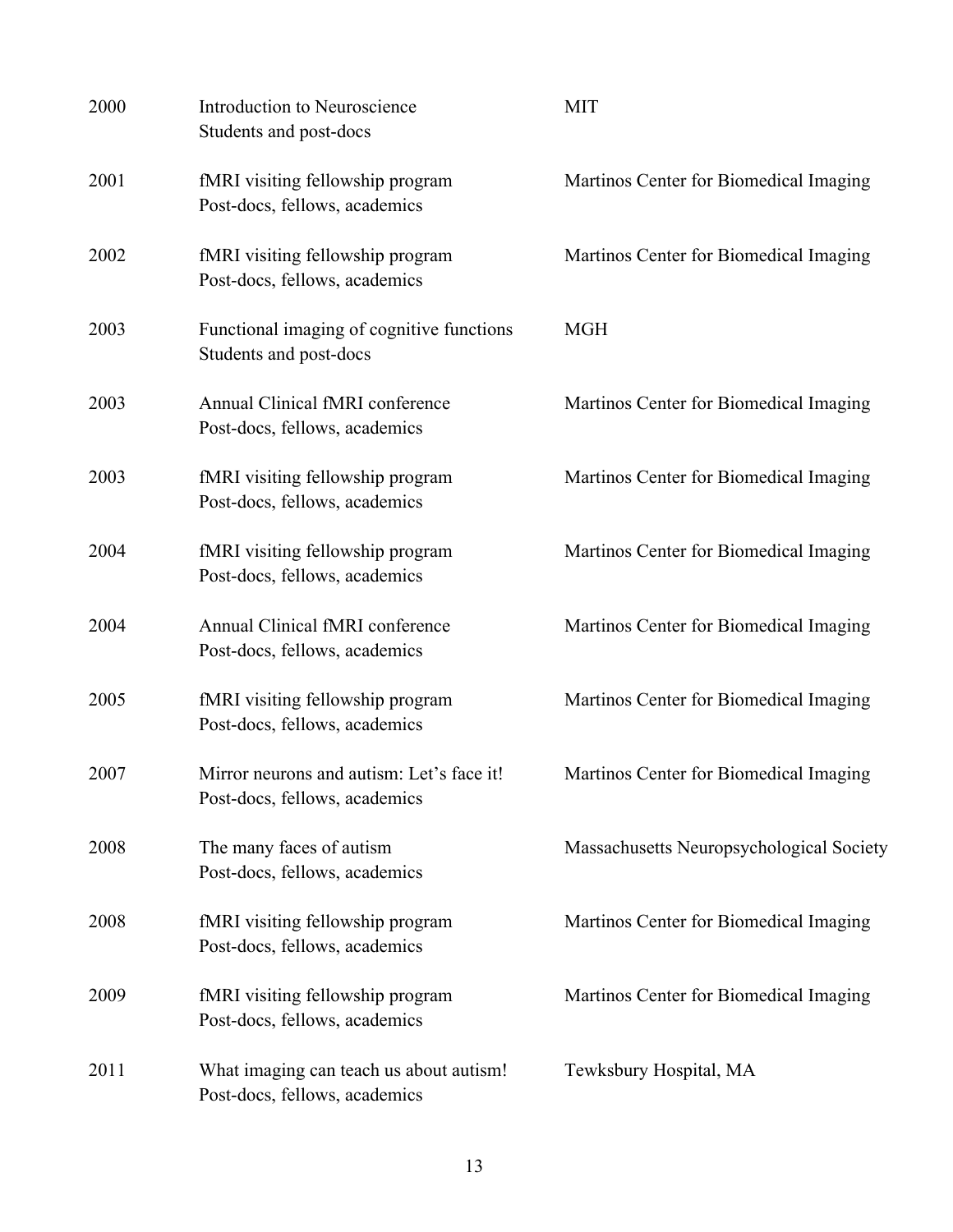| 2012 | NeuroImaging in autism<br>Post-docs, fellows, academics                                                                           | VA Medical Center, Boston                                                                                              |
|------|-----------------------------------------------------------------------------------------------------------------------------------|------------------------------------------------------------------------------------------------------------------------|
| 2012 | Forensic Neuropsychology<br>Post-docs, fellows, academics                                                                         | Boston University School of Medicine                                                                                   |
| 2013 | Brain imaging in migraine<br>Post-docs, fellows, academics                                                                        | Children's Hospital, Boston                                                                                            |
| 2014 | We see faces everywhere $-$ but how<br>Post-docs, fellows, academics                                                              | MedTech West, Chalmers University,<br>Sweden                                                                           |
| 2015 | Brain imaging in ESSENCE disorders<br>Post-docs, fellows, academics, interns                                                      | Goteborg Children Hospital, Sweden                                                                                     |
| 2015 | Imagerie et autisme<br>Post-docs, fellows, academics                                                                              | Toulouse University Le Mirail, France                                                                                  |
| 2016 | Different locations, different<br>cultures: becoming a brain imager in different<br>environments<br>Post-docs, fellows, academics | WISE, Chalmers University, Sweden                                                                                      |
| 2019 | Look me in the eyes, or not<br>Clinicians, academics                                                                              | Child Neuropsychiatry Continuing<br>Education Day, Stockholm                                                           |
| 2019 | Looking autism in the eyes.<br>Clinicians and academics                                                                           | Annual Congres of the Swiss Pediatrics<br>Society                                                                      |
| 2019 | Looking me in the eyes – or not?<br>Students and academics                                                                        | University of Leiden, The Netherlands                                                                                  |
| 2020 | Writing an RO1/R21<br>Students and academics                                                                                      | MGH postdoctoral association (MGPA)                                                                                    |
| 2020 | From aura to neuroinflammation<br>Students and academics                                                                          | University of Copenhagen, Danish<br>Headache Center and Dpt Neurology                                                  |
| 2020 | The migraine brain                                                                                                                | HOPE Pain Frontiers Session, University<br>of Michigan School of Dentistry (707<br>course, third year dental students) |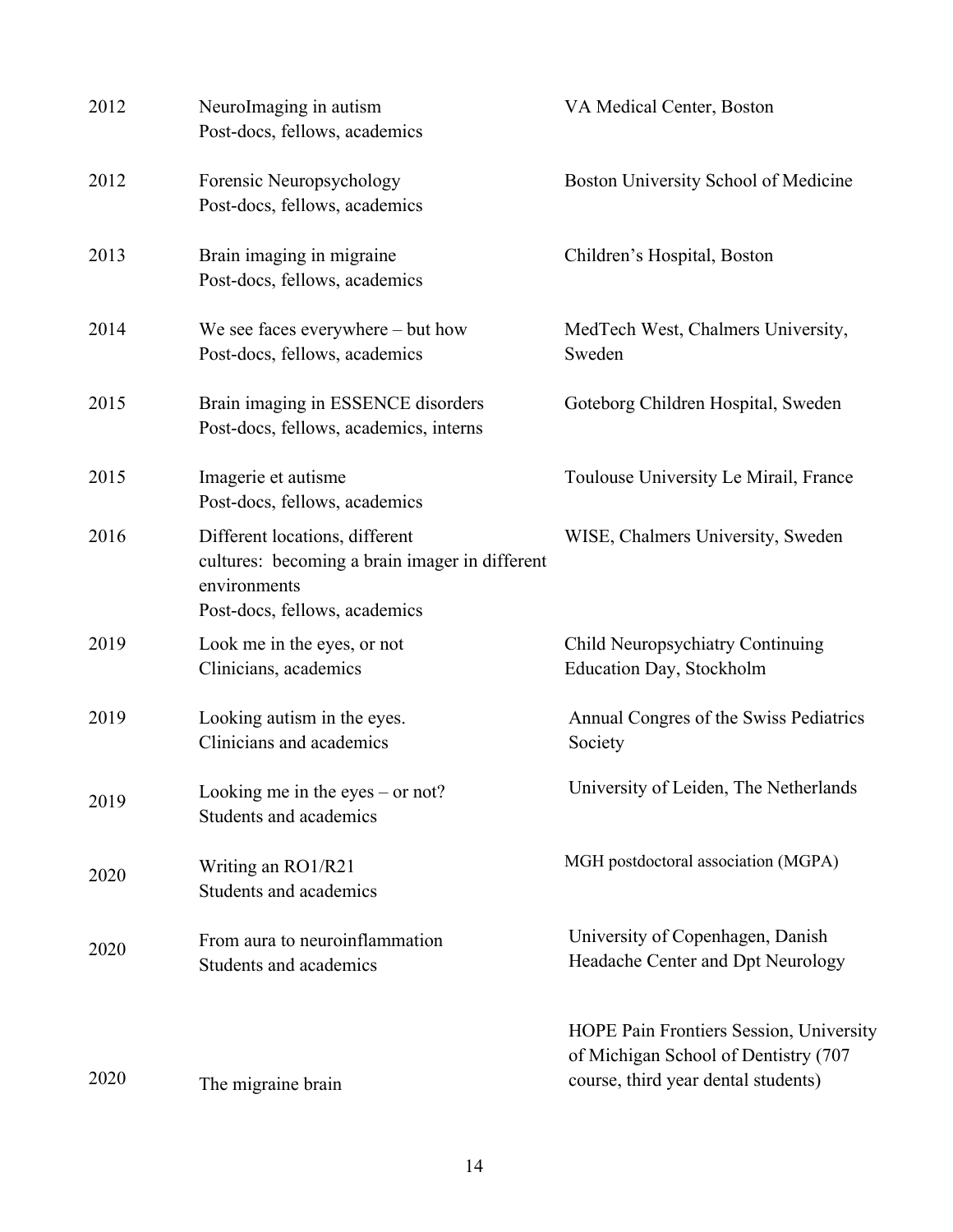# **Laboratory and Other Research Supervisory and Training Responsabilities**

| 2003-2006    | Supervision of Research Assistant / Martinos Center for<br><b>Biomedical Imaging</b>                               | Daily 1:1 mentoring      |
|--------------|--------------------------------------------------------------------------------------------------------------------|--------------------------|
| 2006-2009    | Supervision of Research Assistant / Martinos Center for<br><b>Biomedical Imaging</b>                               | Daily 1:1 mentoring      |
| 2010-2011    | Supervision of Research Assistant / Martinos Center for<br><b>Biomedical Imaging</b>                               | Daily 1:1 mentoring      |
| 2014-2016    | Supervision of graduate student Research Assistant /<br>Martinos Center for Biomedical Imaging                     | Daily 1:1 mentoring      |
| 2016-2017    | Supervision of post-doctoral research fellow / Martinos<br>Center for Biomedical Imaging                           | Daily 1:1 mentoring      |
| 2018         | Supervision of summer intern, graduate student                                                                     | Daily 1:1 mentoring      |
| 2011-2021    | Supervision of Research Assistant (Noreen Ward) /<br>Martinos Center for Biomedical Imaging                        | Daily 1:1 mentoring      |
| 2018-present | Supervision/training of Post-doctoral research fellow<br>(Sarah O'Dor) / Martinos Center for Biomedical<br>Imaging | Bi-monthly 1:1 mentoring |
| 2019-present | Supervision/training of Assistant Professor (Franziska<br>Plessow) / Martinos Center for Biomedical Imaging        | Bi-monthly 1:1 mentoring |
| 2020-present | Supervision/training of Research Assistant (Hope<br>Housman)/ Martinos Center for Biomedical Imaging               | Weekly 1:1 mentoring     |
| 2020-present | Supervision/training of Research Assistant (Julia<br>Zagaroli)/ Martinos Center for Biomedical Imaging             | Monthly 1:1 mentoring    |
| 2020-present | Supervision of Post-doctoral Student (Ludovica<br>Brusaferri)/ Martinos Center for Biomedical Imaging              | Weekly 1:1 mentoring     |
| 2022-present | Supervision of doctoral Student (Marie-Louis Wronski)/<br>Martinos Center for Biomedical Imaging                   | Weekly 1:1 mentoring     |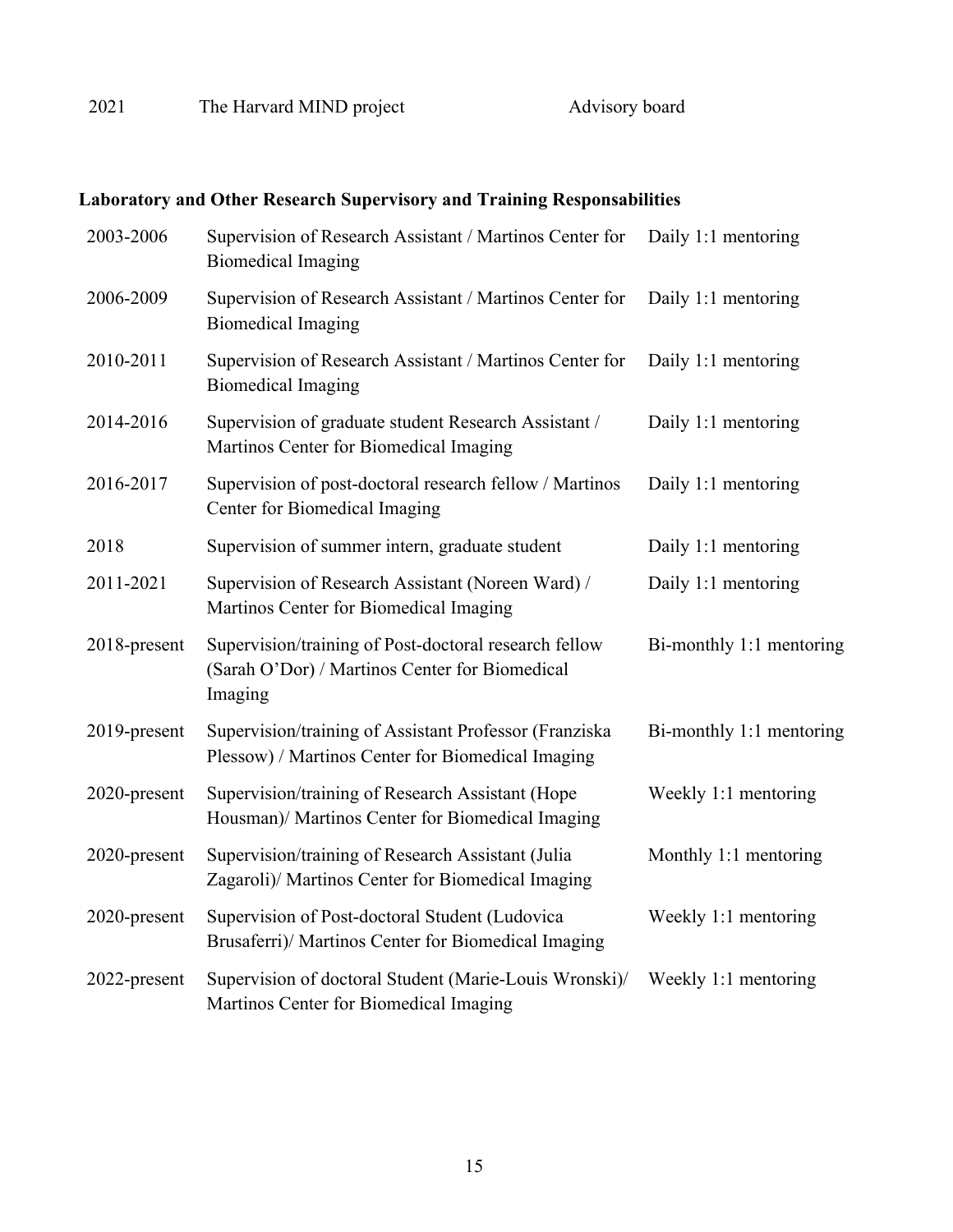### **Formally Mentored Harvard Medical, Dental and Graduate Students**

- 2000-2006 Alexandre da Silva, DMD / co-author on 4 publications / Currently Associate Professor and Director, Headache & Orofacial Pain Effort at University of Michigan School of Dentistry, Ann Arbor
- 2011-2012 Elvira Pirondini, Master thesis co-supervision, EPFL, Lausanne and HMS Bertarelli Program in Translational Neuroscience and Neuroengineering / Currently Post-Doctoral Fellow at the department of Radiology and Medical Informatics University of Geneva

### **Other Mentored Trainees and Faculty**

| 2004-2009 | Mentor for K award (R. Joseph), Boston U. School Of Medicine / co-author on 7<br>publications / Currently Assistant Professor, Boston University                                     |
|-----------|--------------------------------------------------------------------------------------------------------------------------------------------------------------------------------------|
| 2006-2008 | Cristina Granziera, MD, PhD / co-author on 9 publications / Currently Assistant Professor,<br>University of Basel, Switzerland                                                       |
| 2007-2008 | Nils Rettby Master thesis supervision, Swiss Federal Institute of Technology/ Currently<br>Clinical Research Scientist, Lausanne University Hospital                                 |
| 2008-2010 | Fei Chen, post-doctoral supervision, Swiss Federal Institute of Technology / Currently<br>physician, Lausanne University Hospital                                                    |
| 2008-2009 | Antonia Lundquist, master thesis supervision, Swiss Federal Institute of Technology /<br>Currently Project coordinator for Translational Medicine at Medicine for Malaria Venture    |
| 2008-2013 | Nicole Zurcher, PhD thesis director, Swiss Federal Institute of Technology / co-author on 7<br>publications / currently Assistant Professor in Radiology at Harvard Medical School   |
| 2009      | Amandine Lassalle, Master thesis supervision, Ecole Normale Superieure, Paris/ Currently<br>post-doctoral fellow at University of Amsterdam, The Netherlands                         |
| 2009-2010 | Juliana Iranpour, Master thesis supervision, University Paris VI, France                                                                                                             |
| 2009-2010 | Sandra Da Costa, Master thesis supervision, EPFL / Currently post-doctoral fellow at                                                                                                 |
|           | Centre d'Imagerie Biomedicale, Lausanne University Hospital, Switzerland                                                                                                             |
| 2010-2011 | V. Roch, Master thesis supervision, EPFL / Currently engineer at CREM, Switzerland                                                                                                   |
| 2011-2012 | Kalliroi Retzepi, Bachelor thesis supervision, EPFL / Currently Master Student at the                                                                                                |
|           | Media Lab, MIT. I am still mentoring this student regularly.                                                                                                                         |
| 2010-2012 | Ophelie Rogier, Post-doctoral supervision, Swiss Federal Institute of Technology / co-                                                                                               |
|           | author on 5 publications / Currently project coordinator, Paris, France                                                                                                              |
| 2011-2012 | Lorenzo Casari, Master thesis supervision, EPFL, Lausanne / Currently Software Engineer                                                                                              |
|           | at Frontiers, Lausanne, Switzerland                                                                                                                                                  |
| 2011-2012 | Torsten Ruest, Post-doctoral supervision, EPFL, Lausanne / Co-author on 3 papers/                                                                                                    |
|           | Currently MD student                                                                                                                                                                 |
| 2012-2014 | Co-director for Quentin Guillon PhD Thesis, at University of Toulouse / Co-author on 5                                                                                               |
|           | publications / Currently post-doctoral fellow at University of Toulouse                                                                                                              |
| 2012-2015 | Co-Mentor for Aurore Curie, post-doc in Randy Gollub's lab / Co-author on 4 publications /<br>Currently MCU-PH in Laboratoire sur le langage, le cerveau et la cognition, CNSR, Lyon |
|           |                                                                                                                                                                                      |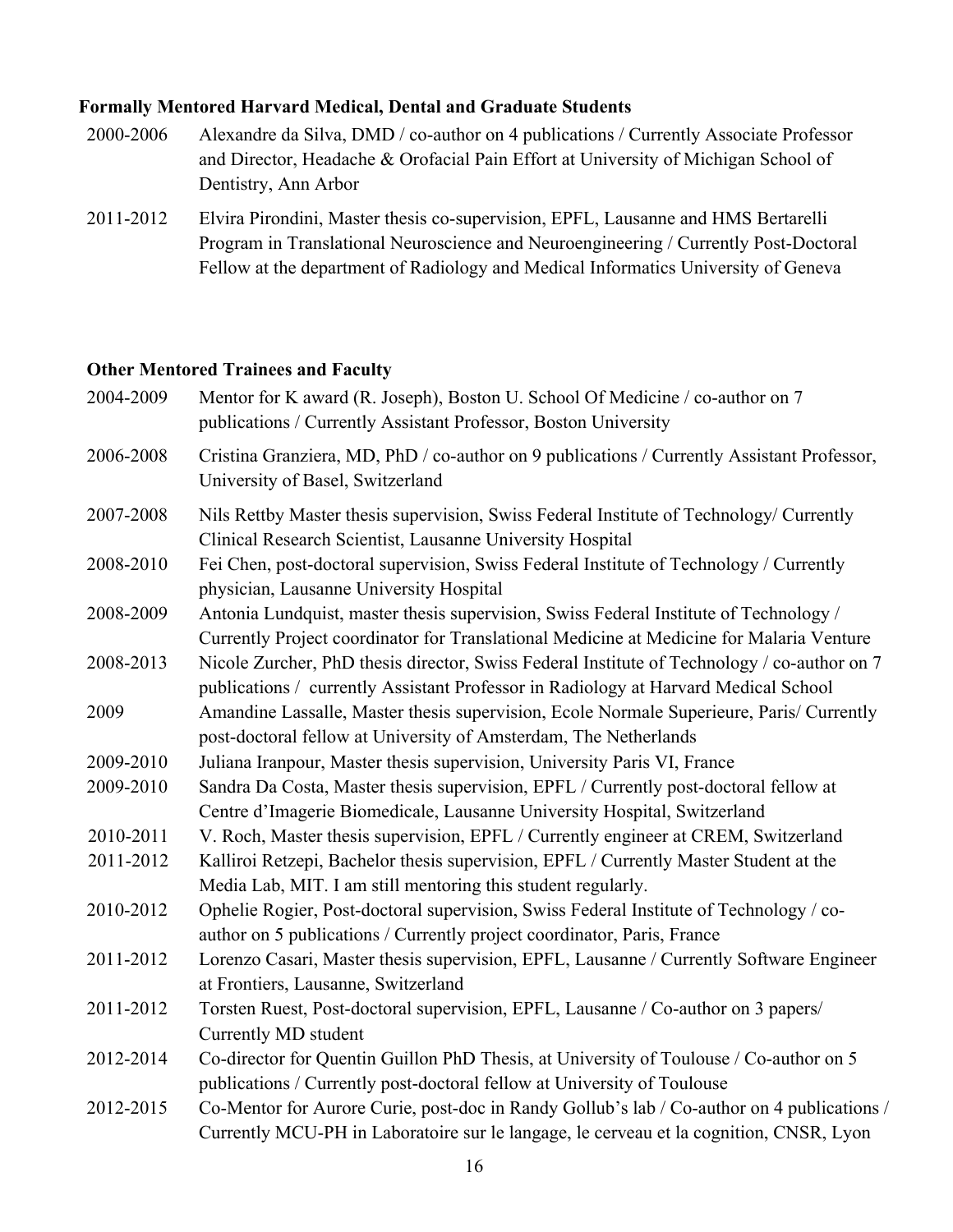| 2016-2017 | Amandine Lassalle, Post-doctoral supervision, Harvard Medical School/ Currently post-      |
|-----------|--------------------------------------------------------------------------------------------|
|           | doctoral fellow at University of Amsterdam, The Netherlands                                |
| 2014-2018 | Mentor for Nicole Zurcher, for her Meixner Postdoctoral fellowship from Autism Speaks      |
|           | (monthly mentorship)                                                                       |
| $2014-$   | Mentor for Eri Ichijo, post-graduate student from Wellesley, currently in a PhD program at |
|           | Oxford after a Master at King's College London                                             |
| 2015-2020 | Director for Lisa Dinkler, PhD Thesis at Gothenburg University (weekly mentorship)         |
| $2016-$   | Co-director for Darko Sarovic, PhD Thesis at Gothenburg University (weekly mentorship)     |
| 2018      | Morgan Frost, Master Thesis supervision at University of Skovde (weekly mentorship)        |
| 2019-     | Director for Sara Lundberg, PhD thesis at Gothenburg University (weekly mentorship)        |
| $2020 -$  | Director for Max Thorsson, PhD thesis at Gothenburg University (weekly mentorship)         |
| $2020 -$  | Mentor for Mary Catanese, post-doctoral fellow, Martinos Center (monthly mentorship)       |
| $2020 -$  | Mentor for Meena Makary, post-doctoral fellow, Martinos Center (bi-annual mentorship)      |
| $2021 -$  | Co-director for Manus Warhang, PhD thesis at Gothenburg University (weekly mentorship)     |
|           |                                                                                            |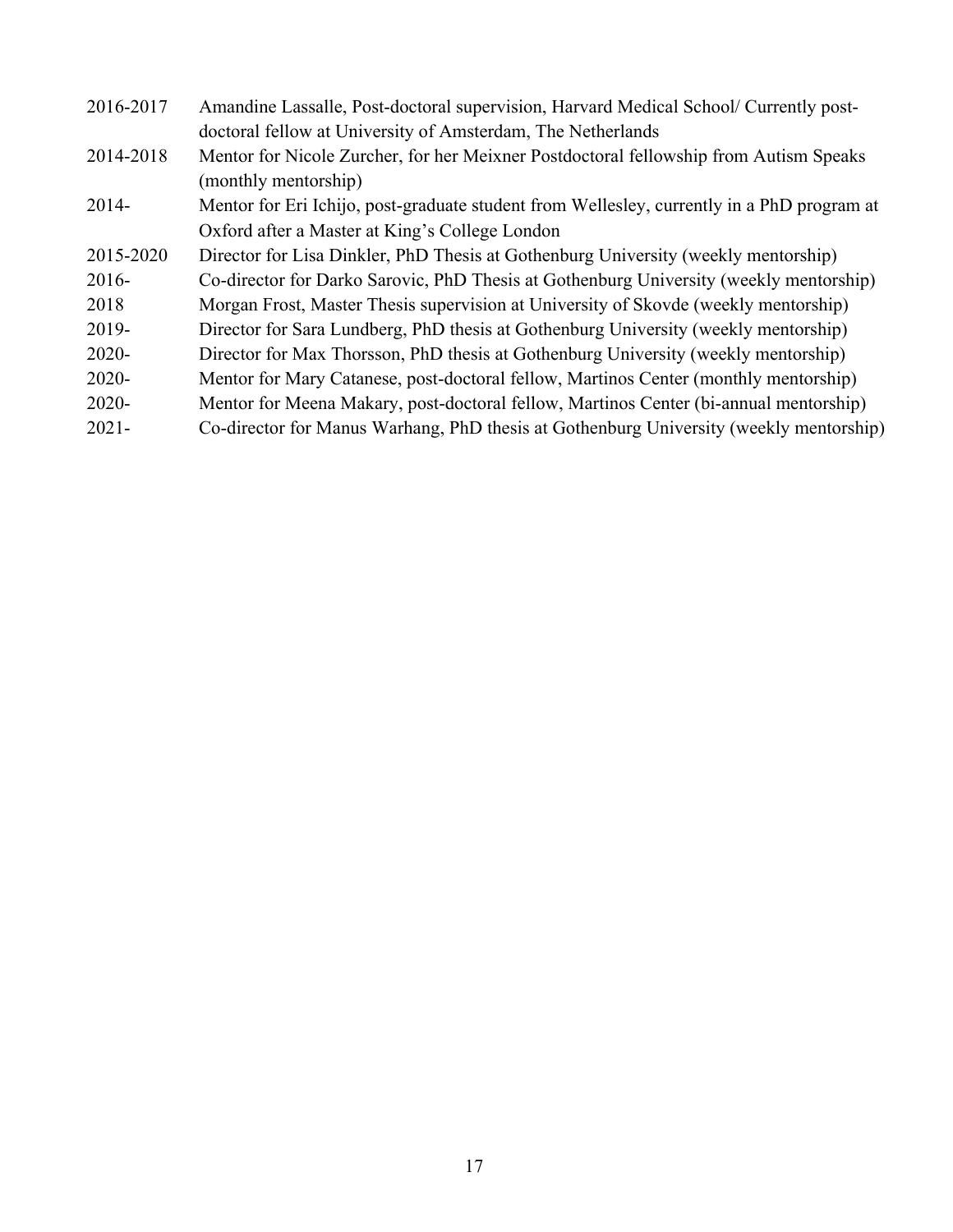# **Report of Regional, National and International Invited Teaching and Presentations**

*Those presentation below sponsored by outside entities are so noted and the sponsor are identified*

### **Invited Presentation and Courses**

#### **Regional**

| 2016 | Social Brain Sciences Symposium, Brandeis University, Waltham.                      |
|------|-------------------------------------------------------------------------------------|
| 2017 | Neurology Grand Round Lecture.                                                      |
|      | Tufts University School of Medicine, Boston                                         |
| 2017 | <b>Pediatrics Grand Round Lecture</b>                                               |
|      | Tufts University School of Medicine, Boston                                         |
| 2018 | Brain Imaging and Migraine, 4 <sup>th</sup> Annual Headache and Face Pain Symposium |
|      | Tufts University School of Dental Medicine, Boston                                  |
| 2019 | BU Anatomy and Neurobiology Seminar series                                          |
|      | Boston University School of Medicine, Boston                                        |
| 2020 | Pannel on writing a grant as a foreign post-doctoral fellow                         |
|      | HMS/HSDM Office for Postdoctoral Fellow                                             |
| 2020 | Eye-tracking.                                                                       |
|      | HMS/HSDM Office for Postdoctoral Fellow                                             |

### **National**

- 2010 Imaging studies of face and emotion perception in autism, Seavers Center, Mount Sinai Hospital, New York, NY.
- 2011 Mirror Neurons System and psychiatric disorders. UCLA, Los Angeles, CA.
- 2016 Fear: Wherefore, Whence?, The Helix Center for Interdisciplinary Investigation, New York, NY.
- 2016 Autism and the Mind/Brain. The Helix Center for Interdisciplinary Investigation, New York, NY.

### **International**

| 1996 | PET imaging of the claustrum, Human Brain Mapping International Conference,               |
|------|-------------------------------------------------------------------------------------------|
|      | Boston, USA [Plenary Presentation]                                                        |
| 1998 | Retinotopy and Color Sensitivity, Human Brain Mapping International                       |
|      | Conference, Montreal, Canada [Plenary Presentation]                                       |
| 1999 | Functional imaging in migraine, Zurich University Hospital, Switzerland <i>[Invited</i> ] |
|      | Lecture]                                                                                  |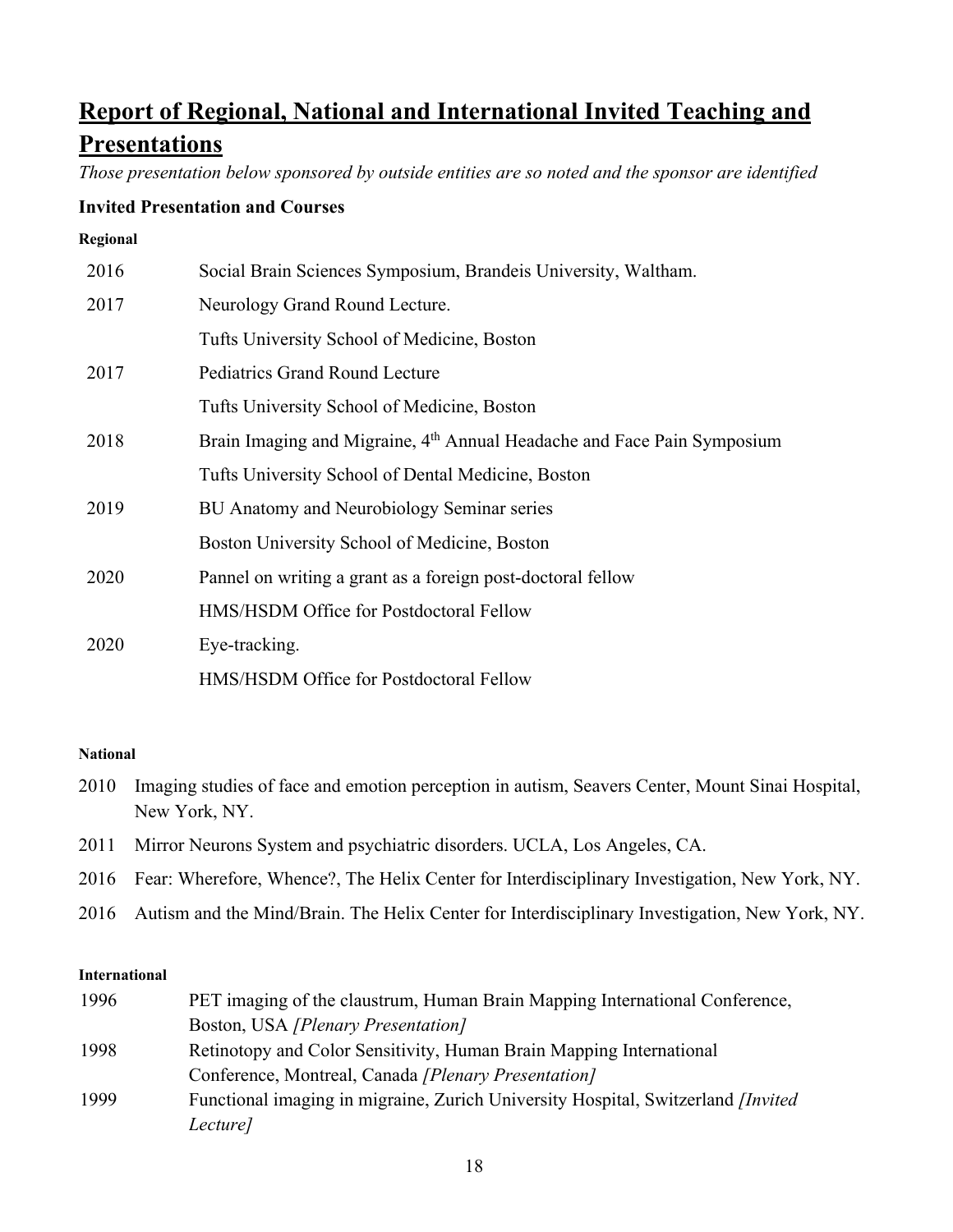| 1999 | Functional imaging in migraine, Human Brain Mapping International Conference,                                                  |
|------|--------------------------------------------------------------------------------------------------------------------------------|
|      | Dusseldorf, Germany [Plenary Presentation]                                                                                     |
| 2000 | Clinical fMRI in migraine, International Headache Society, New York, USA                                                       |
|      | [Plenary Presentation]                                                                                                         |
| 2001 | Neuroimaging, National Yang-Ming University, Laboratory for Cognitive                                                          |
|      | Psychology, Taipei, Taiwan [Invited Lecture]                                                                                   |
| 2004 | Face perception in autism, International Meeting For Autism Research,                                                          |
|      | Sacramento, USA [Plenary Presentation]                                                                                         |
| 2005 | Functional imaging in autism, Department of Radiology, University Hospital,                                                    |
|      | Geneva, Switzerland [Invited Lecture]                                                                                          |
| 2005 | Face and Emotion Perception in Autism - Insights from fMRI, Brain and Mind<br>Institute, EPFL, Lausanne, Switzerland [Seminar] |
| 2005 | What can Functional Imaging Teach us about Migraine Pathophysiology?,                                                          |
|      | Sponsor: Elitriptan Advisory Board. Bern, Switzerland [Invited Lecture]                                                        |
| 2006 | Functional and Anatomical Imaging in Migraine, Faculdade de Medicina da                                                        |
|      | UFRJ, Rio de Janeiro, Brazil [Invited Lecture]                                                                                 |
| 2007 | Autism - a neurodevelopmental disorder, PENS [Seminar]                                                                         |
| 2007 | Minimal brain lesions in migraine, COSBID, Berlin, Germany [Invited Lecture]                                                   |
| 2007 | Normal fusiform but abnormal social brain activation during face perception in                                                 |
|      | ASD, Autism Europe Congres, Oslo, Norway [Plenary Presentation]                                                                |
| 2008 | L'image de l'autisme, CHUV, Lausanne, Switzerland [Invited Lecture]                                                            |
| 2008 | Mind the brain, University of Lausanne, Switzerland [Seminar]                                                                  |
| 2008 | Mirror neurons and autism, Ecole Normale Superieure, Paris, France [Invited]                                                   |
|      | Lecture]                                                                                                                       |
| 2008 | The many faces of autism, Swiss Federal Institute of Technology, Zurich,                                                       |
|      | Switzerland [Invited Lecture]                                                                                                  |
| 2008 | Comprendre L'autisme. University Hospital, Geneva, Swizerland [Invited<br>Lecture]                                             |
| 2008 | Brain imaging and migraine, GSK, London, UK                                                                                    |
|      | Sponsor: GSK                                                                                                                   |
| 2008 | Autism. University of Zurich, department of Neuroinformatics, Zurich,                                                          |
|      | Switzerland [Invited Lecture]                                                                                                  |
| 2008 | Autism, let's face it!, University of Modena, Italy [Invited Lecture]                                                          |
| 2008 | Autisme et neurones miroir, University of Geneva, Child Psychiatry, Switzerland                                                |
|      | [Invited Lecture]                                                                                                              |
| 2008 | Brain imaging and autism, Societe romande de neuropsychologie, Lausanne,                                                       |
|      | Switzerland [Invited Lecture]                                                                                                  |
| 2008 | A new look on autism, TED Geneve (ASD parents association), Geneva,                                                            |
|      | Switzerland [Invited Lecture]                                                                                                  |
| 2008 | Autism: let's face it, Journees Signoret, Hopital Salpétrière, Paris, France [Plenary<br>Presentation]                         |
| 2009 | Mirror Neurons and Autism, University of Parma, Italy [Invited Lecture]                                                        |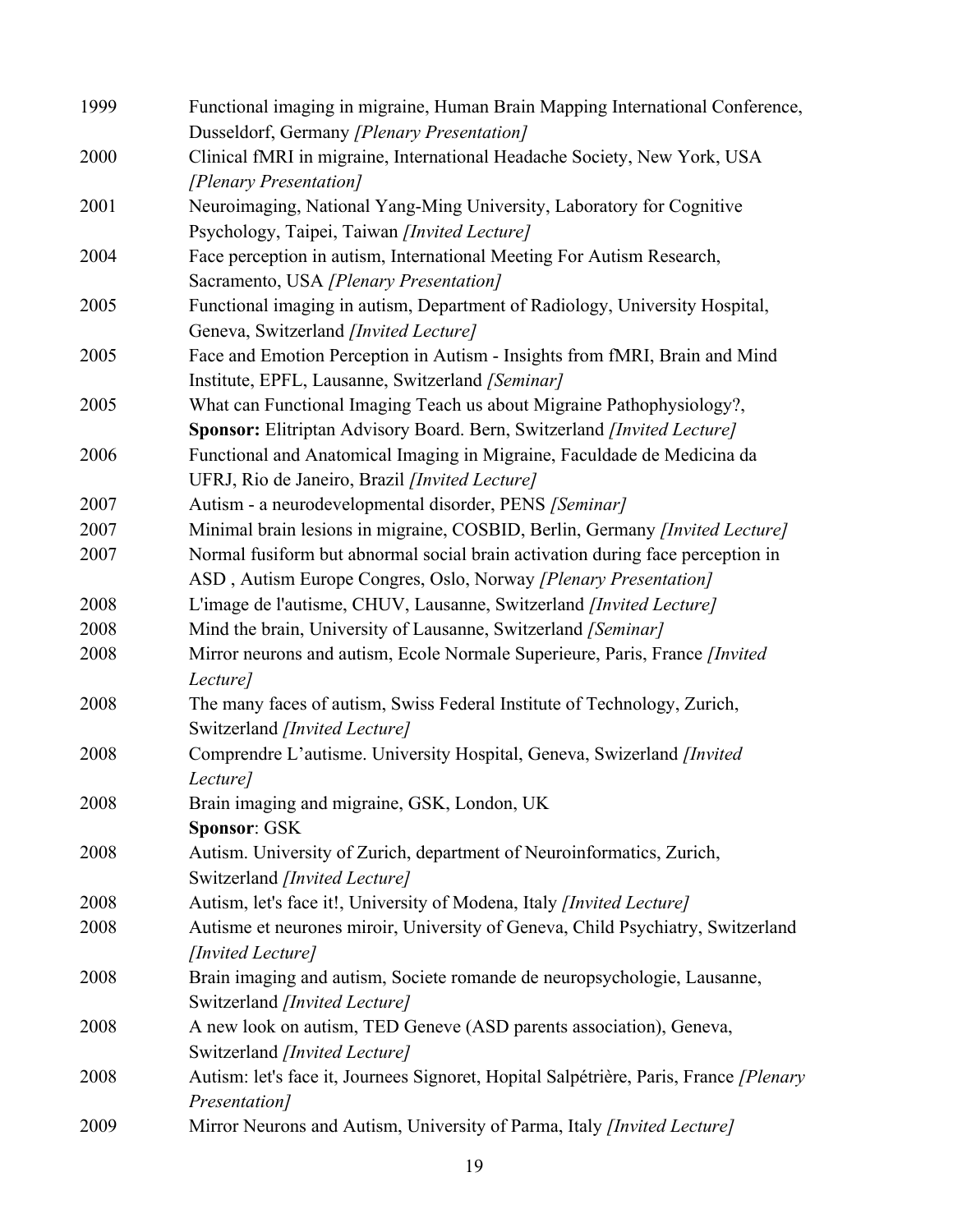| 2009 | Brain imaging in Autism, University of Aberdeen, Scotland [Invited Lecture]         |
|------|-------------------------------------------------------------------------------------|
| 2009 | Asperger syndrome, Association Enjeu, Sion, Switzerland [Invited Lecture]           |
| 2009 | Mirror Mechanisms and Autism, Societé de Neuropsychologie de Langue                 |
|      | Francaise, Paris, France [Plenary Presentation]                                     |
| 2009 | The amygdala and autism, Lemanic Neuroscience Annual Meeting, Lausanne,             |
|      | Switzerland/Plenary Presentation]                                                   |
| 2009 | Imagerie Cérébrale et Autisme, Societé de Psychologie Cognitive, Geneva,            |
|      | Switzerland [Plenary Presentation]                                                  |
| 2009 | The role of brain imaging in Autism, Autisme France, Paris, France [Plenary         |
|      | Presentation]                                                                       |
| 2009 | What is wrong with faces, Innovative Research in Autism Conference, Tours,          |
|      | France [Plenary Presentation]                                                       |
| 2009 | Cognition, emotion and society, University of Lausanne, Switzerland [Invited        |
|      | Lecture]                                                                            |
| 2010 | IRMf du traintement des emotions dans l'autisme, European Society of Pediatric      |
|      | Neurology annual meeting, Geneva, Switzerland [Plenary Presentation]                |
| 2010 | Les visages de l'autisme, CerCo, University of Toulouse, France [Invited Lecture]   |
| 2010 | Regards Croisés sur l'autisme, University of Brest, France [Invited Lecture]        |
| 2010 | Imaging studies of face and emotion perception in autism, Pasteur Institute         |
|      | [Invited Lecture]                                                                   |
| 2011 | Imagerie de l'autisme, University le Mirail, Toulouse, France [Invited Lecture]     |
| 2011 | What imaging can teach us about autism, INMED, Marseille, France [Invited           |
|      | Lecture]                                                                            |
| 2011 | The missing social instinct – what can brain imaging teach us about autism,         |
|      | Leibniz Institute for Neurobiology, Magdeburg, Germany [Invited Lecture]            |
| 2011 | The missing social instinct, European Institute of Neuroscience Goettingen,         |
|      | Germany [Invited Lecture]                                                           |
| 2011 | Déficit de l'instinct social - ce que l'imagerie peut nous apprendre sur l'autisme, |
|      | University of Nanterre, Paris, France [Invited Lecture]                             |
| 2011 | The Thalamus and Migraine. Lausanne University Hospital, Lausanne,                  |
|      | Switzerland [Invited Lecture]                                                       |
| 2012 | What brain imaging can teach us about autism, Aalto University, Helsinki, Finland   |
|      | [Invited Lecture]                                                                   |
| 2012 | Behavioral and functional data of emotional face perception in autism, Innovative   |
|      | Research in Autism Conference (IRIA), Tours, France [Plenary Presentation]          |
| 2012 | Les bases anatomiques de l'instinct social. University of Fribourg, Switzerland     |
|      | [Invited Lecture]                                                                   |
| 2013 | What brain imaging can teach us about autism, University of Gothenburg, Sweden      |
|      | [Invited Lecture]                                                                   |
| 2014 | What brain imaging can teach us about ESSENCE, University of Gothenburg,            |
|      | Sweden [Invited Lecture]                                                            |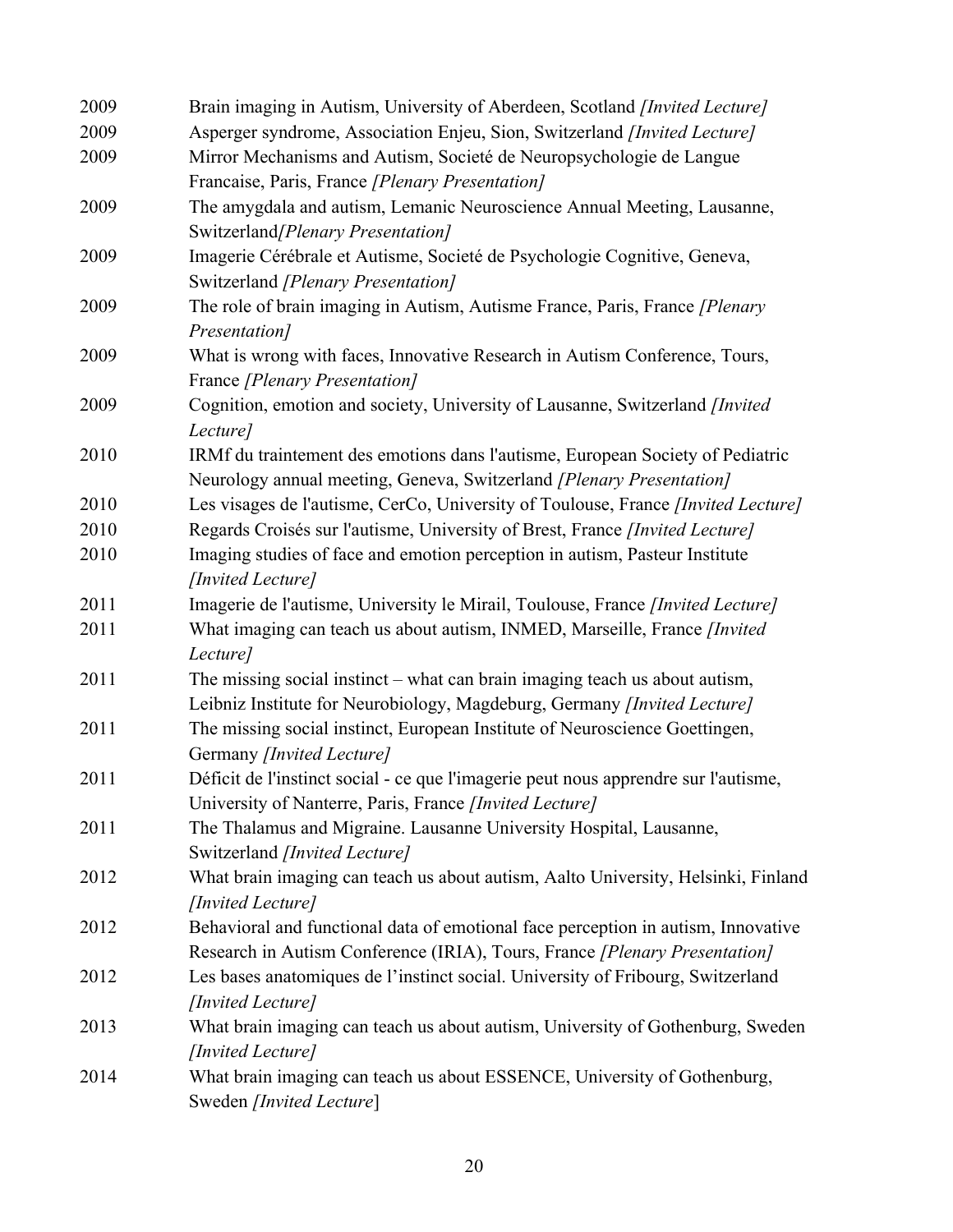| 2014 | Social Perception and empathy in autism, University of the Faroe Islands, Faroe<br>Islands [Invited Lecture]                                             |
|------|----------------------------------------------------------------------------------------------------------------------------------------------------------|
| 2014 | L'autisme est un trouble neurodeveloppemental. Ecole d'Etudes Sociales et                                                                                |
|      | Pedagogiques, Lausanne, Switzerland [Invited Lecture]                                                                                                    |
| 2014 | Improving emotional face perception in autism with Bumetanide. EMBO                                                                                      |
|      | conference, Marseilles, France [Plenary Presentation]                                                                                                    |
| 2014 | Brain imaging in migraine. University of Gothenburg, Sweden. [Invited Lecture]                                                                           |
| 2014 | Social perception and empathy in autism. Social Affective Cognitive                                                                                      |
|      | Neurosciences SANS Denver 2014. [Invited lecture]                                                                                                        |
| 2015 | Neuroimaging of ESSENCE disorders. Ostra Sjukhuset, Gothenburg, Sweden.                                                                                  |
|      | [Invited lecture]                                                                                                                                        |
| 2016 | Neuroimaging and autism. 44 <sup>th</sup> reunion of the European Society of Neurological                                                                |
|      | Pediatrics, Lugano, Switzerland [Plenary Presentation]                                                                                                   |
| 2016 | The Diuretic Bumetanide Improves Social Processing in Individuals with Autism.                                                                           |
|      | ASPET Annual Meeting at Experimental Biology 2016, San Diego, [Invited                                                                                   |
|      | lecture]                                                                                                                                                 |
| 2016 | What Neuroimaging can teach us about ESSENCE. The world innovations combining                                                                            |
|      | medicine, engineering and technology in autism diagnosis and therapy. Rzesrow, Poland                                                                    |
|      | [Plenary Presentation]                                                                                                                                   |
| 2017 | What happens in the brain of people with autism. MedTech West, Gothenburg, Sweden                                                                        |
|      | [Invited lecture]                                                                                                                                        |
| 2017 | Perception emotionelle dans l'autisme. University Jean-Jaures Toulouse, France [Invited]<br>lecture]                                                     |
| 2018 | The Ever Changing Brain. ESSENCE 2018, Gothenburg, Sweden [Keynote lecture]                                                                              |
| 2018 | Eye Contact in Autism: the excitatory inhibitory hypothesis. Shenzhen International Autism                                                               |
|      | Spectrum Disorder Forum [Invited lecture]                                                                                                                |
| 2018 | The Excitatory/Inhibitory hypothesis in Autism, International Paediatrics Conference,                                                                    |
|      | Rzeszow, Poland [Invited lecture]                                                                                                                        |
| 2018 | First National Autism Conference, Switzerland [Keynote lecture]                                                                                          |
| 2019 | Affective Empathy & Autism. 19th Nationaal Autism Congres, Rotterdam, The Netherlands<br>[Invited lecture]                                               |
| 2019 | Look me in the eyes – or not? Simons Center Colloquium Series, MIT [Invited lecture]                                                                     |
| 2019 | Gender bias in autism diagnosis. The Second International Forum on Women's Brain and                                                                     |
|      | Mental Health, University of Zurich, Switzerland [Invited lecture]                                                                                       |
| 2020 | From aura to Neuroinflammation - imaging studies from MGH. Joint annual meeting 2020,                                                                    |
|      | Swiss Headache Society and Swiss Pain Society Switzerland [Invited lecture, virtual                                                                      |
|      | <i>presentation</i> ]                                                                                                                                    |
| 2021 | Eye contact in autism and its relationship with disturbance of the excitation-inhibition                                                                 |
|      | balance in the brain. Moscow State Psychological and Pedagogical University                                                                              |
|      | [Invited lecture, virtual presentation]                                                                                                                  |
| 2021 | From aura to neuroinflammation: Has imaging resolved the puzzle of migraine<br>pathophysiology?. Brain Prize Virtual Seminar series, Lundbeck Foundation |
|      | [Invited lecture, virtual presentation]                                                                                                                  |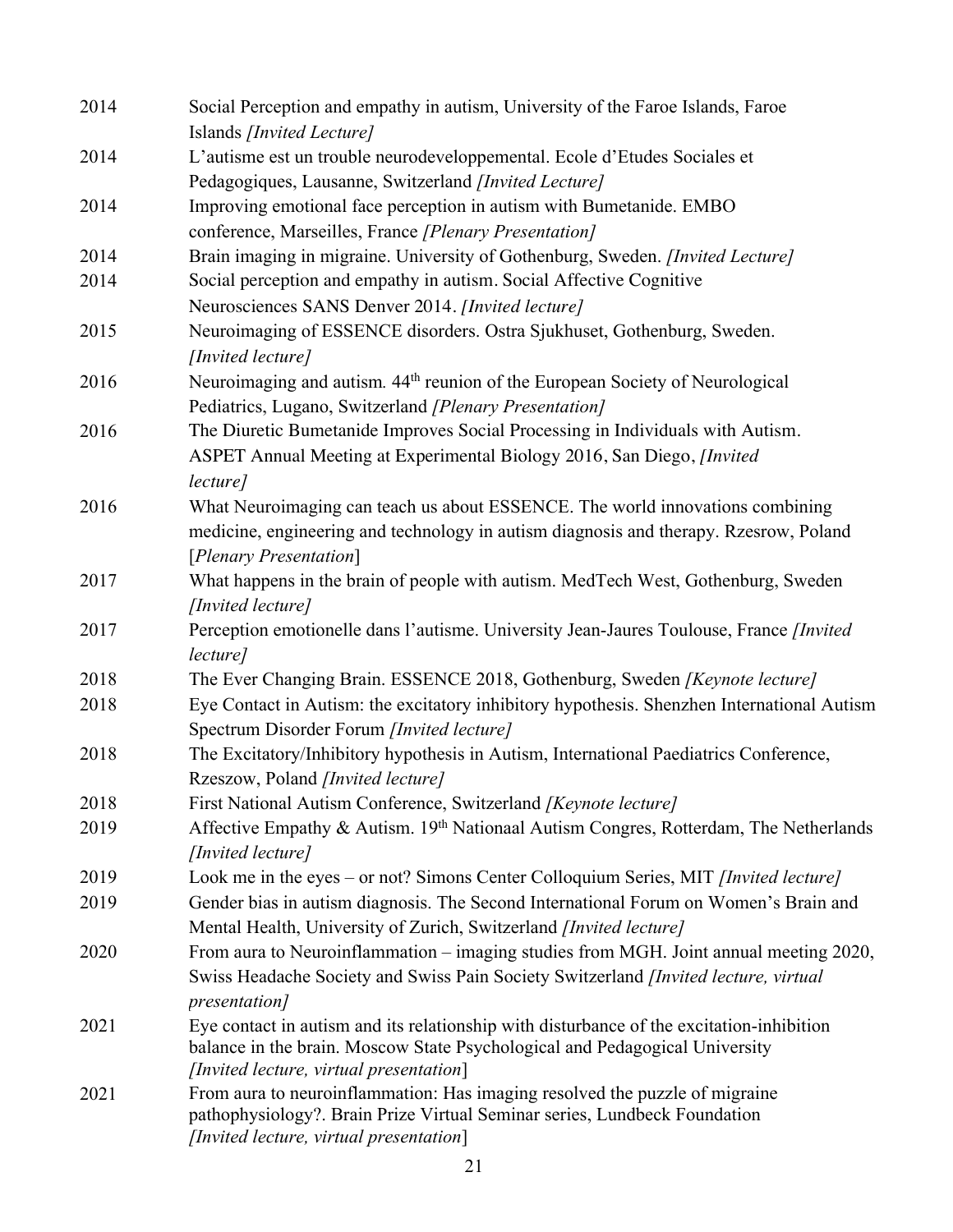2022 Neuroimaging of aura: indflammatory markers. The Brain Conference 2022, Clinical/Translational talk *[Invited lecture, virtual presentation*]

# **Report of Clinical Activities and Innovation:**

### **Current Licensure and Board Certification**

| 1992 | Licensed Physician, Switzerland                                               |
|------|-------------------------------------------------------------------------------|
| 1995 | USMLE step 1 & 2, Educational Committee for Foreign Medical Graduates (ECFMG) |
|      | certification                                                                 |
| 2017 | Leg Läkare, Swedish Medical License                                           |

# **Report of Education of Patients and Service to the Community:**

*No presentations below were sponsored by outside entities*

### **Education of Patients and Service to the Community**

| 2008 | A New Look on Autism, TED Feneva (Autism Parent Association)<br>General presentation on autism                                                              |
|------|-------------------------------------------------------------------------------------------------------------------------------------------------------------|
| 2009 | Asperger Syndrome, Association Enjeu, Sion, Switzerland.<br><b>Presentation Asperger Syndrome</b>                                                           |
| 2012 | Autisme et Création Artistique. Musée de l'Art Brut, Lausanne, Switzerland<br>Presentation on the artistic creation in autism                               |
| 2015 | Fright Factors: The Science of Fear. MIT museum, Cambridge.<br>Presentation on the mechanisms of fear for an event at the MIT museum                        |
| 2016 | Autisms – explorations with eye-tracking and brain imaging. iMotion, Boston<br>Presentation on how eye-tracking technologies can be used in autism research |
| 2018 | Asperger Autism Network Grandparents Support Group, AANE, Watertown, MA<br>Presentation on Autism and issues related to eye contact                         |
| 2018 | Asperger Autism Network Board, AANE, Watertown, MA<br>Presentation on latest findings in autism research                                                    |

### **Educational Material for Patients and the Lay Community**

*No educational material below was sponsored by outside entities*

| 2010 | Emission 36.9, Au coeur du cerveau autiste, Television Suisse Romande, Switzerland<br>Documentary about Autism |
|------|----------------------------------------------------------------------------------------------------------------|
| 2011 | Emission Specimen, La Peur au Ventre, Television Suisse Romande, Switzerland<br>Documentary about Fear         |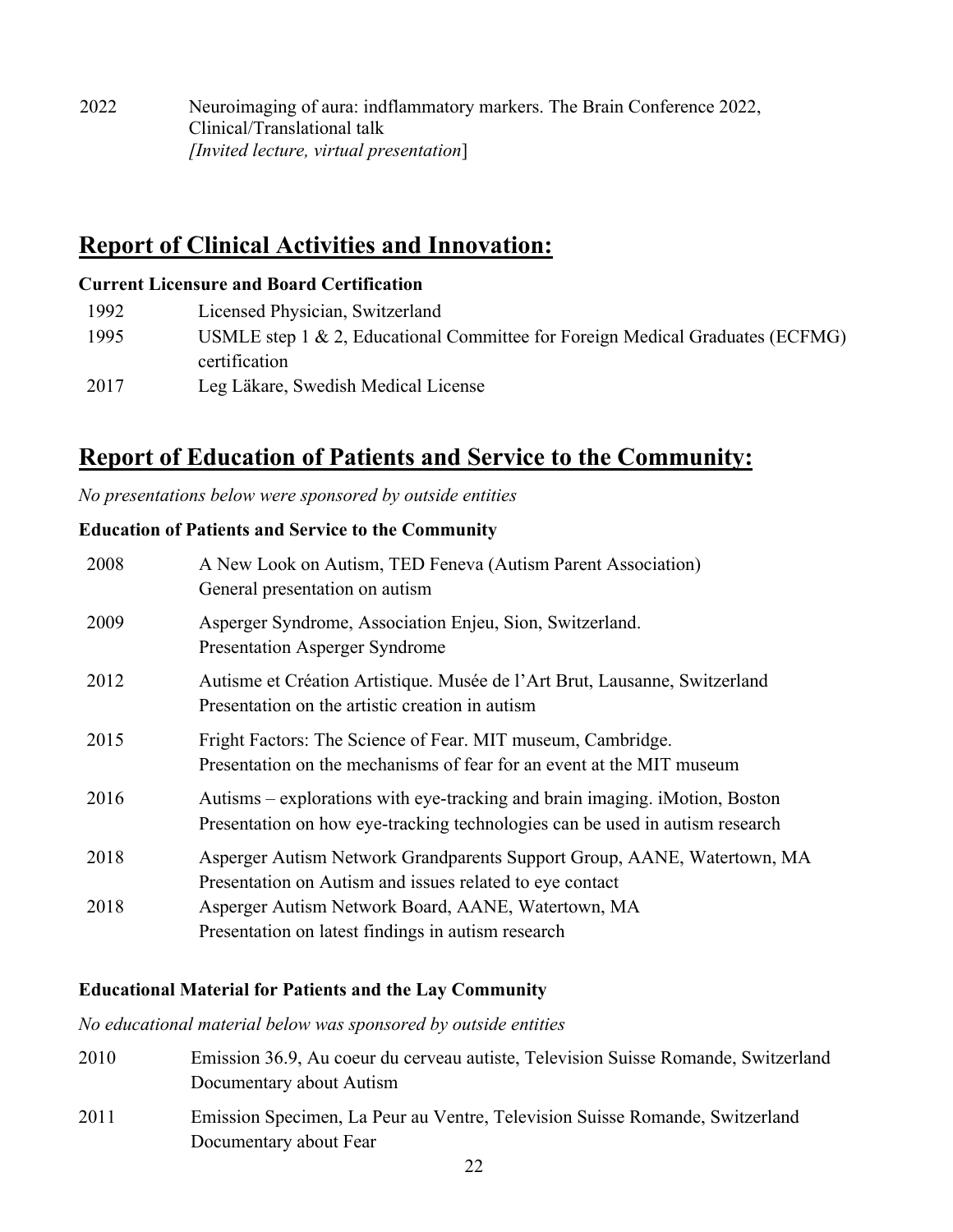| 2012 | The History Channel - How the Earth Made Man<br>Documentary about face processing                                                                    |
|------|------------------------------------------------------------------------------------------------------------------------------------------------------|
| 2012 | Le Cerveau d'Hugo, Escazal Productions, France 2, France<br>Principal Scientific Advisor for a Docu-fiction on Autism                                |
| 2012 | Emission Specimen, Comment avoir une idee geniale, Television Suisse Romande,<br>Switzerland<br>Documentary about Creativity                         |
| 2012 | Autisme: Lire les intentions<br>Webdocumentary about Autism                                                                                          |
| 2013 | Emission 36.9, Migraine: le casse tête, Television Suisse Romande, Switzerland<br>Documentary about Migraine                                         |
| 2013 | Le Webdoc de l'Autisme<br>Documentary about Autism                                                                                                   |
| 2014 | Kobra, Swedish Television - We see faces everywhere<br>Documentary about face and pareidolia perception                                              |
| 2017 | Migraine de Folie, Television Suiss Romande, Switzerland<br>Documentary about what is means to suffer from migraine                                  |
| 2018 | Ministère de l'Education Nationale (France): Enfants autistes: bienvenue à l'école!<br>Documentary about inclusion of children with autism at school |

#### **Recognition**

- Clinical Neurology News: *Pain and Headache, Image of the Month*
- The Washington Post: *Brain Differences Seen in Migraine Sufferers*
- The Boston Globe: *Migraine study shows brain change*
- The Guardian*: Severe headaches may cause other pains, study suggests*
- BBC news: *Migraine brains 'are different'*
- Reuters: *Brain Differences detected in Migraine Sufferers*
- American Academy of Neurology: *Brain Differences found in people with migraine.*
- WebMD: *Migraine sufferers have different brains*
- U.S. News & World Report: *Migraine Tied to Thickening in Brain Area*
- CBS News: *Migraine sufferer's brain show changes in pain-sensing areas*
- Science Daily: *Brain Differences Found in People with Migraine*
- 2007- Listing in Who's Who
- Nature Clinical Practice Neurology: *Somatosensory cortex thickening in patients with migraine*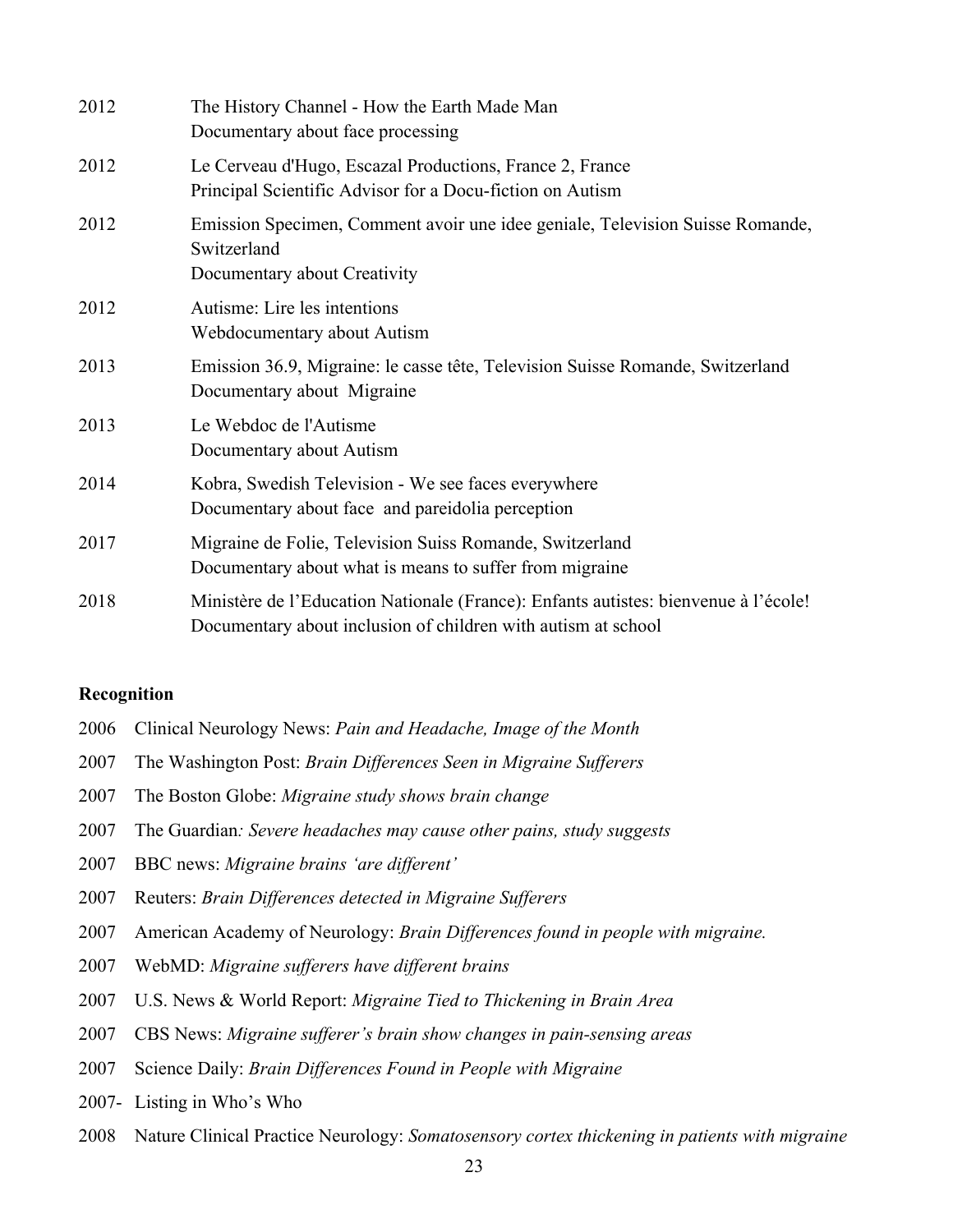- L'Hebdo (Switzerland): *Autistes Hypersensibles ou indifferents aux autres?*
- L'Hebdo (Switzerland): Forum des 100 award, Awarded to the 100 most influential persons in French-Speaking Switzerland
- L'Hebdo (Switzerland): "*Obèses, autistes, migraineux, votre cerveau m'intéresse"*
- Swissinfo.ch (Switzerland): *Advocates want turnaround in autism treatment*
- RSR.ch (Switzerland): *Journée internationale de sensibilisation à l'autisme*
- 24Heures (Switzerland): *Vous Cherchez? Nouchine Hadjikhani*
- L'Hebdo (Switzerland): *Forum des 100, Nouchine Hadjikhani: Le cerveau au scanner*
- TSR Swiss National Television news (Switzerland): *Autism Day 2011*
- Harvard Medicine: *The Chill of Fear*
- CNN.com (July 2011): *Antidepressant use in pregnancy may raise autism risk*
- Le Temps (Switzerland): *Le cerveau hyper-connecté des autistes*
- BBC news (2013): *Pareidolia: Why we see faces in hills, the Moon and toasties*
- Dagens Nyheter (Sweden): *Därfor är Hitler en tekanna*
- National Geographic: *Why Do People See Faces in the Moon*
- Tech Times: *Why Do We See Faces and Mysterious Objects On the Surfaces of Other Planets?*
- The Huffington Post: *Is This Perfect Face In The Clouds For Real?*
- The Week: *The Science of Fear*
- Vice: *The Futility of Modern Fears*
- Spectrum News: *Rare glimpse of neurons refine understanding of the amygdala*
- Swedish TV4 News: *Hennes forskning kan lösa autismens gåtor*
- The Philadelphia Enquirer: *Study: Overstimulation, not indifference, makes eye contact hard for people with autism*
- Science Daily: *Why do those with autism avoid eye contact.*
- MedicalXpress: *Researchers explore why those with autism avoid eye contact*
- Science Alert: *For Those With Autism, Eye Contact Isn't Just Weird, It's Distressing*
- DoctorsLounge: *Why People with Autism Avoid Eye Contact*
- Sioux City Journal: *Why People with Autism Avoid Eye Contact*
- Harvard Medical School News: *Ocular Overdrive*
- The Mass General Research Institute Blog: *More Than Meets the Eye: Researchers Find Eye Contact Causes Stress and Overactivation in the Brains of Autistic Individuals*
- New York Magazine: *Here is why Eye Contact Is So Awkward for Some People*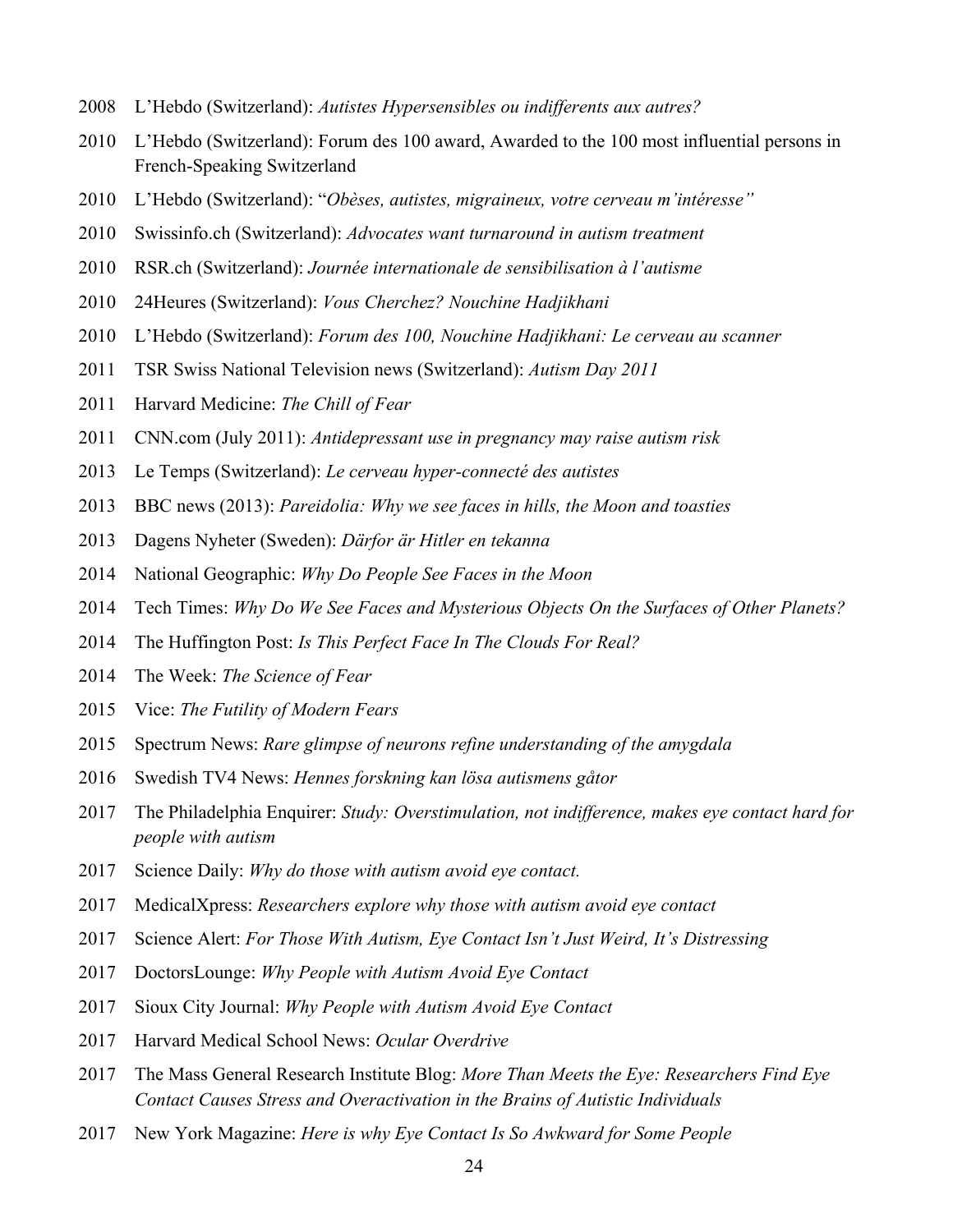- U.S. News & World Report: *Why People With Autism Avoid Eye Contact*
- The Huffington Post: *Why Eye Contact Is So Distressing For People With Autism*
- Massachusetts General Hospital Research Institute: *Brain imaging studies provide new insights into biological basis of behaviors in schizophrenia and autism*
- AutisMag: *Can Your Child's Eye Movement Help You Visualize their Future Well-Being?*
- Omaha Herald: *Cooking up just the right scare*
- Les Echos (France): *Vers un premier traitement contre l'autisme?*
- Tagesspiegel (Germany): *Fatal Giant Waves in the head*
- Medscape: *Brain Imaging Reveals Neuroinflammation in Migraine with Aura.*
- Express.co.uk: *Autism symptoms: Study delves into why lack of eye contact is often a symptom of condition*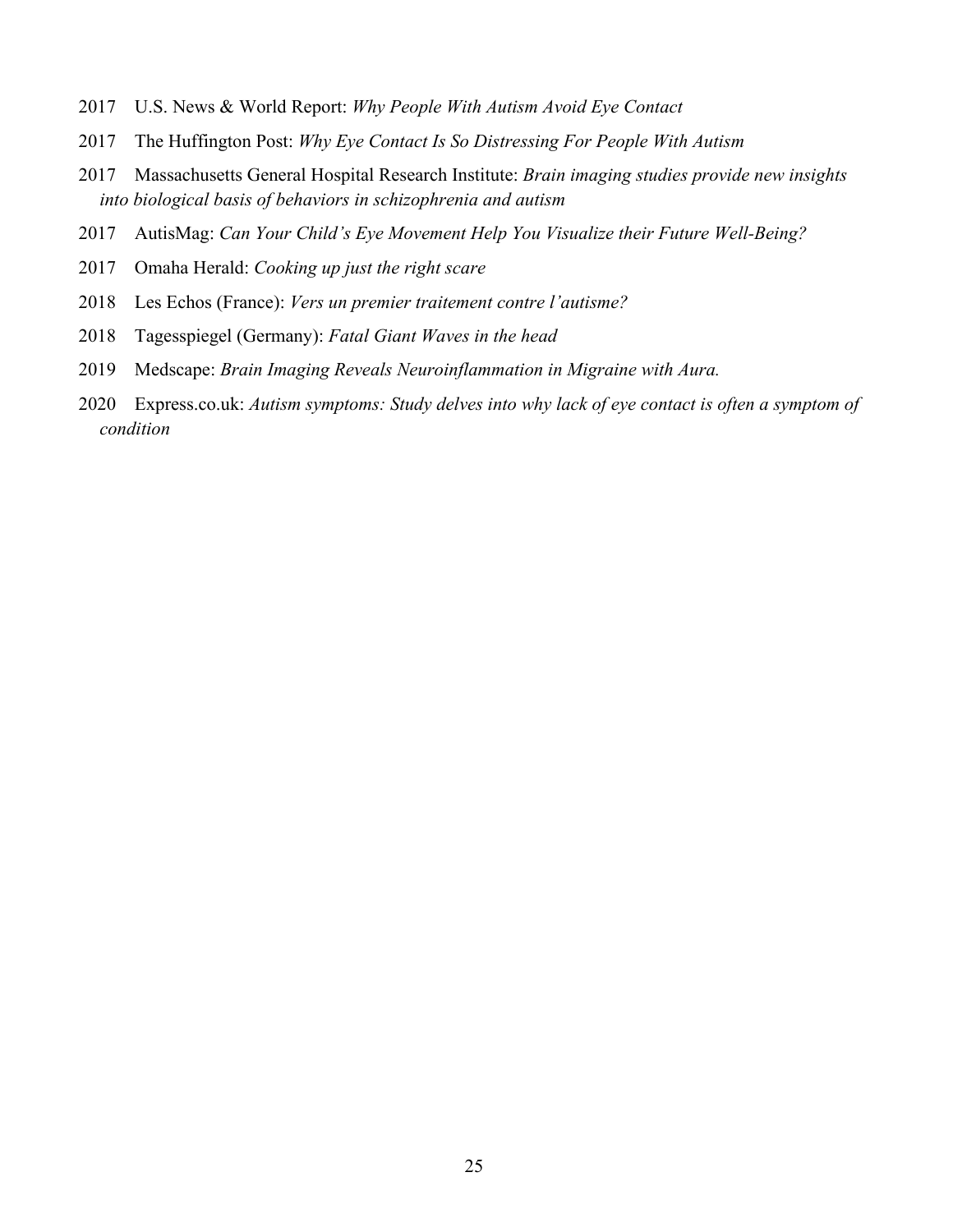# **Report of Scholarship**

**ORCID:** orcid.org/0000-0003-4075-3106

### **Publications**

### **Peer-Reviewed Scholarship in Print or other media**

- 1. Tootell RB, Mendola JD, **Hadjikhani** N, Ledden PJ, Liu AK, Reppas JB, Sereno MI, Dale AM. Functional analysis of V3A and related areas in human visual cortex. J Neuroscience. 1997;17(18):7060-78. PMID: 927854 2
- 2. Tootell RBH, **Hadjikhani** N, Mendola JD, Marrett S, Dale AM. From retinotopy to recognition: fMRI in human visual cortex. Trends in Cognitive Sciences. 1998;1(2):174-183. PMID: 21227152
- 3. **Hadjikhani** N, Roland PE. Cross-modal transfer of information between the tactile and the visual representations in the human brain: A positron emission tomographic study. J Neuroscience. 1998;18(3):1072-84. PMID: 9437027
- 4. Tootell RB, Mendola JD, **Hadjikhani** N, Liu AK, Dale AM. The representation of the ipsilateral visual field in human cerebral cortex. Proc Natl Acad Sci USA. 1998;95(3):818-24. PMID: 9448246
- 5. Tootell RB, **Hadjikhani** N, Vanduffel W, Liu AK, Mendola JD, Sereno MI, Dale AM. Functional analysis of primary visual cortex (V1) in humans. Proc Natl Acad Sci USA. 1998;95(3):811-7. PMID: 9448245
- 6. **Hadjikhani** N, Liu AK, Dale AM, Cavanagh P, Tootell RB. Retinotopy and color sensitivity in human visual cortical area V8. Nature Neuroscience. 1998;1(3):235-41. PMID: 10195149
- 7. Tootell RB, **Hadjikhani** N, Hall EK, Marrett S, Vanduffel W, Vaughan JT, Dale AM. The retinotopy of visual spatial attention. Neuron. 1998;21(6):1409-22. PMID: 9883733
- 8. **Hadjikhani** N, Tootell RB. Projection of rods and cones within human visual cortex. Human Brain Mapping. 2000;9(1):55-63. PMID: 10643730
- 9. Tootell RB, **Hadjikhani** N. Attention -brains at work! Nature Neuroscience. 2000;3(3):206-8. PMID: 10700248
- 10. Van Essen DC, Lewis JW, Drury HA, **Hadjikhani** N, Tootell RB, Bakircioglu M, Miller MI. Mapping visual cortex in monkeys and humans using surface-based atlases. Vision Res. 2001; 41(10-11):1359-78. PMID: 11322980
- 11. Pellerin L, Sibson NR, **Hadjikhani** N, Hyder F. What you see is what you think--or is it? Trends in Neuroscience. 2001;24(2):71-2. PMID: 11252265
- 12. Sasaki Y, **Hadjikhani** N, Fischl B, Liu AK, Marrett S, Dale AM, Tootell RB, Marret S. Local and global attention are mapped retinotopically in human occipital cortex. Proc Natl Acad Sci USA. 2001; 98(4):2077-82. PMID: 11172078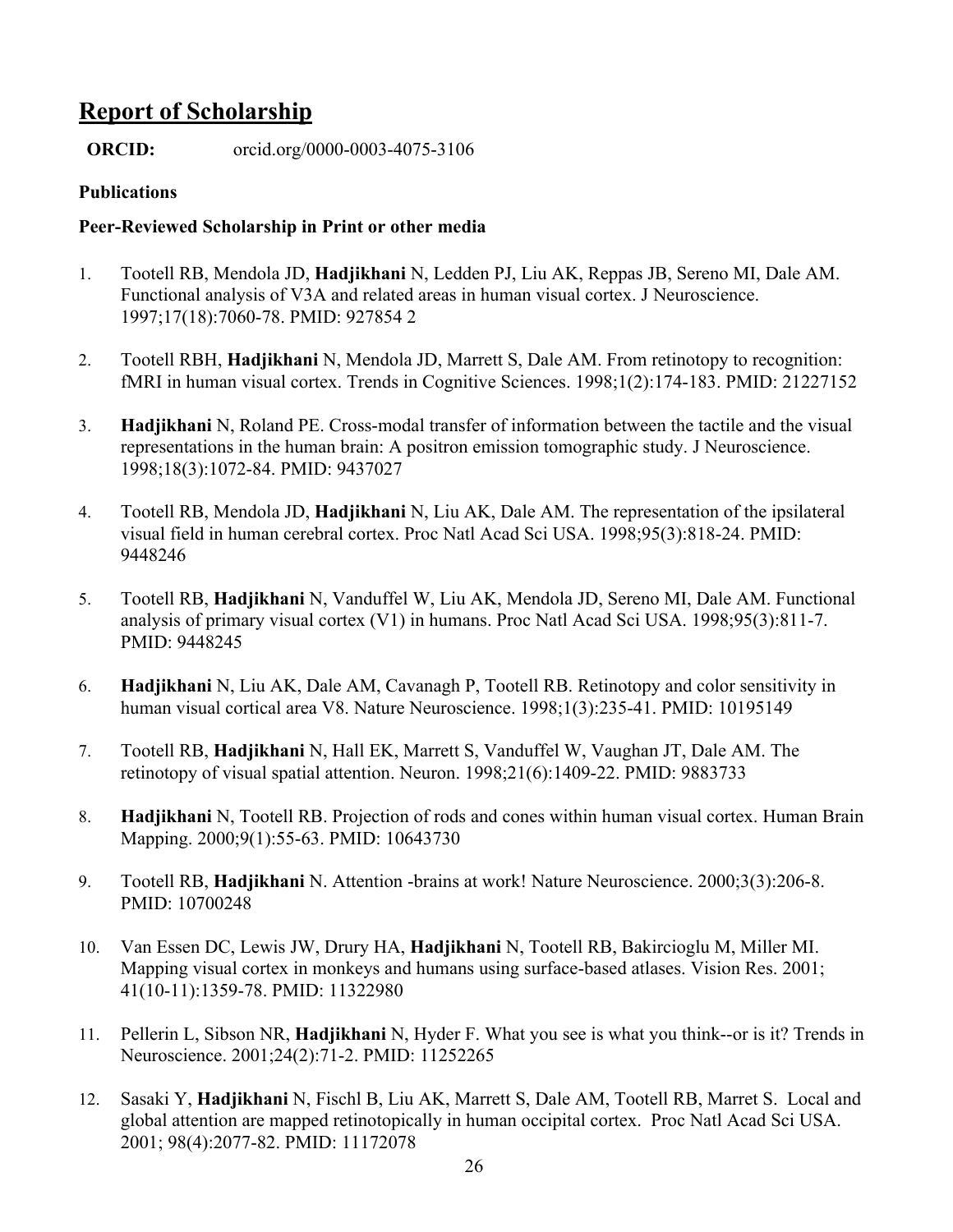- 13. Tootell RB, **Hadjikhani** N. Where is 'dorsal V4' in human visual cortex? Retinotopic, topographic and functional evidence. Cerebral Cortex. 2001;11(4):298-311. PMID: 11278193
- 14. **Hadjikhani** N, Sanchez Del Rio M, Wu O, Schwartz D, Bakker D, Fischl B, Kwong KK, Cutrer FM, Rosen BR, Tootell RB, Sorensen AG, Moskowitz MA. Mechanisms of migraine aura revealed by functional MRI in human visual cortex. Proc Natl Acad Sci USA. 2001;98(8):4687-92. PMID: 11287655
	- *Cited as « The most most thorough investigation of changes in neuronal activity during migraine aura. Signal changes showed a number of characteristics that were consistent with CSD during migraine aura in humans » by Pietrobon D & Striessnig J : Neurobiology of migraine. Nature Reviews Neuroscience 2003 ; 4 :386-398*
- 15. Bonmassar G, **Hadjikhani** N, Ives JR, Hinton D, Belliveau JW. Influence of EEG electrodes on the BOLD fMRI signal. Human Brain Mapping. 2001;14(2):108-15. PMID: 11500994
- 16. **Hadjikhani** N, de Gelder B. Neural basis of prosopagnosia: an fMRI study. Human Brain Mapping. 2002;16 (3):176-82. PMID: 12112771
- 17. DaSilva AF, Tuch DS, Wiegell MR, **Hadjikhani** N. A primer on diffusion tensor imaging of anatomical substructures. Neurosurg Focus. 2003;15(1):E4. PMID: 15355006
- 18. de Gelder B, Frissen I, Barton J, **Hadjikhani** N. A modulatory role for facial expressions in prosopagnosia. Proc Natl Acad Sci USA. 2003;100(22):13105-10. PMID: 14561892
- 19. **Hadjikhani** N, de Gelder B. Seeing fearful body expressions activates the fusiform cortex and amygdala. Current Biology. 2003;13(24):2201-5. PMID: 14680638
- 20. **Hadjikhani** N, Chabris CF, Joseph RM, Clark J, McGrath L, Aharon I, Feczko E, Tager-Flusberg H, Harris GJ. Early visual cortex organization in autism: an fMRI study. NeuroReport. 2004;15(2):267-70. PMID: 15076750
- 21. **Hadjikhani** N, Joseph RM, Snyder J, Chabris CF, Clark J, Steele S, McGrath L, Vangel M, Aharon I, Feczko E, Harris GJ, Tager-Flusberg H. Activation of the fusiform gyrus when individuals with autism spectrum disorder view faces. NeuroImage. 2004;22(3):1141-50. PMID: 15219586
- 22. de Gelder B, Snyder J, Greve D, Gerard G, **Hadjikhani** N. Fear fosters flight: A mechanism for fear contagion when perceiving emotion expressed by a whole body. Proc Natl Acad Sci U S A. 2004;101(47):16701-6. PMID: 15546983
- 23. **Hadjikhani** N, Joseph RM, Snyder J, Tager-Flusberg H. Anatomical differences in mirror neurons system and social cognition network in autism. Cerebral Cortex. 2006;(16):1276-82. PMID: 16306324
- 24. Granziera C, Da Silva AFM, Snyder J, Tuch D, **Hadjikhani** N. Anatomical alterations of the visual motion processing network in migraine with and without aura. PLoS Medicine. 2006;10(3) e402. PMID: 17048979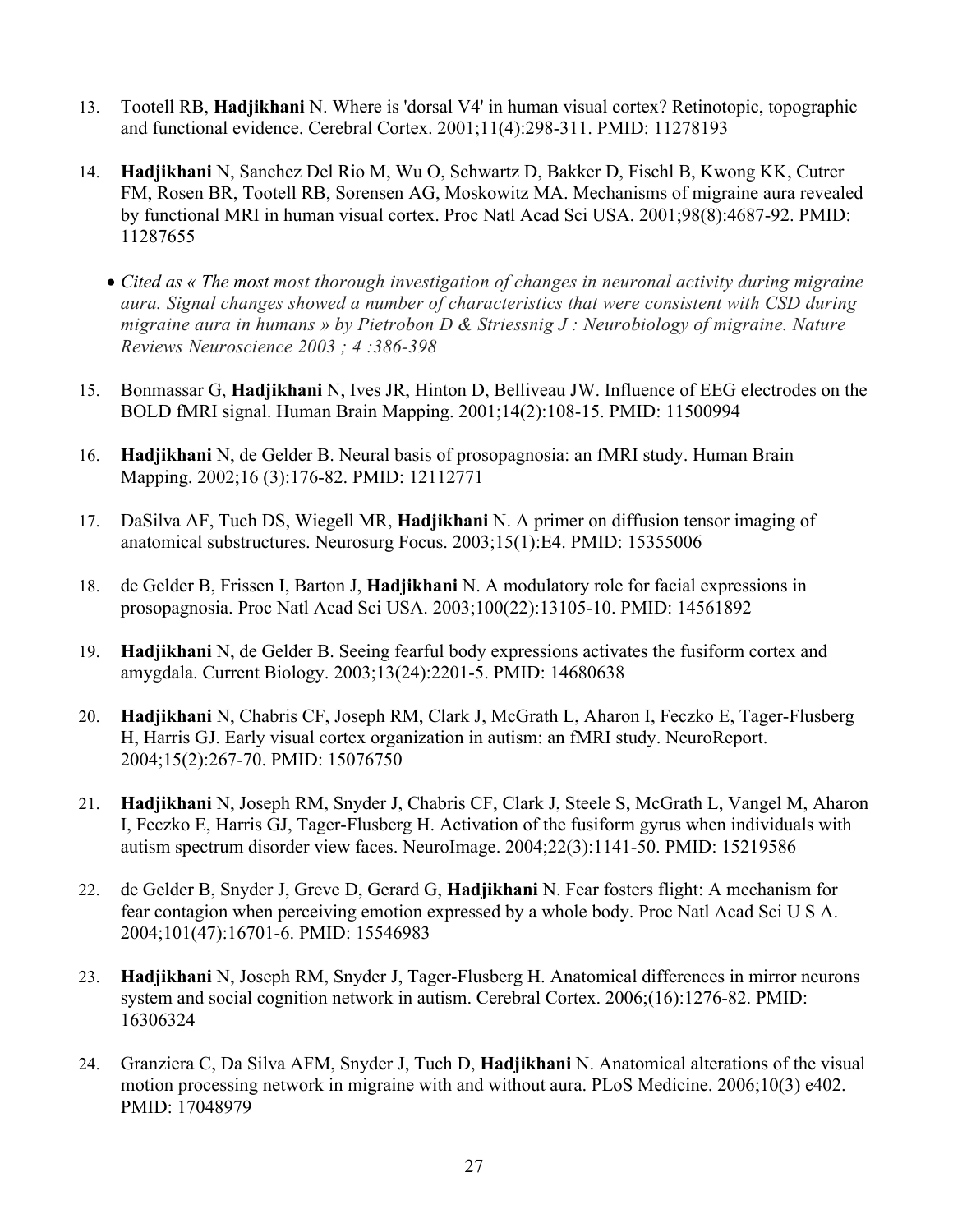- 25. de Gelder B, **Hadjikhani** N. Nonconscious recognition of emotional body language. NeuroReport. 2006;17:583-586. PMID: 16603916
- 26. **Hadjikhani** N, Joseph RM, Snyder J, Tager-Flusberg H. Abnormal activation of the social brain during face perception in autism. Human Brain Mapping. 2007;28(5):441-9. PMID: 17133386
- 27. DaSilva AF, Granziera C, Snyder J, Tuch DS, Vincent M, **Hadjikhani** N. Interictal alterations of the trigeminal somatosensory pathway and PAG in migraine. NeuroReport. 2007;18:301-305. PMID: 17435592
- 28. Vincent M, **Hadjikhani** N. The cerebellum and migraine. Headache. 2007;47(6):820-833. PMID: 17578530
- 29. Whitcher B, Wisco JJ, **Hadjikhani** N, Tuch DS. Statistical Group Comparison of Diffusion Tensors via Multivariate Hypothesis Testing. Magnetic Resonance in Medicine. 2007;57(6):1065- 1074. PMID: 17534902
- 30. Vincent M, **Hadjikhani** N. Migraine aura and related phenomena: beyond scotomata and scintillations Cephalagia. 2007;27(12)1368-1377. PMID: 17944958
- 31. DaSilva AF, Granziera C, Snyder J, **Hadjikhani** N. Thickening in the somatosensory cortex of patients with migraine. Neurology. 2007;69:1990-1995. PMID: 18025393
	- *Highlighted in Nature Clinical Practice Neurology. 2008; 4 :124*
- 32. Knaus T, Silver A, Lindgren K, **Hadjikhani** N, Tager-Flusberg H. fMRI activation during a language task in adolescents with autism spectrum disorder" The Journal of the International Neuropsychological Society. 2008;14(16):967-979. PMID: 18954477
- 33. Thakkar K, Polli F, Joseph R, Tuch D, **Hadjikhani** N, Barton J, Manoach D. Response monitoring, repetitive behavior, and anterior cingulate abnormalities in autism spectrum. Brain. 2008;131:2464- 2478. PMID: 18550622
- 34. **Hadjikhani** N. Relevance of cortical thickness in migraine sufferers. Expert Rev. Neurotherapeutics. 2008; 8(3):327-329. PMID: 18345963
- 35. **Hadjikhani** N, Hoge R, Snyder J, de Gelder B. Pointing with the eyes: the role of gaze in communicating danger. Brain and Cognition. 2008;68(1)1-8. PMID: 18586370
- 36. Kaaro J, Partonen T, Naik P, **Hadjikhani** N. Is migraine a lateralization defect? NeuroReport. 2008;19(13)1351-1353. PMID: 18695522
- 37. Meeren HK, **Hadjikhani** N, Ahlfors S, Hämäläinen MS, de Gelder B. Early category-specific cortical activation revealed by visual stimulus inversion. PLoS One. 2008;3(10)e3503. PMID: 18946504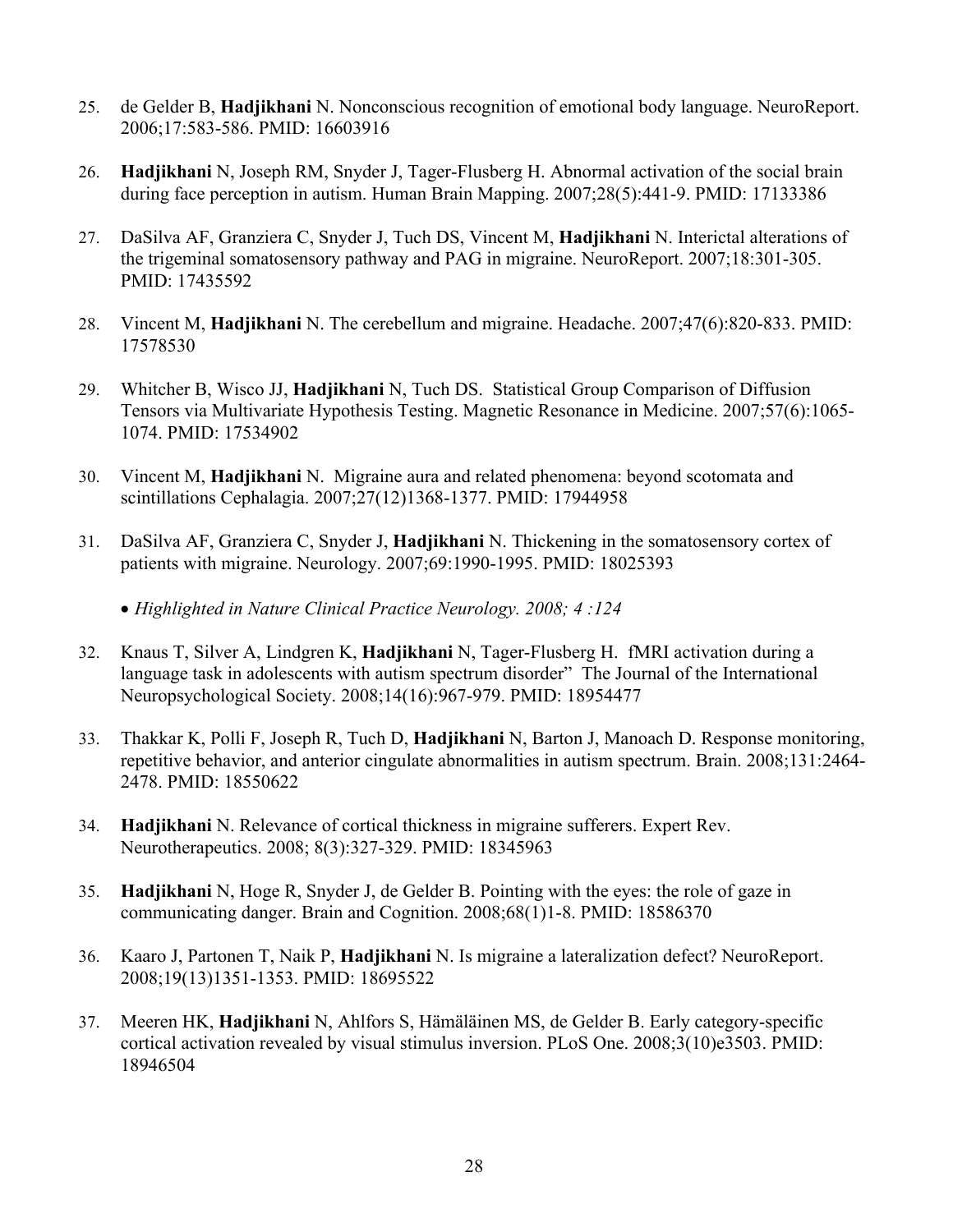- 38. Granziera C, Schmahmann JD, **Hadjikhani** N, Heiko M, Meuli R, Wedeen VJ, Krueger G. Diffusion Spectrum imaging shows the structural basis of functional cerebellar circuits in the human cerebellum in vivo. PLoS One. 2009;4(4):e5101. Epub 2009 Apr 2, PMID: 19340289
- 39. **Hadjikhani** N, Kveraga K, Naik P, Ahlfors S. Early activation of face-specific cortex by face-like objects. NeuroReport. 2009; 20:403-407. PMID: 19218867
- 40. Dahlem M, **Hadjikhani** N. Migraine aura: retracting particle-like waves in weakly susceptible cortex. PLoS One. 2009; 4(4):e5007. Epub 2009 Apr 1. PMID: 19337363
- 41. **Hadjikhani** N, Joseph RM, Maoach DS, Naik P, Snyder J, Dominick K, Hoge R, Van den Stock J, Tager-Flusberg H, de Gelder B. Body expressions of emotion do not trigger fear contagion in autism. Social Cognitive and Affective Neuroscience. 2009; Mar;4(1):70-8. PMID: 19151375
- 42. Adams RB Jr, Franklin RG Jr, Rule NO, Freeman JB, Kveraga K, **Hadjikhani** N, Yoshikawa S, Ambady N. Culture, Gaze and the neural processing of fear expressions. Social Cognitive and Affective Neuroscience. 2010; 5(2-3):340-8. PMID 20019073
- 43. **Hadjikhani** N. Serotonin, pregnancy and increased autism prevalence: is there a link? Medical Hypotheses. 2010; 74(5):880-3] PMID 20018455
- 44. Walters RG, Jacquemont S, Valsesia A, de Smith AJ, Martinet D, Andersson J, Falchi M, Chen F, Andrieux J, Lobbens S, Delobel B, Stutzmann F, El-Sayed Moustafa JS, Chèvre JC, Lecoeur C, Vatin V, Bouquillon S, Boute O, Cuisset JM, Ambresin AE, Brioshi A , Gaillard M, Giusti V, Fellmann F, Ferrarini A, **Hadjikhani** N, Campion D, Goldenberg A, Calmels N, Mandel JL, Le Caignec C, David A, Isidor B, Cordier MP, Dupuis-Girod S, Labalme A, Sanlaville D, Béri-Deixheimer M, Jonveaux P, Leheup B, Õunap K, Ellis R, MacDermot KD, Vincent-Delorme C, Plessis G, Touraine R, Philippe A, Malin V, Blaumeiser B, Frank Kooy RF, Caiazzo R, Pigeyre M, Balkau B, Sladek R, Bergmann S, Mooser V, Waterworth D, Reymond A, Vollenweider P, Waeber G, Kurg A, Palta P, Esko T, Metspalu A, Nelis M, Elliott P, Hartikainen AL, McCarthy MI, Peltonen L, Carlsson L, Jacobson P, Sjöström L, Männik K, Jarvelin MR, Pattou F, Meyre D, Walley AJ, Coin LJM, Blakemore AIF, Froguel P, Beckmann JS. A new highly-penetrant form of obesity due to a 740kb deletion on chromosome 16p11.2. Nature. 2010;463(7281):671-5. PMID: 20130649
- 45. Donnelly N, Zürcher N, Cornes K, Snyder J, Naik P, Hadwin J, **Hadjikhani** N. Discriminating grotesque from typical faces: evidence from the Thatcher illusion. PLoS One. 2011;6(8):e23340. PMID: 21912594
- 46. Mainero C, Boshyan J, **Hadjikhani** N. Altered functional resting-state connectivity in the periacqueductal gray networks in migraine. Annals of Neurology. 2011;70(2):838-845. PMID: 22162064
	- *Commented in Burch R, Wells R. Pathophysiology of Migraine. Headache. 2013;53(2) :420-422*
- 47. Granziera C, **Hadjikhani** N, Arzy S, Seeck M, Meuli R, Krueger G. In vivo imaging of the structural core of Papez circuit in humans. NeuroReport. 2011;22(5):227-31. PMID: 21346644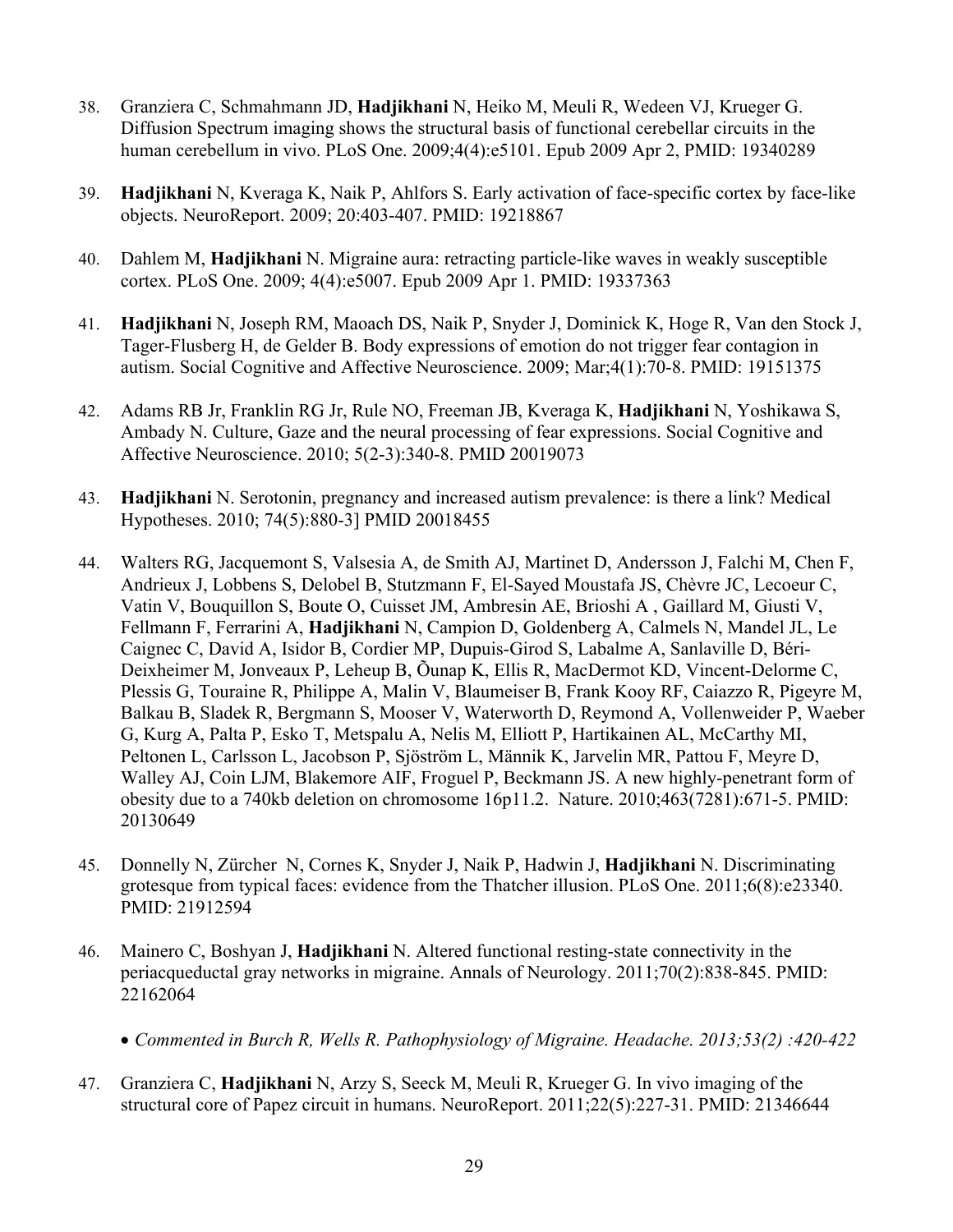- 48. Jacquemont S, Curie A, Des Portes V, Torrioli MG, Berry-Kravis E, Hagerman RJ, Ramos FJ, Cornish K, He Y, Paulding C, Neri G, Chen F, **Hadjikhani** N, Martinet D, Meyer J, Beckmann JS, Delange K, Brun A, Bussy G, Gasparini F, Hilse T, Floesser A, Branson J, Bilbe G, Johns D, Gomez-Mancilla B. Epigenetic modification of the FMR1 gene in fragile X leads to a differential response to the mGluR5 antagonist AFQ056. Science Translational Medicine. 2011;3(64):64ra1. PMID: 21209411
- 49. Lemonnier E, Degrez C, Phelep M, Tyzio R, Josse F, Grandgeorges M, **Hadjikhani** N, Ben-Ari Y. A randomized controlled trial of bumetanide in the treatment of autism in children. Translational Psychiatry. 2012 ; (2),e202. DOI : 10.1038/tp.2012.124.
- 50. Bakhtiari R, Zürcher N, Rogier O, Russo B, Hippolyte L, Granziera C, Araabi B, Ahmadabadi M, **Hadjikhani** N. Differences in white matter reflect atypical developmental trajectory in autism: a tract-based spatial statistics study. NeuroImage: Clinical. 2012;1(1):48-56. PMID: 24179736
- 51. Noris B, Nadel J, Barker M, **Hadjikhani** N, Billard A. Investigating gaze of children with ASD in naturalistic settings. PLoS One. 2012;7(9):e44144. PMID 23028494
- 52. Granziera C, Daducci A, Meskaldji D, Roche A, Maeder P, Michel P, **Hadjikhani** N, Sorensen G, Frackowiak R, Thiran J.P., Meuli R, Krueger G. A new early and automated MRI-based predictor of motor improvement after stroke Neurology. 2012 ;Jul 3;79(1):39-46. PMID 22722626.
- 53. Van den Stock J, Vandenbulke M, Zhu Q, **Hadjikhani** N, de Gelder B. Developmental prosopagnosia in a patient with hypoplasia of the vermis cerebelli. Neurology. 2012; 78(21) :1700- 1702. PMID: 22573630
- 54. Van der Zwaag W, Da Costa S, Zürcher N.R, Adams R.B, **Hadjikhani** N. A 7 Tesla fMRI study of amygdala response to fearful faces. Brain Topography. 2012; Apr;25(2):125-8 PMID: 22270846.
- 55. Adams RB, Franklin RG, Kveraga K, Ambady N, Kleck RE, Whalen P, **Hadjikhani** N, Nelson AJ. Amygdala responses to averted vs direct gaze fear vary as a function of presentation speed. Social Cognitive Affective Neuroscience. 2012; 7(5):568-77. PMID: 21666261
- 56. Zürcher N, Rogier O, Boshyan J, Hippolyte L, Russo B, Gillberg N, Helles A, Ruest T, Lemonnier E, Gillberg Ch, **Hadjikhani** N. Perception of social cues of danger in autism spectrum disorders. PLoS One. 2013; Dec 4;8(12):e81206. PMID: 24324679
- 57. Sabatier I, Chabrier S, Brun A, Hees L, Cheylus A, Gollub R, **Hadjikhani** N, Kong J, des Portes V, Floret D, Curie A. Stroke by Carotid Artery Complete Occlusion in Kawasaki Disease: Case Report and Review of Literature. Pediatric Neurology. 2013; Dec;49(6):469-73. PMID: 24095647
- 58. Meeren HKM, de Gelder B, Ahlfors SP, Hamalainen M, **Hadjikhani** N. Different cortical dynamics in face and body perception: an MEG study. PLoS One. 2013; Sep 6;8(9):e71408. PMID: 24039712
- 59. Granziera C, Romascano D, Daducci A, Roche A, Vincent M, Krueger G, **Hadjikhani** N. Migraineurs without aura show microstructural abnormalities in the cerebellum and the frontal lobe The Cerebellum. 2013 ; Dec;12(6):812-8. PMID 23703313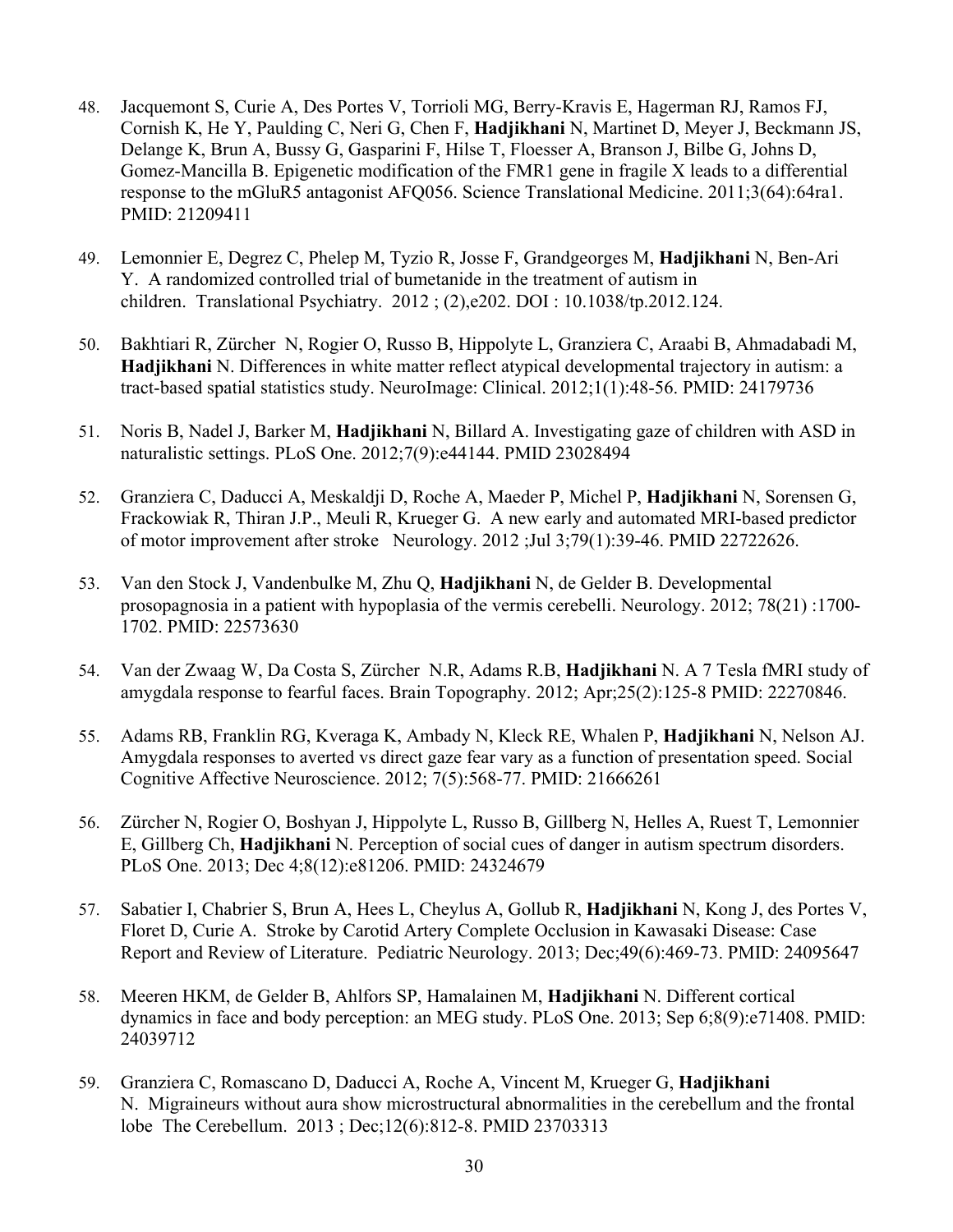- 60. **Hadjikhani** N. Ward N, Boshyan J, Napadow V, Maeda Y, Truini A, Caramia F, Tinelli E, Mainero C. The missing link: Enhanced functional connectivity between amygdala and the visceroceptive cortex in migraine. Cephalagia. 2013 ; 33(15):1264-1268. PMID: 23720503
- 61. Jiang X, Bollich A, Cox P, Hyder E, James J, Gowani SA, **Hadjikhani** N, Blanz V, Manoach DS, Barton JS, Gaillard WD, Riesenhuber M. A quantitative link between face discrimination deficits and neuronal selectivity for faces in autism NeuroImage Clinical. 2013; 2:320-321. PMID: 24179786
- 62. Zürcher N, Donnelly N, Rogier O, Russo B, Hippolyte L, Hadwin J, Lemonnier E, **Hadjikhani** N. It's all in the eyes: subcortical and cortical activation during grotesqueness perception in autism. PLoS One. 2013;8(1):e54313. PMID: 23342130
- 63. Granziera C, Daducci A, Romascano D, Roche A, Helms G, Krueger G, **Hadjikhani** N. Structural abnormalities in the thalamus of migraineurs with aura: a multiparametric study at 3T. Human Brain Mapping. 2014; 35(4):1461-8. PMID: 23450507
- 64. Guillon Q, **Hadjikhani** N, Baduel S, Kruck J, Arnaud M, Roge B. Both dog and human faces are explored abnormally by young children with ASD. NeuroReport. 2014;25(15):1237-41. PMID: 25162783
- 65. Guillon Q, **Hadjikhani** N, Baduel S, Rogé B. Visual social attention in Autism Spectrum Disorder: insights from eye tracking studies. Neuroscience & Biobehavioral Reviews. 2014 ;(42):279-297. PMID: 24694721
- 66. Curie A, Nazir T, Brun A, Paulignan Y, Reboul A, Delange K, Cheylus A, Bertrand S, Rochefort F, Bussy G, Marignier S, Lacombe D, Chiron C, Cossée M, Leheup B, Philippe C, Laugel V, De Saint Martin A, Sacco S, Poirier K, Bienvenu T, Souville I, Gilbert-Dussardier B, Bieth E, Kauffmann D, Briot P, de Fréminville B, Prieur F, Till M, Rooryck-Thambo C, Mortemousque I, Bobillier-Chaumont I, Toutain A, Touraine R, Sanlaville D, Chelly J, Freeman S, Kong J, **Hadjikhani** N, Gollub RL, Roy A, des Portes V. The c.429\_452 duplication of the ARX gene: a unique developmental-model of limb kinetic apraxia. Orphanet J Rare Dis. 2014; Feb 14;9(1):25. PMID: 24528893
- 67. Fernell E, Wilson P, **Hadjikhani** N, Bourgeron T, Neville B, Taylor D, Gillberg C. Screening, intervention and outcome in autism and other developmental disorders – the role of randomized controlled trials. Journal of Autism and Developmental Disorders. 2014; 44(8):2074-6. PMID: 24554162
- 68. **Hadjikhani** N, Zürcher NR, Rogier O, Hippolyte L, Lemonnier E, Ruest T, Ward N, Lassalle A, Gillberg N, Billstedt E, Helles A, Gillberg C, Solomon P, Pkrachin K, Gillberg C. Emotional contagion for pain is intact in Autism Spectrum Disorders. Translational Psychiatry. 2014; Jan 14;4:e343. PMID: 24424389
	- *Selected as Must Read by the Faculty of 1000*
- 69. Bader M, **Hadjikhani** N. The concept of instability: a French perspective on the concept of ADHD. Attention Deficit and Hyperactivity Disorders. 2014; Mar;6(1):11-7. PMID: 24307288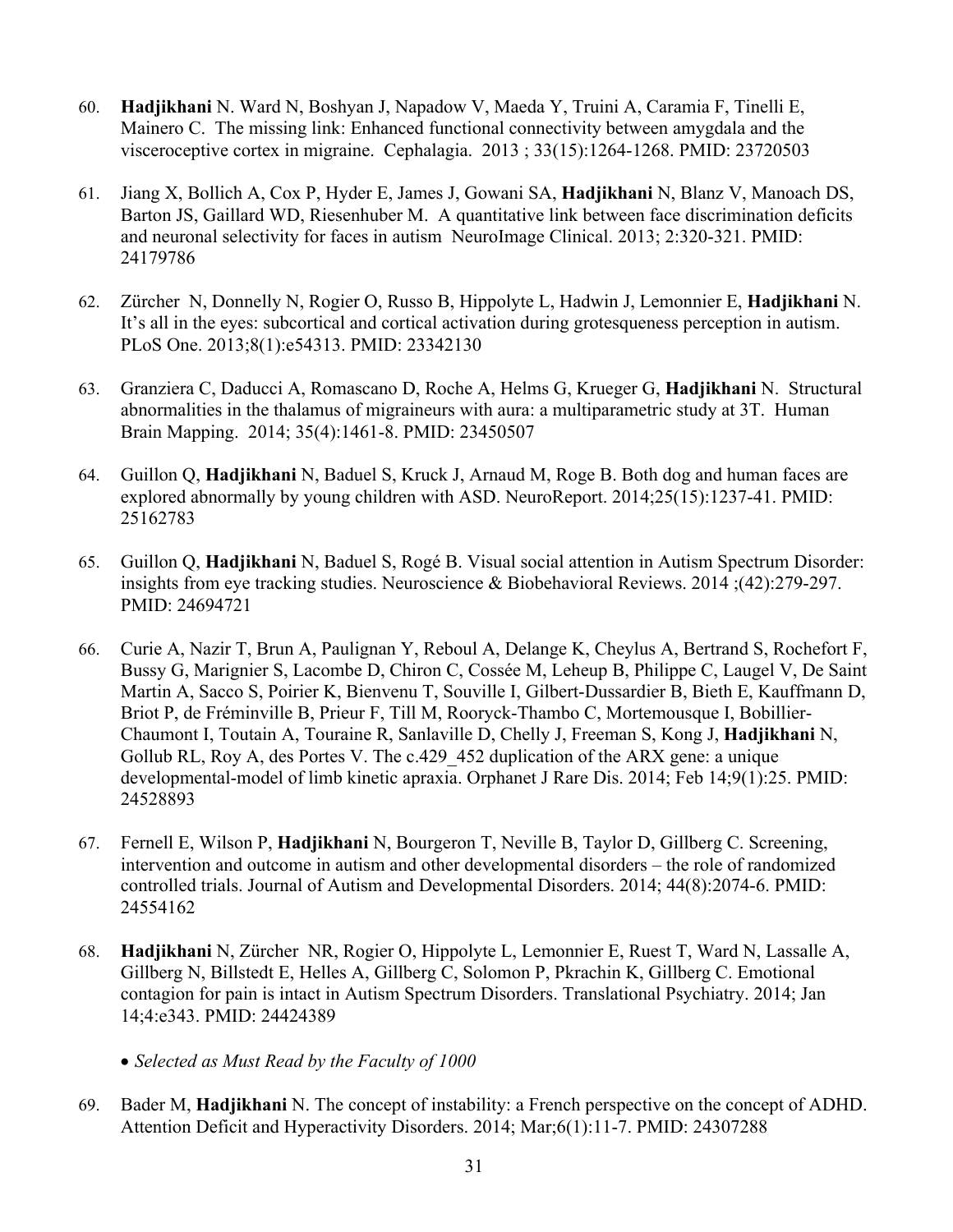- 70. **Hadjikhani** N. Deconstructing scientifically some of the myths regarding autism. Swiss Archives of Neurology and Psychiatry. 2014;165(8):272-6.
- 71. Guillon Q, **Hadjikhani** N, Roge B. L'utilisation de la technique de suivi du regard dans l'etude des trouble du spectre de l'autisme. L'Information Psychiatrique. 2014;90(10)827-34. doi:10.1684/ipe.2014.1274.
- 72. Kveraga K, Boshyan J, Adams R, Mote J, Betz N, Ward N, **Hadjikhani** N, Bar M, Barrett L. If it bleeds, it leads: Separating threat and negativity. Social Cognitive and Affective Neuroscience. 2015;10(1):28-35. PMID: 24493851
- 73. Durrleman S, Hippolyte L, Zufferey S, Iglesias K, **Hadjikhani** N. Complex Syntax in Autism Spectrum Disorders: A Study of Relative Clauses. International Journal of Language & Communication Disorders. 2015;50(2):260-7. PMID: 25244532
- 74. Maillard A, Ruef A, Pizzagalli F, Migliavacca E, Hippolyte L, Adaszewski S, Dukart J, Ferrari F, Conus Ph, Männik K, Zazhytska M, Siffredi V, Maeder Ph, Kutalik Z, Kherif F, **Hadjikhani** N, Beckmann J, Reymond A, Draganski B. (2014) The 16p11.2 locus modulates brain structures common to autism, schizophrenia and obesity. Molecular Psychiatry. 2015;20(1):140-7. PMID 25421402
- 75. Kveraga K, Boshyan J, Ward N, **Hadjikhani** N, Adams R Jr. Vision for action : saccadic and manual responses to clear threat and ambiguous negative scenes. Journal of Vision. 2015;15(12); 338. Doi: 10.1167/15.12.538
- 76. Guillon Q, Afzali MH, Roge B, Baduel S, Kruck J, **Hadjikhani** N. The importance of networking in autism gaze analysis. PLoS One. 2015 ;Oct 23;10(10):e0141191. PMID: 26496498.
- 77. Østergaard L, Dreier JP, **Hadjikhani** N, Jespersen SN, Dirnagl U, Dalkara T. Neurovascular coupling during cortical spreading depolarization and depression. Stroke. 2015 ;May;46(5):1392- 401. PMID: 25882051.
- 78. **Hadjikhani** N, Zürcher N, Rogier O, Ruest T, Hippolyte L, Ben-Ari Y, Lemonnier E. Improving emotional face perception in autism with diuretic bumetanide: a proof-of-concept behavioral and functional brain imaging pilot study. Autism. 2015;19(2)149-157. PMID: 24343334
- 79. Dahlem MA, Schmidt B, Bojak I, Boie S, Kneer F, **Hadjikhani** N, Kurths J. Cortical hot spots and labyrinths: Why cortical neuromodulation for episodic migraine with aura should be personalized. Frontiers in Computational Neuroscience. 2015; 9:29. PMID: 25798103
- 80. Hippolyte L, Maillard AM, Rodriguez-Herreros B, Pain A, Martin-Brevet S, Ferrari C, Conus P, Macé A, **Hadjikhani** N, Metspalu A, Reigo A, Kolk A, Männik K, Barker M, Isidor B, Le Caignec C, Mignot C, Schneider L, Mottron L, Keren B, Albert D, Doco-Fenzy M, Gérard M. Bernier R, Goin-Kochel RP, Hanson E, Green Snyder L, 16p11.2 European Consortium, The Simons VIP Consortium, Ramus F, Beckmann JS, Draganski B, Reymond A, Jacquemont S. The number of genomic copies at the 16p11.2 locus modulates language, verbal memory and inhibition. Biological Psychiatry. 2016;80(2):129-139. PMID: 26742926.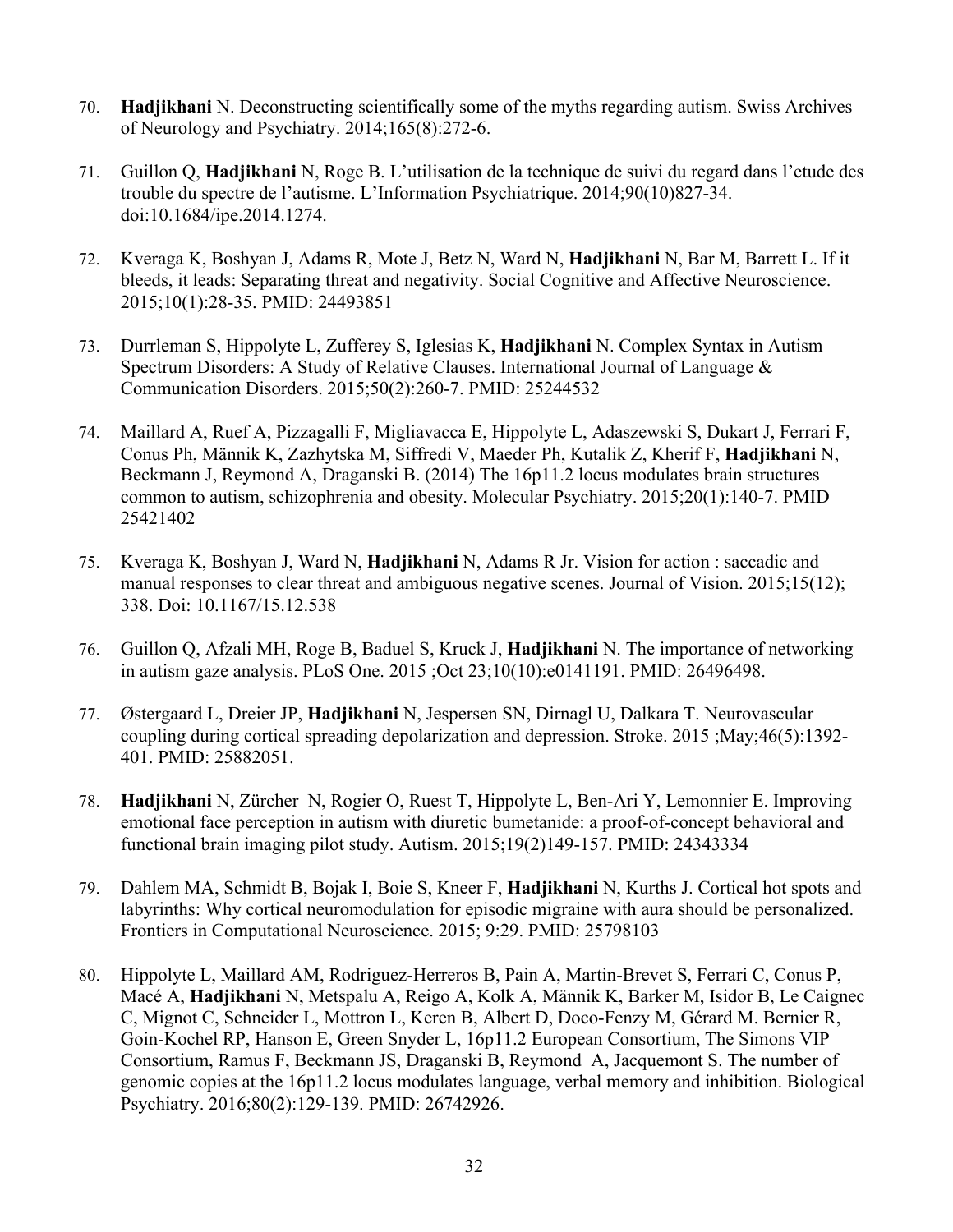- 81. Zebrowitz L, Ward N, Boshyan J, Gutchess A, **Hadjikhani** N. Dedifferentiated Face Processing in Older Adults is Linked to Lower Resting State Metabolic Activity in Fusiform Face Area. Brain Research. 2016; 1644:22-31. PMID: 27163722
- 82. Meeren HKM, **Hadjikhani** N, Ahlfors SP, Hämäläinen MS, de Gelder B. Early preferential response to fear stimuli in human right dosal visual stream – a MEG study. Scientific Reports. 2016;Apr 20;6:24831. PMID: 27095660
- 83. Guillon Q, Roge B, Afzali MH, Baduel S, Kruck J, **Hadjikhani** N. Intact perception but abnormal orientation towards face-like objects in young children with ASD. Scientific Reports. 2016;Feb 25;6:22119. PMID: 26912096
- 84. Curie A, Brun A, Cheylus A, Reboul A, Nazir T, Bussy G, Delange K, Paulignan Y, Mercier S, David A, Marigner S, Merle L, de Freminville B, Prieur F, Till M, Mortemousque I, Toutain A, Bieth E, Touraine R, Sanlaville D, Chelly J, Kong J, Ott D, Kassai B, **Hadjikhani** N, Gollub R, de Portes V. A novel analog reasoning paradigm: new insights in intellectually disabled patients. PLoS One. 2016; eb 26;11(2):e0149717. PMID: 26918704
- 85. Ellingsen DM, Garcia RG, Lee J, Lin RL, Kim J, Thurler AH, Castel S, Dimisko L, Rosen BR, **Hadjikhani** N, Kup B, Napadow V. Cyclic Vomiting Syndrome is characterized by altered functional brain connectivity of the insular cortex: A cross-comparison with migraine and healthy adults. Neurogastroenterology and Motility. 2017; 28(6). PMID 27910222
- 86. Åsberg Johnels J, Hovey D, Zürcher N, Hippolyte L, Lemonnier E, Gillberg C, **Hadjikhani** N. Autism and emotional viewing. Autism Research. 2017; 10(5):901-910. PMID 27891819
- 87. Lee J, Lin RL, Garcia RG, Kim J, Loggia ML, Mawla I, Wasan AD, Edwards R, Rosen BR, **Hadjikhani** N, Napadow V. Reduced insula habituation associated with amplification of trigeminal brainstem input in migraine. Cephalalgia. 2017;37(11)1026-1038. PMID: 27521844
- 88. Zebrowitz L, Boshyan J, Ward N, Gutchess A, **Hadjikhani** N. The Older Adult Positivity Effect in Evaluations of Trustworthiness Emotion : Regulation or Cognitive Capacity? PLoS One. 2017;Jan 6;12(1):e0169823. PMID: 28060919
- 89. **Hadjikhani** N, Zürcher N, Lassalle A, Hippolyte L, Ward N, Åsberg Johnels J. The effect of constraining eye-contact during emotional face perception – an fMRI study. Social Cognitive and Affective Neuroscience. 2017;12(7):1197-1207. PMID: 28402536
- 90. Garcia RG, Lin RL, Lee J, Kim J, Barbieri R, Sclocco R, Wasan A, Edwards R, Rosen BR, **Hadjikhani** N, Napadow V. Modulation of Brainstem Activity and Connectivity by Respiratorygated Auricular Vagal Afferent Nerve Stimulation (RAVANS) in migraine patients. PAIN. 2017;Aug;158(8):1461-1472. PMID: 28541256
- 91. **Hadjikhani** N, Åsberg Johnels J,Zürcher NR, Lassalle A, Guillon Q, Hippolyte L, Billstedt E, Ward N, Lemonnier E, Gillberg C. Look me in the eyes: constraining gaze in the eye region provokes abnormally high subcortical activation in autism. Scientific Reports. 2017;Jun 9;7(1):3163. PMID: 28600558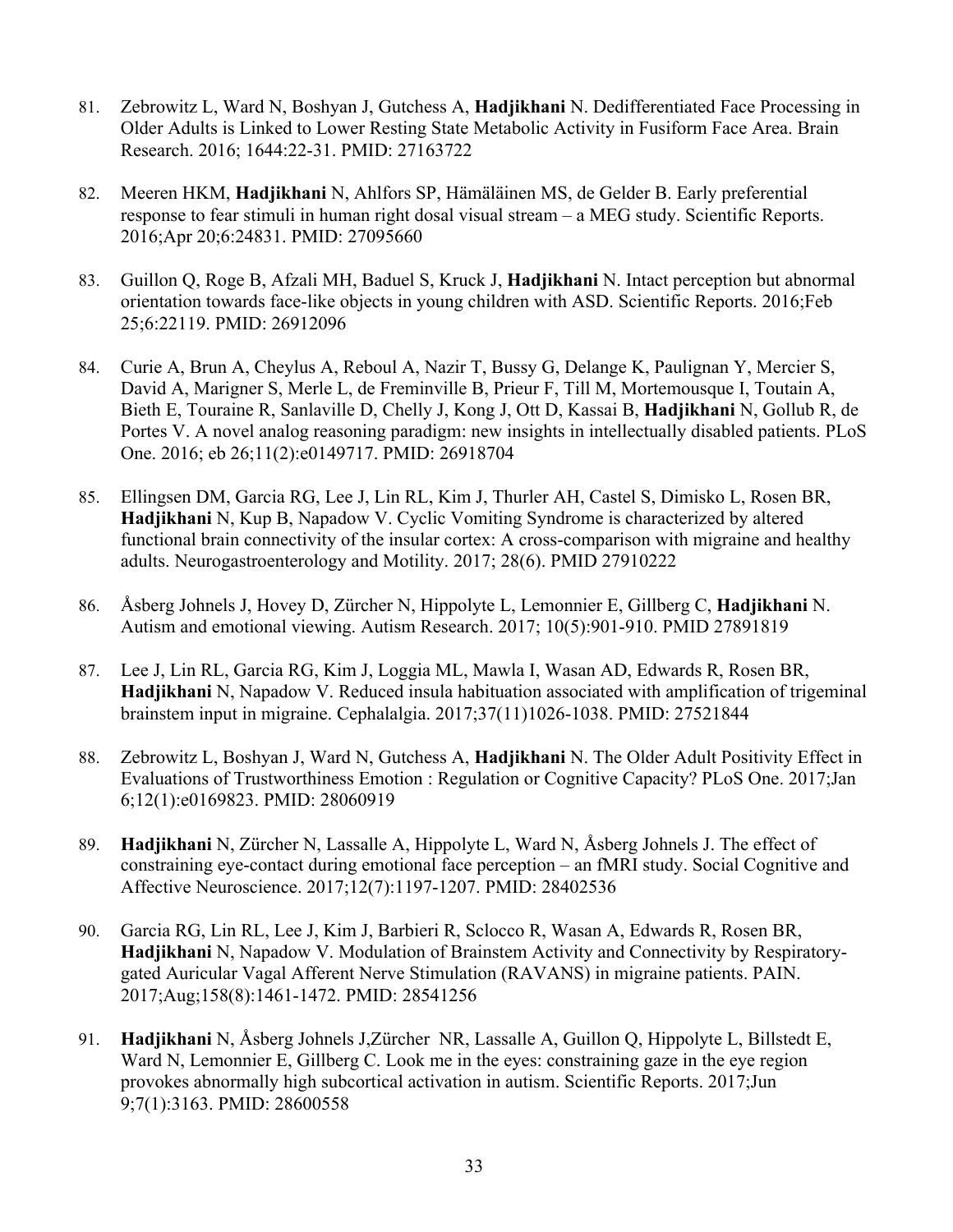- 92. Lassalle A, Åsberg Johnels J, Zürcher NR, Hippolyte L, Billstedt E, Ward N, Lemonnier E, Gillberg C. **Hadjikhani** N. Hypersensitivity to low intensity fearful faces in autism when fixation is constrained to the eyes. Human Brain Mapping. 2017; Dec;38(12):5943-5957. PMID: 28881454
- 93. Schmelkin C, Plessow F, Thomas JJ, Gray EK, Marengi DA, Pulumo R, Miller KK, **Hadjikhani** N, Franko DL, Eddy K, Lawson EA. Low oxytocin levels are related to alexithymia in anorexia nervosa. International Journal of Eating Disorders. 2017;50(11):1332-1338. PMID: 29044580
- 94. Bader M, Tannock R, **Hadjikhani** N. The Zappel-Philipp a historical example of ADHD Clinics. Attention Deficit and Hyperactivity Disorders. 2017;Sep 13. doi: 10.1007/s12402-017-0239-4. [Epub ahead of print]. PMID: 28905267
- 95. Zebrowitz L, Ward N, Boshyan J, Gutchess A, **Hadjikhani** N. Older Adults' Neural Activation in the Reward Circuit is Sensitive to Face Trustworthiness. Cognitive, Affective, & Behavioral Neuroscience. 2018;18(1):21-34. PMID: 29214437
- 96. **Hadjikhani** N, Åsberg Johnels J, Lassalle A, Zürcher NR, Hippolyte L, Gillberg C, Lemonnier E, Ben-Ari Y. Bumetanide for Autism : more eye-contact, less amygdala activation. Scientific Reports. 2018; 8:3602. PMID: 29483603
	- *Article in the Top 100 Scientific Reports neuroscience papers in 2018*
- 97. Zebrowitz LA, Boshyan J, Ward N, Hanlin L, Wolf JM, **Hadjikhani** N. Dietary dopamine depletion blunts reward network sensitivity to face trustworthiness. J. Psychopharmacology. 2018; Sep ;32(9) :965-978. PMID: 29620428
- 98. Martin-Brevet S, Rodriguez-Herreros B, Nielsen JA, Moreau C, Modenato C, Maillard AM, Pain A, Richetin S, Jønch AE, Qureshi AY, Zürcher NR, Conus P, 16p11.2 European Consortium, Simons Variation in Individuals Project (VIP) Consortium, Chung WK, Sherr EH, Spiro JE, Kherif F, Beckmann JS, **Hadjikhani** N, Reymond A, Buckner RL, Draganski B, Jacquemont S. Quantifying the effects of the 16p11.2 copy number variants on brain structure: A multi-site 'genetic-first' study. Biological Psychiatry. 2018; Aug 15 ;84(4) :253-264. PMID: 29778275
- 99. Lassalle A, Zürcher NR, Porro CA, Benuzzi F, Hippolyte L, Lemonnier E, Åsberg Johnels J, **Hadjikhani** N. Influence of anxiety and alexithymia on brain activation associated with the perception of others' pain in autism. Social Neuroscience. 2018; 7(1-9). PMID: 29683406
- 100. Curie A, Friocourt G, des Portes V, Roy A, Nazir T, Brun A; Cheylus A, Marcorelles P, Retzepi K, Maleki N, Bussy G, Paulignan Y, Reboul A, Ibarrola D, Kong J, **Hadjikhani** N, Laquerrière A, Gollub RL. Basal ganglia involvement in ARX patients: the reason for ARX patients very specific grasping? NeuroImage Clinical. 2018 ; Apr 5 ;19 :454-465. PMID 29984154
- 101. Orekhova EV, Sysoeva OV, Schneiderman JF, Lundström S, Galuta IA, Goiaeva DE, Prokovyev AO, Riaz B, Keeler C, **Hadjikhani** N, Gillberg C, Stroganova TA. Input-dependent modulation of MEG gamma oscillations reflects gain control in the visual cortex. Scientific Reports. 2018; May 31;8(1):8451. PMID 29855596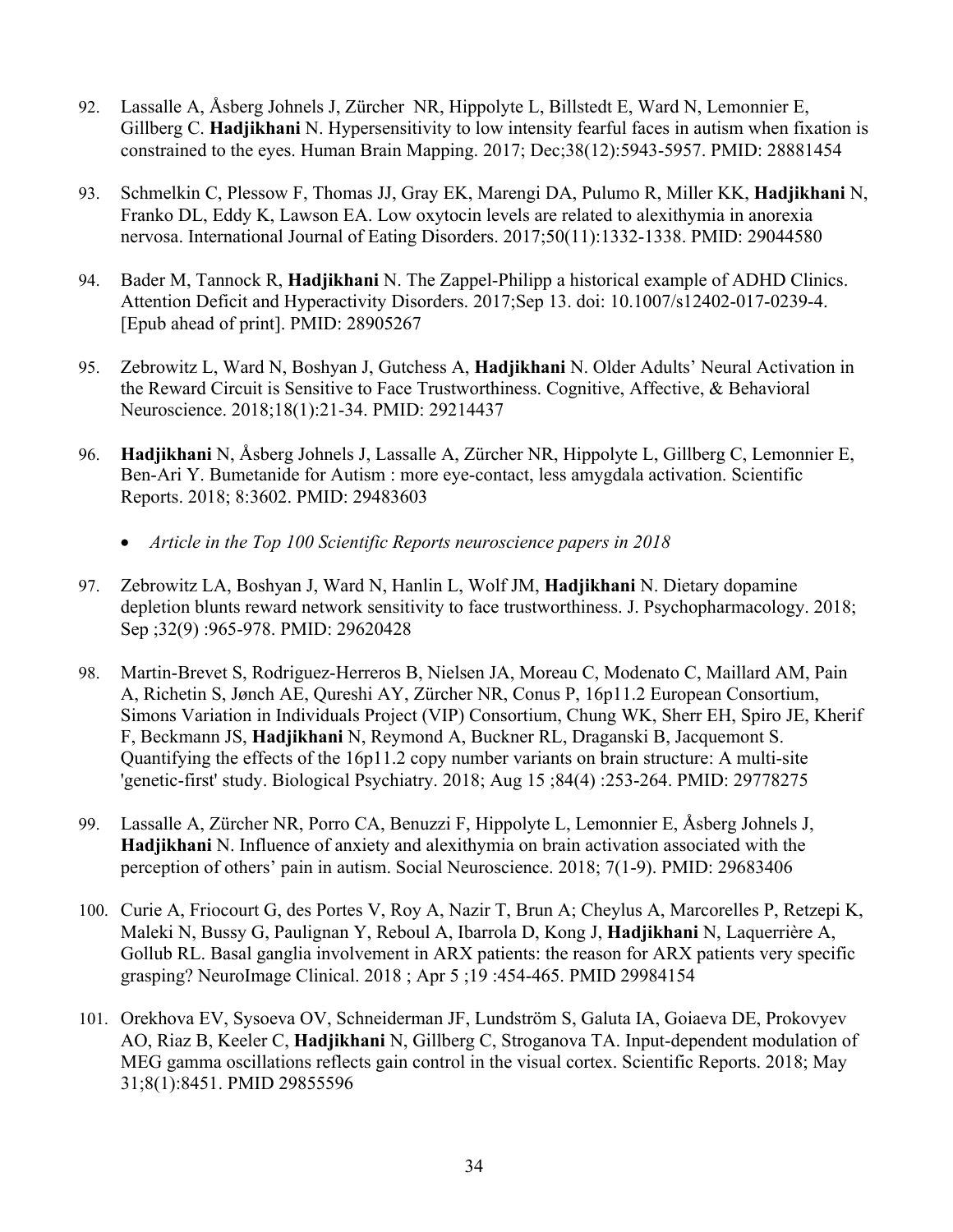- 102. Lassalle A, Zürcher NR, Hippolyte L, Billstedt E, Porro CA, Benuzzi F, Solomon P, Prkachin K, Lemonnier E, Gillberg C, Åsberg Johnels J, **Hadjikhani** N. Effect of visual stimuli of pain on empathy brain network in people with and without Autism Spectrum Disorder. European Journal of Neuroscience. 2018; Sep ;48(6) :2333-2342. PMID 30168869
- 103. Galazka-Carney M, Åsberg Johnels J, Zürcher NR, Hippolyte L, Lemonnier E, Billstedt E, Gillberg C, **Hadjikhani** N. Pupillary Contagion in Autism. Psychological Science. 2018; 2019 Feb;30(2):309-315. PMID : 30444671
- 104. Orekhova EV, Stroganova TA, Schneiderman JF, Lundström S, Riaz B, Sarovic D, Sysoeva OV, Brant G, Gillberg C, **Hadjikhani** N. Neural gain control measured through cortical gamma oscillations is associated with sensory sensitivity. Human Brain Mapping 2019, Apr 1;40(5):1583- 1593 PMID 30549144
- 105. Albrecht D, Mainero C, Ichijo E, Ward N, Granziera C, Zurcher NR, Akeju O, Bonnier G, Price J, Hooker J, Napadow V, Loggia M, **Hadjikhani** N. Imaging of neuroinflammation in migraine with aura- a [11C]PBR28 PET/MRI study. Neurology 2019 Apr 23;92(17):e2038-e2050. doi: 10.1212/WNL.0000000000007371. Epub 2019 Mar 27.PMID : 30918090
- 106. Dinkler L, Rydberg Dobrescu S, Råstam M, Gillberg C, Gillberg C, Wentz E, **Hadjikhani** N. Visual scanning during emotion recognition in long-term recovered anorexia nervosa: an eyetracking study. International Journal of Eating Disorders 2019, Mar 4. doi: 10.1002/eat.23066. [Epub ahead of print]. PMID 30828832
- 107. **Hadjikhani** N, Vincent M. Neuroimaging clues of migraine aura. The Journal of Headache and Pain 2019, Apr 3;20(1):32*.* PMID 30943894
- 108. Karlsson M, Galazka M, Gillberg C, Cillberg C, Miniscalo C, Billstedt E, **Hadjikhani** N, Åsberg Johnels J. Social Scene Perception in Autism Spectrum Disorders: An Eye-tracking and Pupillometric study. Journal of Clinical and Experimental Neuropsychology, 2019, Dec;41(10)1024-1032. PMID 31362564.
- 109. Cárdenas-de-la-Parra A. Martin-Brevet,S. Moreau C. Rodriguez-Herreros B, Fonov VS, Maillard AM, Zürcher NR, 16p11.2 European Consortium, **Hadjikhani** N, Beckmann JS, Reymond A, Draganski B, Jacquemont S, Louis Collins D, Developmental trajectories of neuroanatomical alterations associated with the 16p11.2 Copy Number Variations, NeuroImage 2019, Dec; 203:116155 PMID 31494251
- 110. Kerem L, Hadjikhani N, Holsen L, Lawson E, Plessow F. Oxytocin reduces the functional connectivity between brain regions involved in eating behaviors in men with overweight and obesity. International Journal of Obesity 2020, May;44(5):980-989 PMID 31740723
- 111. Dinkler L, Taylor MJ, Råstam M, Hadjikhani N, Bulik CM, Lichtenstein P, Gillberg C, Lundström S. Association of etiological factors across the extreme end and continuous variation in disordered eating in female Swedish twins. Psychological Medicine, 2019, Dec 17:1-11. PMID 31843035
- 112. Zürcher NR, Loggia ML, Mullett JE, Tseng CE, Bhanot A, Richey L, Hightower B, Wu C, Parmar AJ, Butterfield RI, Dubois JM, Chonde D, Izquierdo-Garcia D, Wey HY, Catana C, Hadjikhani N,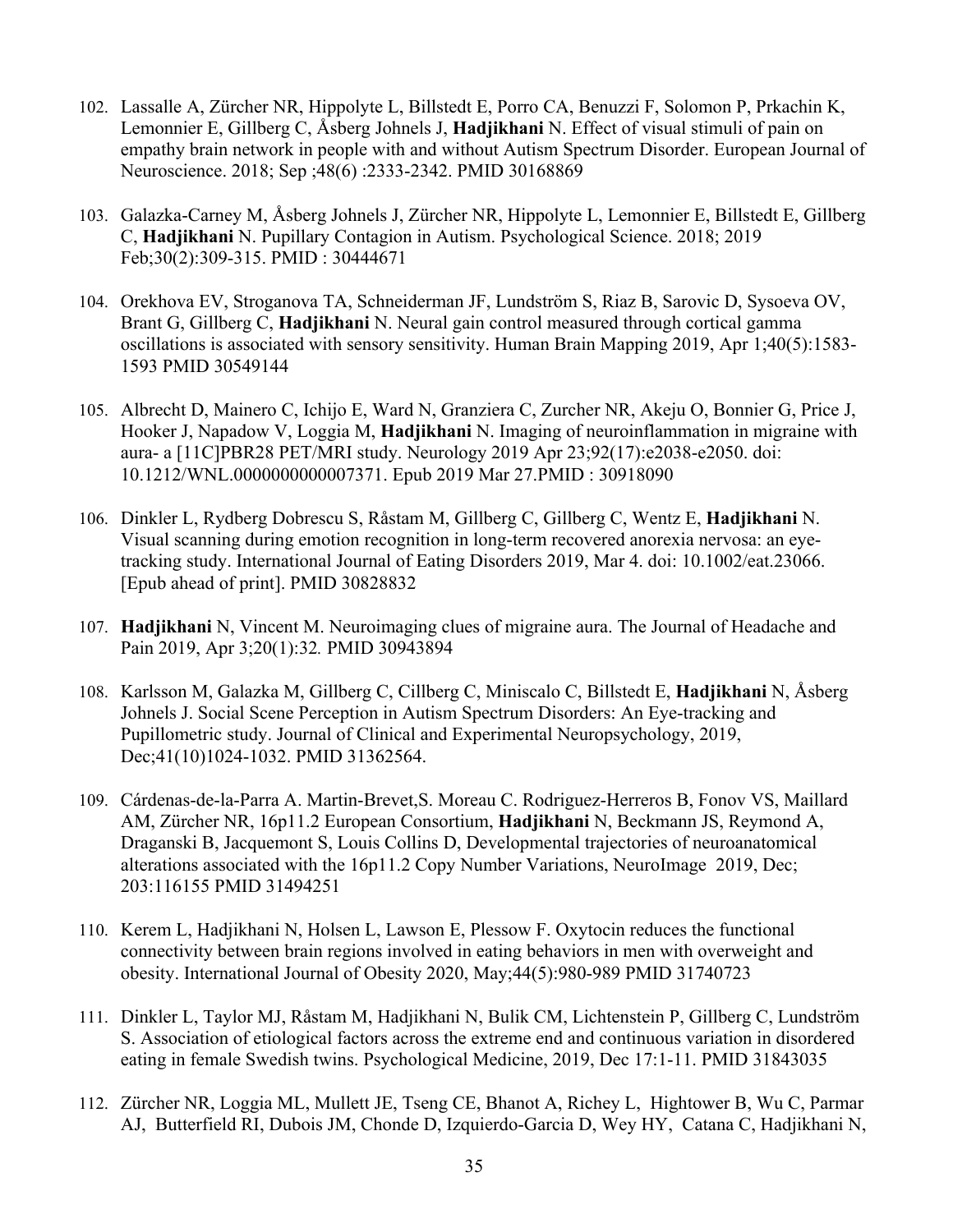McDougle CJ, Hooker JM. [11C]PBR28 MR-PET imaging reveals lower regional brain expression of translocator protein (TSPO) in young adult males with autism. Molecular Psychiatry, 2021, May;26(5):1659-1669. doi: 10.1038/s41380-020-0682-z. Epub 2020 Feb 19. PMID: 32076115

- 113. **Hadjikhani** N, Albrecht DS, Mainero C, Ichijo E, Ward N, Granziera C, Zurcher NR, Akeju O, Bonnier G, Price J, Hooker J, Napadow V, Nahrendorf M, Loggia ML, Moskowitz MA. Extra-axial inflammatory signal in parameninges in migraine with visual aura. Annals of Neurology, 2020, Jun;87(6):939-949 PMID 32932342
- 114. Sarovic D, **Hadjikhani N**, Schneiderman J, Lundström S, Gillberg C. Autism classified by MRI: a pilot study of a potential diagnostic tool. International Journal of Methods in Psychiatric Research, 2020, Dec;29(4)1-18. PMID 32945591
- 115. Sotoodeh MS, Taheri-Torbati H, **Hadjikhani N**, Lassalle A. Preserved action recognition in children with autism spectrum disorders: evidence from an EEG and eye-tracking study. Psychophysiology 2021 Mar;58(3):e13740. doi: 10.1111/psyp.13740. Epub 2020 Dec 6. PMID: 33280150
- 116. Lemonnier E, Rabiei H, Makowski D, **Hadjikhani N**, Ben-Ari Y. Treating autism with bumetanide: are large multicentric and monocentric trials on selected populations complementary? Journal of the American Academy of Child & Adolescent Psychiatry, 2020, J Am Acad Child Adolesc Psychiatry. 2020 Dec 29:S0890-8567(20)32224-3. doi: 10.1016/j.jaac.2020.09.025. PMID: 33385505
- 117. Dinkler L, Taylor MJ, Råstam M, **Hadjikhani** N, Bulik CM, Lichtenstein P, Gillberg C, Lundström S. Anorexia nervosa and autism: A prospective twin cohort study. Journal of Child Psychology and Psychiatry, 2021, Mar; 62(3)316-326*,* PMID 32496594
- 118. Xie Y, Ksander J, Gutchess A, **Hadjikhani** N, Ward N, Boshyan J, Zebrowitz L. Age differences in neural activation to face trustworthiness: Voxel pattern and activation level assessments. Cognitive, Affective, and Behavioral Neuroscience, 2021, Cogn Affect Behav Neurosci. 2021 Apr;21(2):278- 291. doi: 10.3758/s13415-021-00868-y. Epub 2021 Mar 22. PMID: 33751423
- 119. Terrier LM, **Hadjikhani** N, Velut S, Magnain C, Amelot A, Bernard F, Zöllei L. Destrieux C. The trigeminal system: the meningovascular complex. A review. Journal of Anatomy, 2021 Jul;239(1):1-11. doi: 10.1111/joa.13413. Epub 2021 Feb 18. PMID: 33604906
- 120. Hadjikhani N, Vincent M. Can you have a migraine aura without knowing it? Current Opinions in Neurology, 2021, Jun 1;34(3):350-355. PMID 33661163
- 121. Ashina M, Terwindt GM, Al-Karagholi MA, de Boer I, Lee MJ, Hay DL, Schulte LH, **Hadjikhani** N, Sinclair AJ, Ashina H, Schwedt TJ, and Goadsby PJ. Migraine: disease characterisation, biomarkers, and precision medicine. Lancet. 2021 Apr 17;397(10583):1496-1504. PMID: 33773610.
- 122. Caly H, Rabiei H, Coste-Mazeau P, Hantz S, Alain S, Eyraud JL, Chianea T, Caly C, Makowski D, **Hadjikhani** N, Lemonnier E, and Ben-Ari Y. Machine learning analysis of pregnancy data enables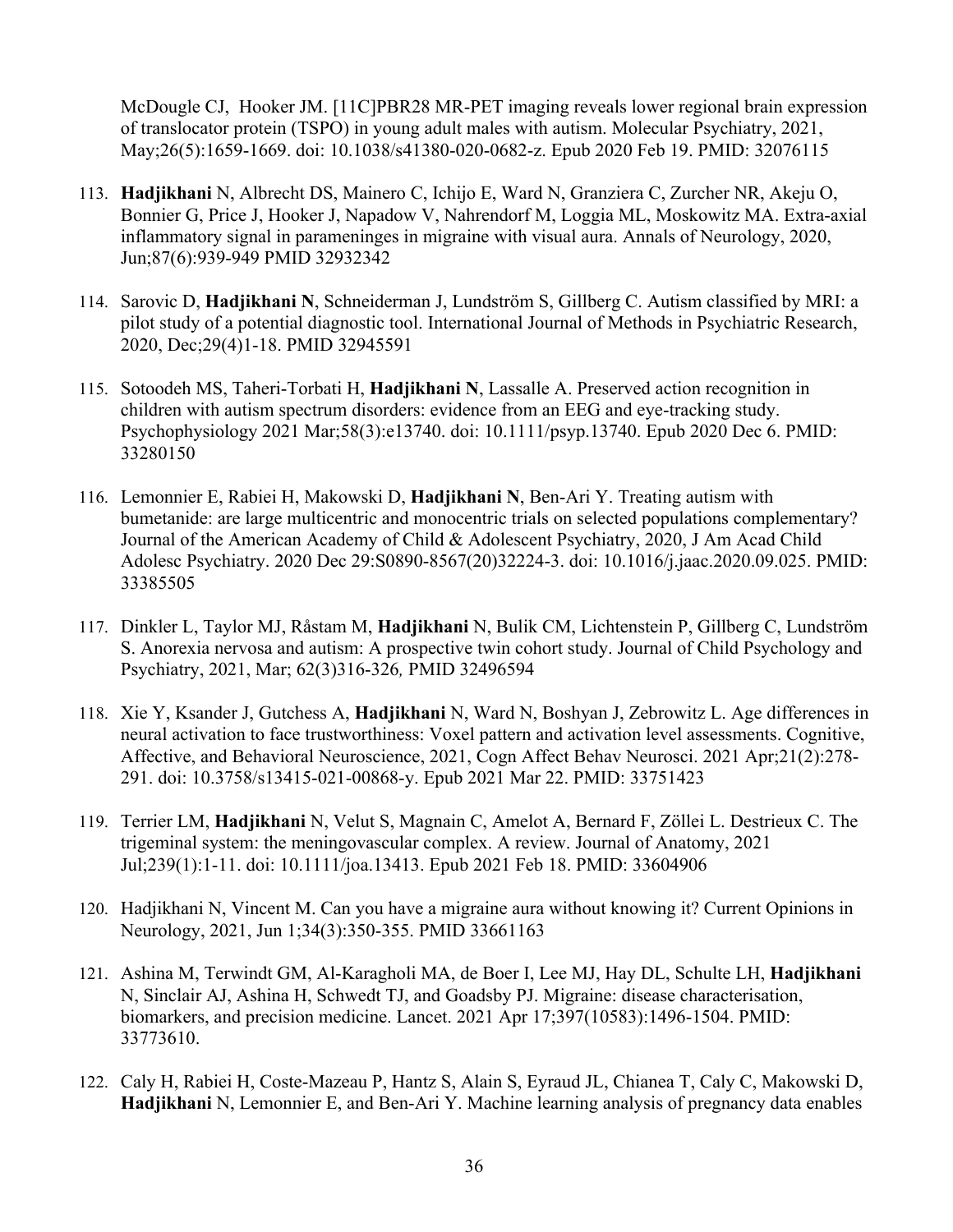early identification of a subpopulation of newborns with ASD. Sci Rep. 2021 Mar 25;11(1):6877. PMID: 33767300.

- 123. **Hadjikhani N,** Vincent M. Visual perception in migraine: a narrative review. Vision.2021 April 28;5(2)20. PMID 33924855.
- 124. Galazka M, **Hadjikhani** N, Sundqvist M, Åsberg Johnels J. Facial processing speech in children with and without dyslexia. Annals of Dyslexia. 2021, Jun 11. doi: 10.1007/s11881-021-00231-3. Online ahead of print. PMID: 34115279
- 125. Fischi-Gomez E, Bonnier G, Ward N, Granziera C, **Hadjikhani N**. Ultra-high field in vivo characterization of microstructural abnormalities in the orbitofrontal cortex and amygdala in autism. European Journal of Neurosciences, 2021 54(6):6229-6236. PMID 34390517.
- 126. Dinkler L, Yasumitsu-Lovell K, Eitoku M, Fujieda, M, Suganuma, N, Hatakenaka, Y, **Hadjikhani**, N, Bryant-Waugh, R, Råstam, M, Gillberg, C. Development of a parent-reported screening tool for avoidant/restrictive food intake disorder (ARFID) : Initial validation and pevalence in 4-7-year-old Japanese children. Appetite 2022 168 :105735. PMID 34626573
- 127. Masulli P, Galazka M, Eberhard D, Åsberg Johnels J, Gillberg C, **Hadjikhani** N, Andersen TS. Data-driven analysis of gaze patterns in face perception: Methodological and clinical contributions. Cortex 2021 147:9-23. PMID 34998084
- 128. Andréen L, Galazka M, **Hadjikhani** N, Jeuris S, Masulli P, Åsberg Johnels J. Developing tolerance to eye contact in autism: A feasibility study with adults using behavioral, interview, and psychophysiological data. Psychology of Language and Communication 2021 *in press*
- 129. Wiggers A, Ashina H, **Hadjikhani N**, Sagare A, Zlovic BV, Lauritzen M, Ashina M. Brain Barriers and Their Potential Role in Migraine Pathophysiology. Journal of Headache and Pain 2022 Jan26 ;23(1) :16. PMID 35081902.
- 130. MüllerJ, Sinnecker T, Wendebourg MJ, Schläger R, Kuhle J, Schädelin S, Benkert P, Derfuss T, Cattin P, Jud C, Spiess F, Amann M, Lincke T, Barakovic M, Cagol A, Tsagkas C, Parmar K, Pröbstel AK, Reimann S, Asseyer S, Duchow A, Brandt A, Ruprecht K, **Hadjikhani N**, Fukumoto S, Watanabe M, Masaki K, Matsushita T, Isobe N, Kira JI, Kappos L, Würfel J, Granziera C, Friedemann P, Yaldizli Ö. Choroid Plexus Volume in Multiple Sclerosis versus Neuromyelitis Optica Spectrum Disorder: a retrospective, cross-sectional analysis Neurology: Neuroimmunology & Neuroinflammation 2022, *accepted*.
- 131. Åsberg Johnels J, Hadjikhani N, Sundquist M, Galazka M. Face processing in school children with dyslexia: neuropsychological and eye-tracking findings. Developmental Neuropsychology 2022, *in press*
- 132. Terrier LM, **Hadjikhani N**, Destrieux C. The trigeminal pathways A review. Journal of Neurology 2022, *in press*.
- 133. Brusaferri L, Alshelh Z, Martins D, Kim M, Weerasekera A, Housman H, Morrisey EJ, Knight PC, Castro-Blanco KA, Albrecht D, Tseng C, Zürcher NR, Ratai EM, Johnson-Akeju O, Makary M, Mercaldo ND, **Hadjikhani N**, Veronese M, Turkheimer F, Rosen BR, Hooker JM, Loggia M. The Pandemic Brain: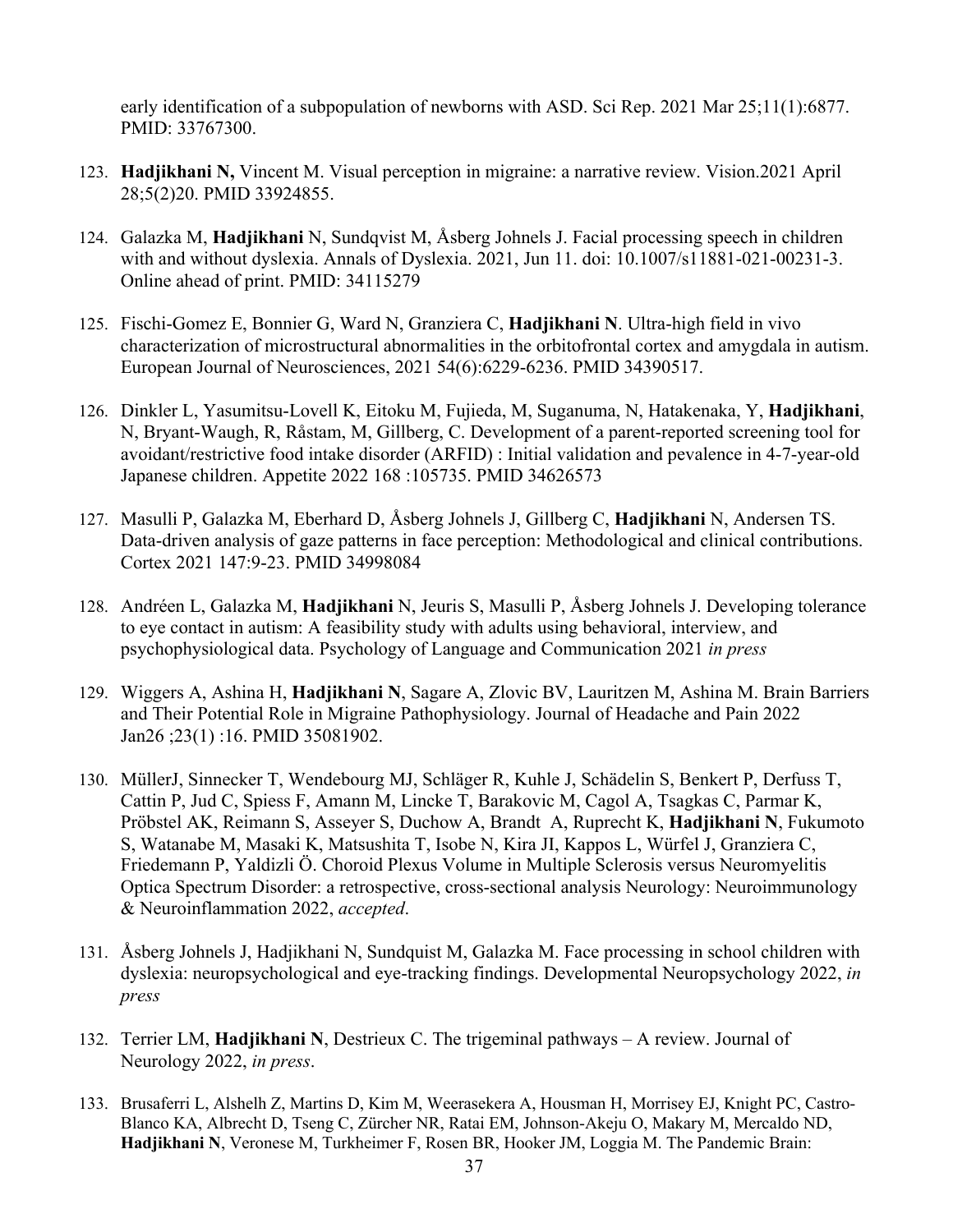neuroinflammation in non-infected individuals during the COVID-19 pandemic.Brain Behavior and Immunity, 2022, *accepted*.

134.

### **Non-peer reviewed scholarship in print or other media**

- 1. Tootell RBH, **Hadjikhani** N. Has a new color area been discovered (editorial). Nature Neuroscience. 1998;1 :335-336.
- 2. **Hadjikhani** N. fMRI made clear. Trends in Neurosciences. 2002;25:485-486.
- 3. de Gelder B, **Hadjikhani** N. Shakespeare on the brain, Vivaldi on the weather, and Darwin on docusoap? Trends in Cognitive Sciences. 2003;7(11):479-480.
- 4. DaSilva A, **Hadjikhani** N. Human Thalamic Response to Experimental Pain (Neuroimaging). In: Encyclopedic Reference of Pain. Springer-Verlag; 2006.
- 5. **Hadjikhani**, N. Le cerveau social qu'est-ce qui ne fonctionne pas avec la reconnaissance des visages. IRIA, Tours. 2009.
- 6. **Hadjikhani**, N. Mécanismes miroir et autisme: l'oeuf, la poule ou les effets collatéraux? In: La Lettre des Neurosciences. Bordeaux, France: Societe des Neurosciences. 2011; p. 18-19
- 7. Ben-Ari, Y. **Hadjikhani**, N. Lemonnier, E. Ni Rituel Psychanalytique Ni Réductionnisme Génétique. In: Le Monde. Paris, France: Le Monde. 2012.
- 8. Granziera, C **Hadjikhani**, N. Surface-Based Structural Changes in Migraine. In: The Migraine Brain, Imaging Structure and Function. Oxford: Oxford University Press; 2012.
- 9. **Hadjikhani**, N Vincent, M. Visual Aura. In: The Migraine Brain, Imaging Structure and Function. Oxford: Oxford University Press; 2012.
- 10. **Hadjikhani**, N. Frontal Lobes Findings in Autism. In: Encyclopedia of Autism Spectrum Disorders. Springer; 2012.
- 11. DaSilva A, **Hadjikhani** N. Human Thalamic Response to Experimental Pain (Neuroimaging). In: Encyclopedic Reference of Pain. Berlin Heidelberg: Springer-Verlag; 2013
- 12. **Hadjikhani** N, Guillon Q. Zeroing in on illusions in eye-gaze research. Guest Blog, Simons Foundation Autism Research Initiative (SFARI) 13 may 2014 http://sfari.org/news-andopinion/blog/2014/guest-blog-zeroing-in-on-illusions-in-eye-gaze-research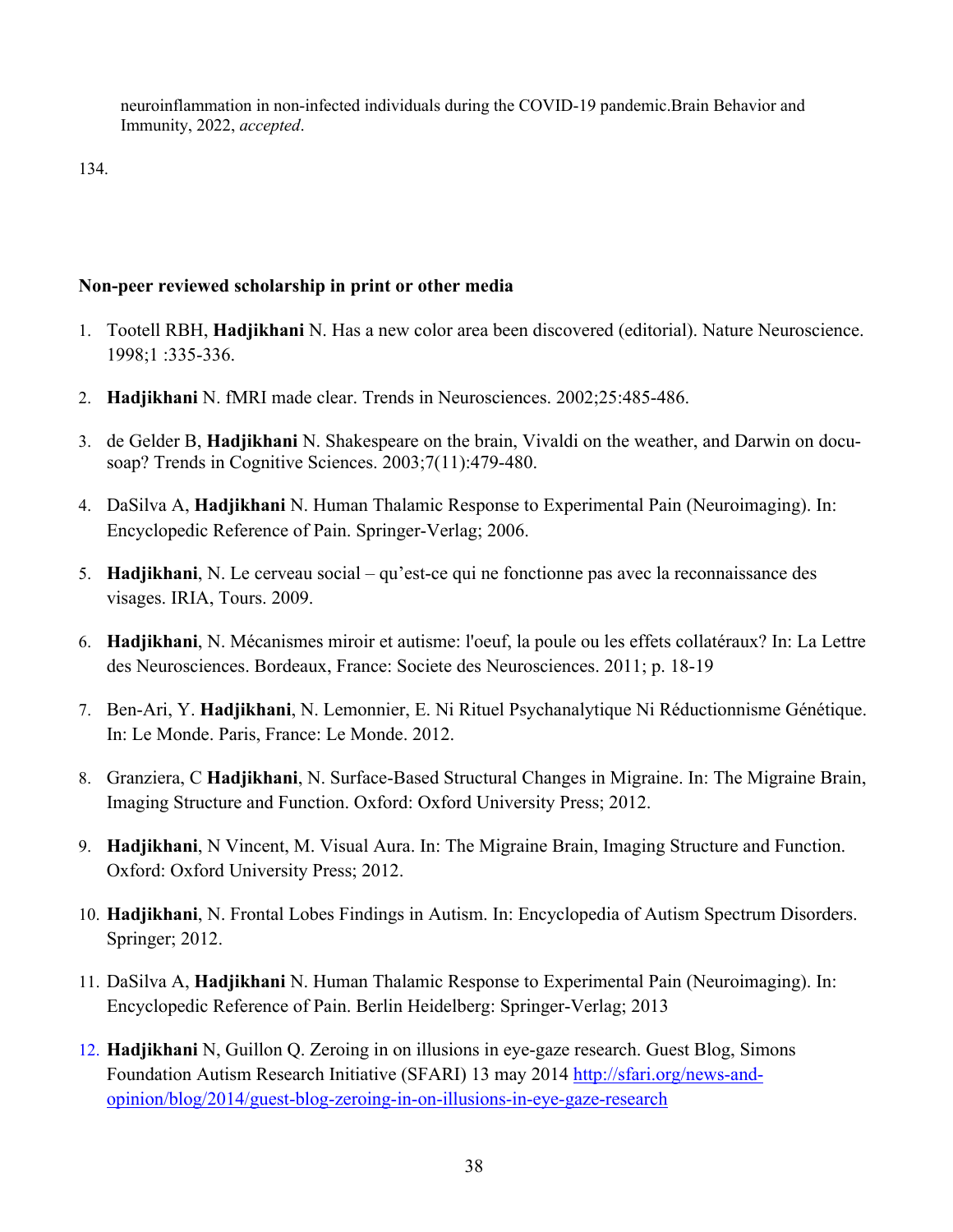- 13. Ben-Ari Y,Lemonnier E, **Hadjikhani N.** Traiter l'autisme? Au-delà des gènes et de la psychanalyse. De Boeck Solal, 2015
- 14. Allely C.S., **Hadjikhani** N., Toro R. and Gillberg C. (2015) Neuropsychiatry. In: Arthur W. Toga, editor. Brain Mapping: An Encyclopedic Reference, vol 3, pp. 1049-1060. Academic Press: Elsevier
- 15. **Hadjikhani**, N. Eye-to-eye. Blog (2017), Gillberg Neuropsychiatry Center: http://gnc.gu.se/english/gillberg-s-blog/eye-to-eye
- 16. **Hadjikhani**, N. Confusing Empathy. Blog (2018), Gillberg Neuropsychiatry Center: https://gillberg.blogg.gu.se/en/2018/01/23/confusing-empathy/
- 17. **Hadjikhani**, N. Whose Shoes. Blog (2019), Gillberg Neuropsychiatry Center: https://gillberg.blogg.gu.se/en/2019/04/02/whose-shoes/
- 18. Gillberg C., Alely C., Bourgeron T., Coleman M., Fernell E., HAdjikhani N., Sarovic D. The Neurobiology of Autism. In: Volkmar, F. (ed) Autism and Pervasive Developmental Disorders. Cambridge University Press, 2019.
- 19. Lemonnier E, **Hadjikhani N**, Ravel D, Ben Ari Y. Bumetanide to treat autism spectrum disorders: clinical observations. In Tang, X: Neuronal Chloride Transporters in Health and Disease (chapter 25, pp 701-708). Academic Press: Elsevier, 2020.
- 20. Hadjikhani N. A Better Definition of Empathy. Asperger/Autism Network (AANE) Blog, 2021. https://www.aane.org/a-better-definition-of-empathy/

### **Theses**

**Hadjikhani N.** The pattern of visual callosal connections in human extrastriate cortex. Switzerland: Lausanne;1995

**Hadjikhani**, N. Emotion Perception in Autism. The Netherlands: Tilburg;2010.

### **Abstract, Poster Presentations andExhibits Presented at Professional Meegings**

- 1. **Hadjikhani** N, Clarke S, Drury H, Kraftsik R. Distribution of visual callosal afferents in human areas 19 and 37. European Journal of Neurosciences. 1994;7:189.
- 2. **Hadjikhani** N, Clarke S. NADPH diaphorase in human primary visual cortex. Experientia. 1995;51:A82.
- 3. Van Essen DC, Clarke S, **Hadjikhani** N, Drury H, Coogan TA, Carman G, Kraftsik R. Twodimensional maps of visual callosal projections in the human extrastriate cortex. Soc Neurosci Abstr. 1995;20:248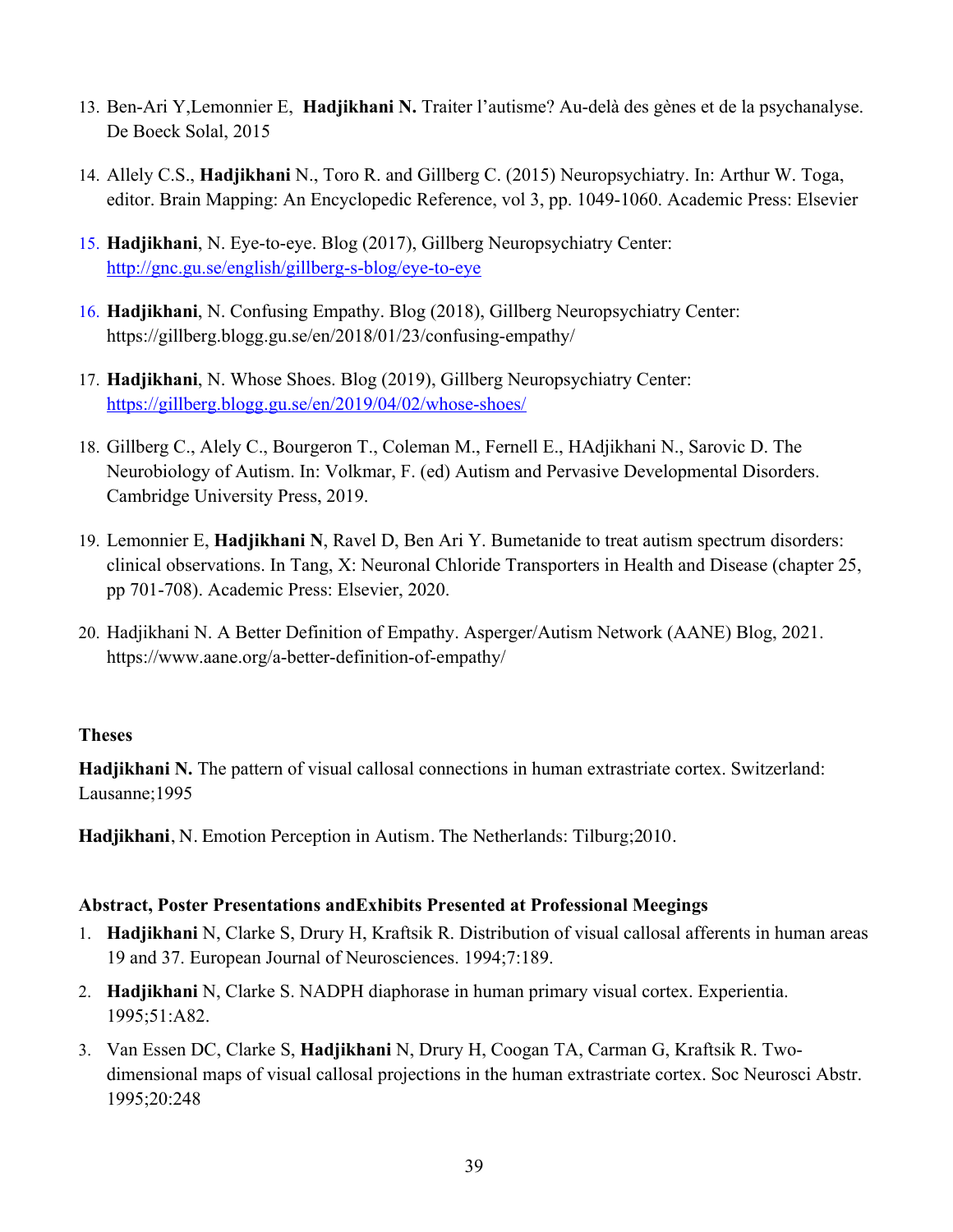- 4. Clarke S, Van Essen DC, **Hadjikhani** N, Drury H, Coogan T. Understanding human area 19 and 37: contribution of two-dimensional maps of visual callosal afferents. Hum Brain Mapp Paris. 1995;1:33
- 5. **Hadjikhani** N, Roland P. The role of the Claustrum in the crossmodal transfer of information. Hum Brain Mapp Boston. 1996
- 6. Tootell RBH, **Hadjikhani** NK, Hall EK, Vanduffel W, Marrett S, Dale AM. Mapping the spotlight of attention in human visual cortex. Soc Neurosci Abstr. 1998;24:1250
- 7. Mendola JD, Dale AM, **Hadjikhani** N, Tootell RBH. Retinotopic localization of novel picture encoding. J Cognitive Neurosci Suppl. 1998:22.
- 8. Sasaki Y, Murakami I, **Hadjikhani** N, Cavanagh P, Tootell RBH. Brain activity during illusory visual jitter. NeuroImage. 1999;9:857.
- 9. **Hadjikhani** N, Sanchez del Rio M, Bakker D, Wu O, Tootell RBH, Fischl B, Kwong KK, Cutrer FM, Sorensen G, Rosen BR, Moskowitz, MA. fMRI of visual cortical activation during visual aura in migraine. NeuroImage. 1999;9:S541.
- 10. Tootell RBH, **Hadjikhani** N, Somers, DC. fMRI reveals subthreshold activation in human visual cortex: implications for consciousness. Soc Neurosci Abstr. 1999;25:33.
- 11. Ledden P, Wald L, **Hadjikhani** N, Dale A. High sensitivity RF coil system for visual fMRI studies at 3T. NeuroImage. 2001;13:25.
- 12. Strangman G, Bonmassar G, West WC, **Hadjikhani** N, Belliveau JW, Boas DA. Simultaneous NIRS and EEG recording during visual stimulation. NeuroImage. 2001;13:46.
- 13. de Gelder B, Pourtois G, **Hadjikhani** N. The time course of face recognition: learning from face evidence for a dual route model. Int J Psychophysiol. 2001;41:215.
- 14. DaSilva A, Loder E, Sorensen GA, **Hadjikhani** N. Development of a craniofacial pain map for use in neuroimaging studies. Cephalalgia. 2003;23:659
- 15. DaSilva A, Tuch DS, Snyder J, **Hadjikhani** N. Diffusion tensor imaging (DTI) in migraine patients. Soc Neurosci Abstr. 2004.
- 16. **Hadjikhani** N, Joseph RM, Snyder J, Tager-Flusberg H. Anatomical differences in the mirror neurons system and social cognition network in autism. IMFAR. 2005.
- 17. Meeren, H. **Hadjikhani**, N. Ahlfors, S. de Gelder, B. MEG source analysis of early visual response during face perception: Anatomically-constraint noise-normalized minimum estimate. Journal of Cognitive Neuroscience. 2005;suppl S:247.
- 18. DaSilva A, Granziera C,Tuch DS, Snyder J, **Hadjikhani** N. Microstructural changes in white matter tracts in migraine patients. American Headache Society. 2005
- 19. Zurcher N, Russo B, **Hadjikhani** N. Functional Connectivity of the Somatosensory Cortex during Face Perception in Autism. IMFAR. 2009
- 20. Mainero C, Rettby N, Benner T, **Hadjikhani** N. Altered functional connectivity in the pain modulatory system of migraineurs. ISMRM. 2009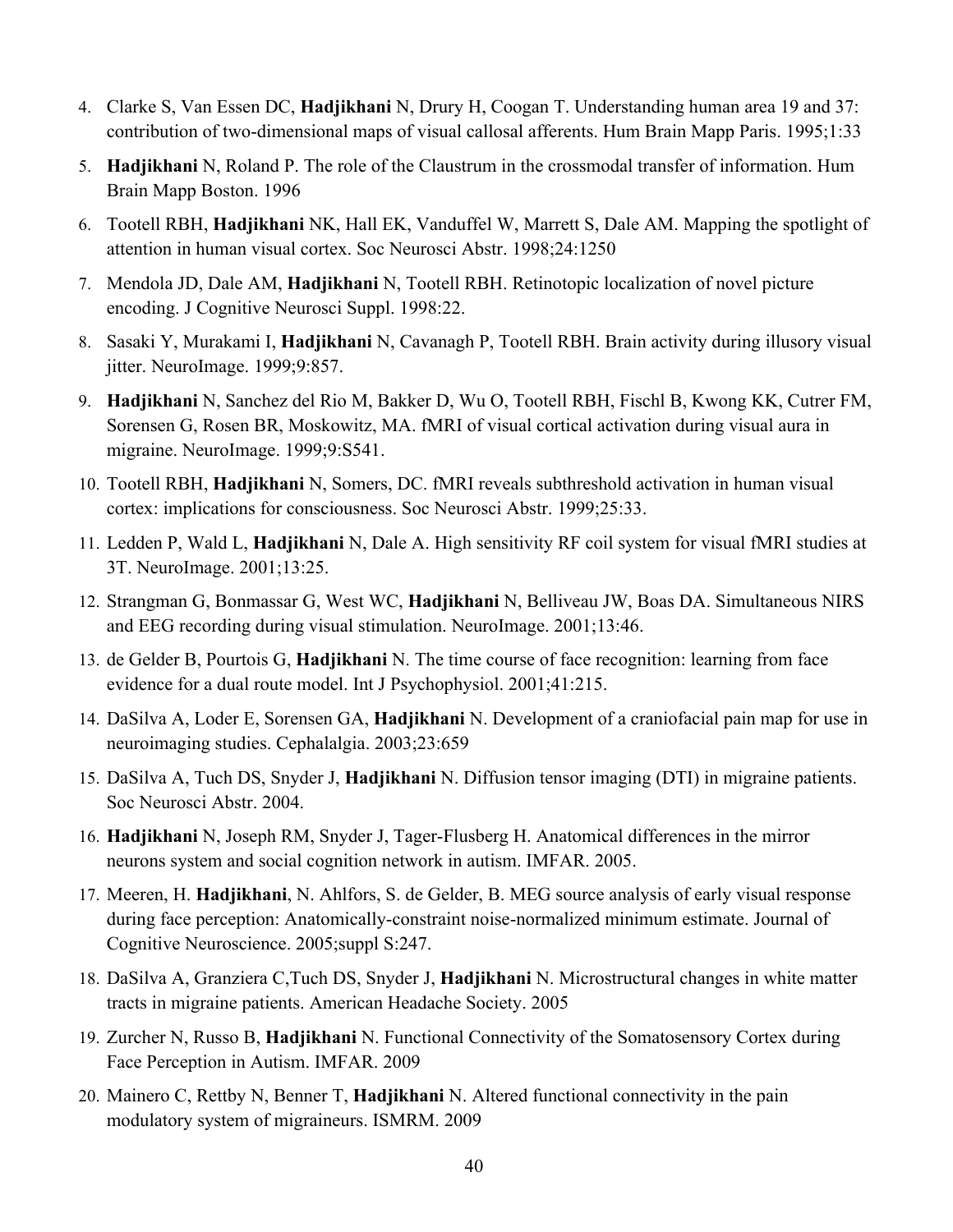- 21. Dahlem MA, Knerr F, **Hadjikhani** N, Scholl E. Dynamics of wave segments on curved cortex. Dynamic Days Europe. 2009
- 22. Jacquemont S, Curie A, des Portes V, He Y, Paulding C,Torrioli MG,Chen F, **Hadjikhani** N, Martinet D,Meyer J,Beckmann JS, Neri G, Gasparini F, Hilse T, Floesser A, Branson J, Bilbe G, Johns D, Gomez-Mancilla B. Testing the metabotropic glutamate receptor theory in fragile X syndrome: a randomized, placebo-controlled, proof-of-concept study of AFQ056, a novel, sub-type selective mGluR5 inhibitor. American Society of Human Genetics 2010.
- 23. Leopizzi S, **Hadjikhani** N, Fornari E, Pierrehumbert B, Halfon O, Bader M. Cognitive Remediation and Executive Function Deficit in Adolescents with ADHD. Annual Meeting of the American Academy of Child and Adolescent Psychiatry (AACAP). 2010.
- 24. Maillard-Wermelinger A, Hippolyte L, **Hadjikhani** N, Munsch S, Jacquemont S. 16p11.2 genetic rearrangement: Neuropsychological profile through lifespan. International Neuropsychological Society, Basel. 2011.
- 25. Rogier O, Zurcher N, Hippolyte L, Lemonnier E, **Hadjikhani** N. Decreased empathy for facial expression of pain in high functioning autism. Human Brain Mapping. 2011.
- 26. Kveraga K, Boshyan J, Adams RB, Bar M, **Hadjikhani** N, Feldman Barrett L. Differential neural responses to threatening and merely negative visual scenes. Human Brain Mapping. 2011.
- 27. Zurcher N, Cornes K, Donnelly N, Hadwin J, Hippolyte L, Lemonnier E, **Hadjikhani** N. fMRI study of the Thatcher Effect in high functioning autism. Human Brain Mapping. 2011
- 28. van der Zwaag W, Da Costa S, Zurcher N, Adams R, **Hadjikhani** N. Stimulus duration can change polarity of BOLD response in the amygdalae: a 7T fMRI study. Human Brain Mapping. 2011
- 29. Granziera C, Daducci A, Romascano D, Roche A, Helms G, Kruger G, **Hadjikhani** N. Structural abnormalities in the thalamus of migraine patients: a multi-parametric study at high field. International Society for Magnetic Resonance in Medicine (ISMRM) conference, Melbourne, Australia, 2012.
- 30. Rogier O, Zurcher N, Hippolyte L, Lemonnier E, **Hadjikhani** N. Decreased empathy for facial expressions of pain in high functioning autism. International Conferences on Innovative Research in Autism (IRIA). 2012
- 31. Durrleman S, **Hadjikhani** N, Hippolyte L, Zufferey S, Iglesias K. Investigating Syntax in Autism Spectrum Disorders: A Study of Relative Clauses. International Conferences on Innovative Research in Autism (IRIA). 2012
- 32. Zurcher N, Donnelly N, Rogier O, Russo B, Hippolyte L, Hadwin J, Lemonnier E, **Hadjikhani** N. It s all in the eyes: subcortical and cortical activation during grotesqueness perception in autism. International Conferences on Innovative Research in Autism (IRIA). 2012
- 33. Kveraga K, Boshyan J, Ward N, Alhfors S, Hamalainen M, Naik P, **Hadjikhani** N. Abnormal Neurodynamics of Face Processing in Autism. Biomag Paris. 2012.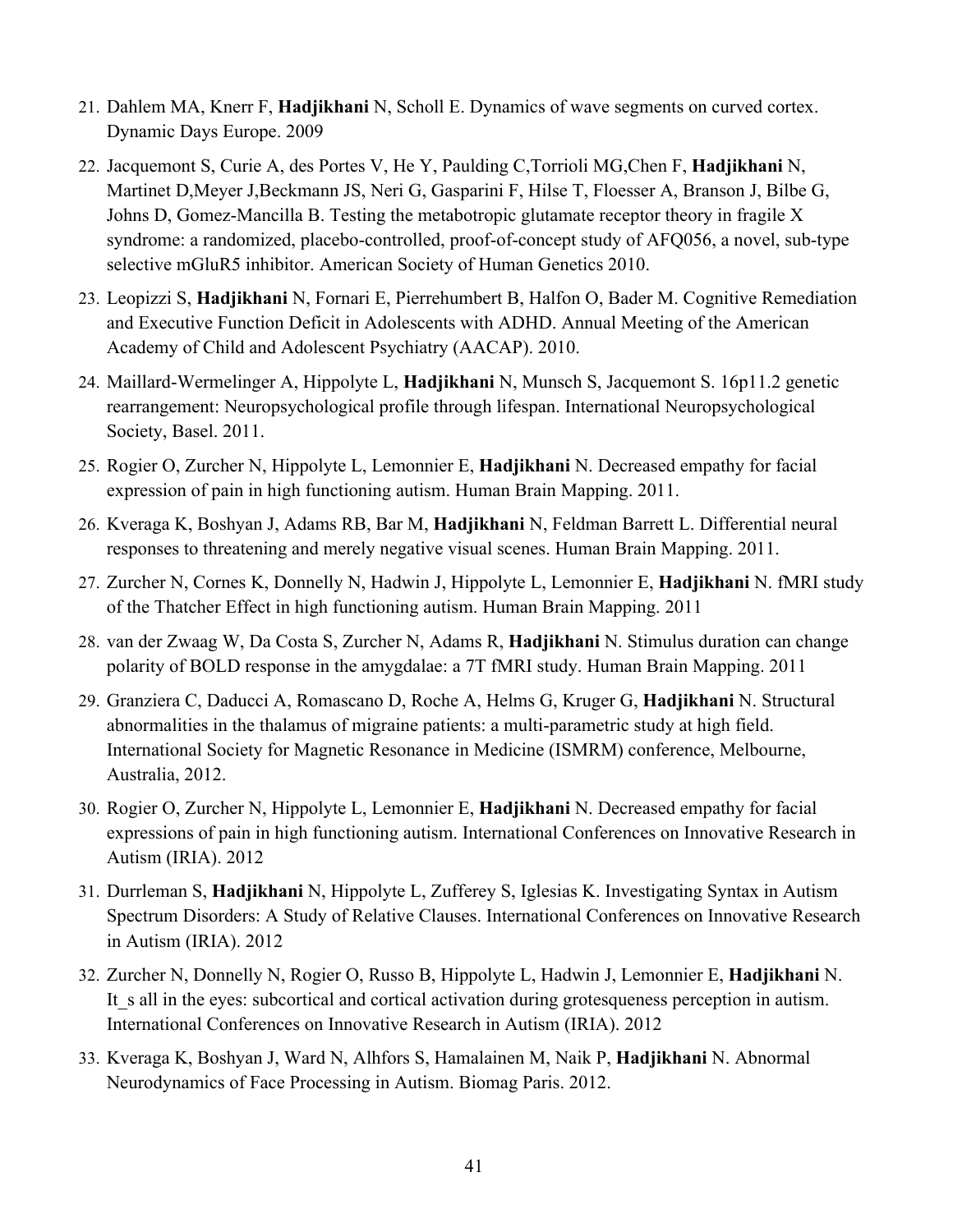- 34. Zurcher N, Rogier O, Boshyan J, Hippolyte L, Russo B, Ruest T, Lemonnier E, **Hadjikhani** N. The neural basis of joint attention deficits in autism spectrum disorders. Mirror Neurons: New Frontiers 20 Years After Their Discovery. Erice (Italy) September 2012
- 35. Rogier O, Zurcher N, Hippolyte L, Russo B, Ruest T, Lemonnier E, **Hadjikhani** N. Preserved affective but decreased cognitive empathy for facial expression of pain in autism. Mirror Neurons: New Frontiers 20 Years After Their Discovery. Erice (Italy) September 2012
- 36. Guillon Q, **Hadjikhani** N, Roge B. Looking to the left or looking to the right? Revisiting visual scanning of faces in young children with ASD – preliminary results. IMFAR SanSebastian 2013
- 37. **Hadjikhani** N, Mainero C, Ward N, Loggia M, Anderson T, Zurcher N, Arabasz G, Catana C, Hooker J. PET/MRI evidence of neuroinflammation in migraine.  $67<sup>th</sup>$  annual Meeting of the MGH Scientific Advisory Committee SAC 2014
- 38. Maillard AM , Ruef A, Pizzagalli F, Migliavacca E, Hippolyte L, Adaszewski S, Dukart J, Ferrari C, Conus P, Männik K, Zazhytska M, Siffredi V, Maeder P, Kutalik Z, Kherif F, **Hadjikhani** N, Beckmann JS , Reymond A, Draganski B, Jacquemont S. The 16p11.2 locus modulates brain structures common to autism, schizophrenia and obesity. American Society of Human genetics San Diego 2015
- 39. Garcia RG, Lin R, Lee J, Loggia M, Jung H, Kim J, Wasan AD, Edwards R, **Hadjikhani** N, Napadow V. Trigeminal sensory nucleus connectivity is modulated by respiratory-gated auricular vagus nerve stimulation in migraine patients. Society for Neuroscience SfN 45th annual meeting, Chicago, 2015
- 40. Garcia RG, Lin R, Lee J, Sclocco R, Loggia M, Polimeni J, Wasan A, Edwards R, Kettner N, **Hadjikhani** N, Napadow V. Evaluating brainstem mechanisms of Respiratory-gated Auricular Vagus Afferent Nerve Stimulation (RAVANS) for migraine with 3T and 7T fMRI. The International Association for the Study of Pain (IASP) 16<sup>th</sup> World Congress on Pain, Yokohama, Japan
- 41. Orekhova EV, Schneiderman J, Lundström S, Riaz B, Rajaei S, **Hadjikhani** N, Sysoeva O, Stroganova T, Gillberg S. Visual gamma frequency reflects behavioral differences in visual sensitivity. BIOMAG 2016, Seoul, Korea
- 42. Orekhova EV, Schneiderman J, Lundström S, Riaz B, Rajaei S, **Hadjikhani** N, Sysoeva O, Stroganova TA, Gillberg C. Frequency of visual gamma oscillations in adults with ASD: a pilot study**.**  Society for Neuroscience SfN 46th meeting 2016, San Diego
- 43. Jamal W, **Hadjikhani** N, Christodoulou JA, Cardinaux A, Vogelsang A, Kjelgaard M, Sinha P. Investigating the Predictive Impairment in Autism Hypothesis. IMFAR 2017 San Francisco
- 44. Martin-Brevet S, Rodriguez-Herreros B, Nielsen J, Moreau C, Maillard A, Pain A, Modenato C, Richetin S, Zürcher NR, **Hadjikhani** N, Reymond A, Buckner RL, Draganski B, Jacquemont S. The Effects of 16p11.2 Gene Dosage on Brain Structure. IMFAR 2017 San Francisco
- 45. Curie A, Friocourt G, des Portes V, Roy a, Nazir T, Brun-Laurisse A, Cheylus A, Marcorelles P, Retzepi K, Maleki N, Bussy G, Paulignan Y, Reboul A, Ibarrola D, Kong J, **Hadjikhani** N, Laquerriere A, Gollub R. Basal ganglia involvement in ARX gene mutated patients: the reason for very specific grasping in ARX mutated patients? European Pediatric Neurology Society (EPNS) 2017, Lyon, France.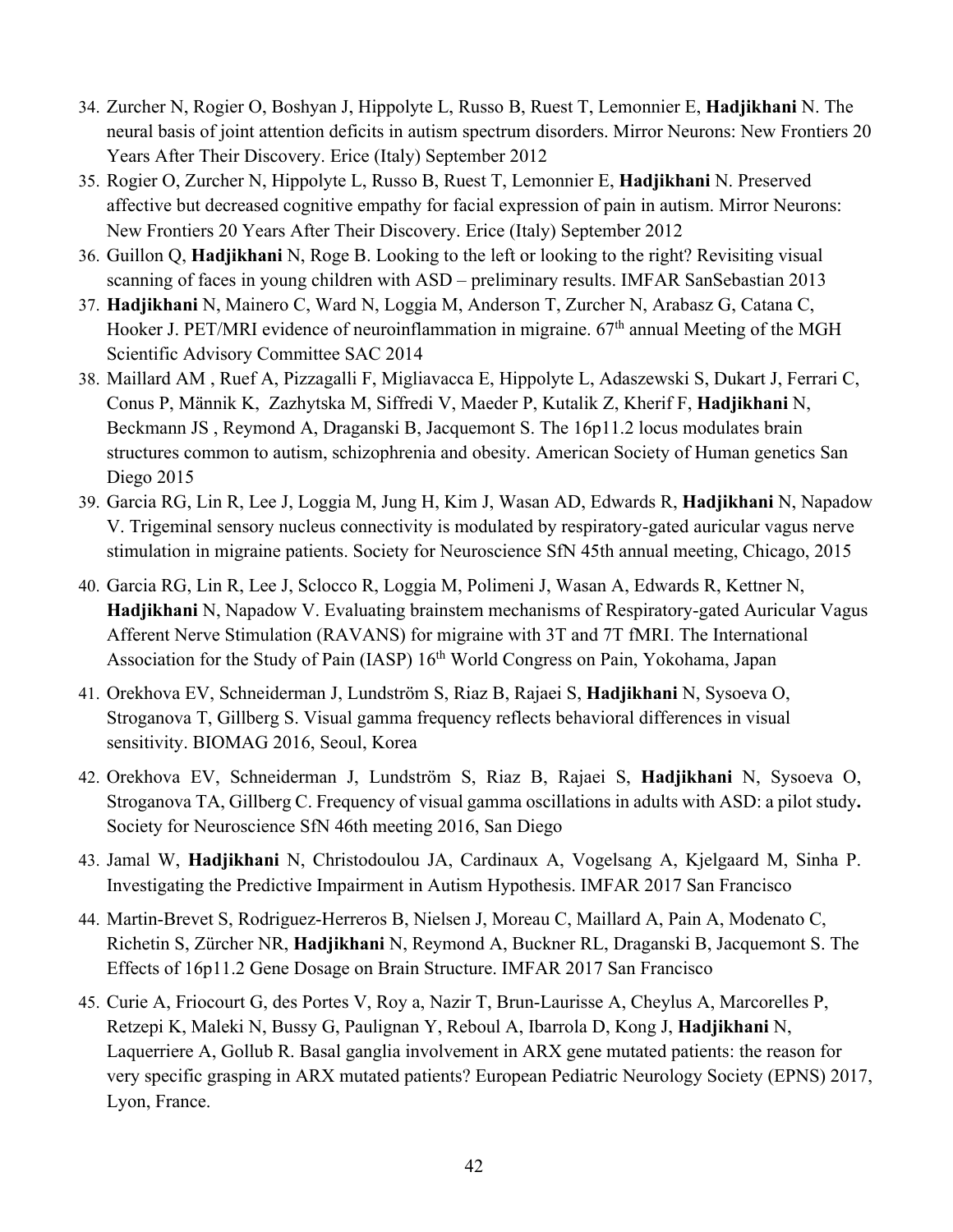- 46. Lassalle A, Johnels JÅ, Zürcher NR, Hippolyte L., Billstedt E., Ward N., Lemonnier E., Gillberg C., **Hadjikhani** N. *.* Hypersensitivity to low intensity fearful faces in people with autism focusing on the eye region. F1000Research 2017, 6:979 . 16<sup>th</sup> Vision Science Society (VSS) Annual Meeting, Florida. 2017.
- 47. Dinkler L, Rydberg Dobrescu, S., Råstam, M. Gillberg, C., Wentz, E., **Hadjikhani**, N. Subtle emotion recognition deficits in individuals recovered from teenage-onset anorexia nervosa. XXIIIrd Annual Meeting of the Eating Disorders Research Society, Leipzig, Germany, 2017.
- 48. Rynkiewicz A, Garnett M, Attwood T, Brownlow C, Baron-Cohen S, **Hadjikhani** N, Lassalle A, Sarah O, Pieniazek A, Kalisz K, Cazalis F, Lacroix A, Lucka I. Autism spectrum conditions (ASC) in females. Clinical perspectives on diagnosis and new directions in the assessments' construct. 1<sup>st</sup> International Conference of Polish Child and Adolescent Psychiatry, Katowice, Poland 2017
- 49. Rynkiewicz A, Grabowski K, Lassalle A, Baron-Cohen S, Schuller B, Cummins N, Baird A, **Hadjikhani** N, Podgorska-Bednarz J, Pieniazek A, Lucka I, Mazur A, Tabarkiewicz J. Humanoid robots and modern technology in ADOS-2 and BOSCC to support the clinical evaluation and therapy of patients with autism spectrum conditions (ASC). 1<sup>st</sup> International Conference of Polish Child and Adolescent Psychiatry, Katowice, Poland 2017
- 50. Albrecht , Mainero C, Ichijo E, Ward N, Granziera C, Zürcher NR, Akeju O, Bonnier G, Price J, Hooker J, Napadow V, Loggia M, **Hadjikhani** N. In-vivo imaging of neuroinflammation in migraine with aura – a [11C]PBR28 PET/MR study. International Association for the Study of Pain (IASP), Boston, USA 2018.
- 51. Zürcher NR, Loggia ML, Mullett JE, Bhanot A, Richey L, Hightower B, Wu C, Butterfield RI, Chonde D, Izquierdo-Garcia D, Wey HY, Catana C, **Hadjikhani** N, McDougle CJ, Hooker JM. [11C]PBR28 PET imaging reveals regional dereased brain expression of translocator protein (TSPO) in young adult males with autism. The XII International Symposium of Functional Neuroreceptor Mapping in the Living Brain, London, UK 2018.
- 52. Orekhova E, Stroganova TA, Schneiderman JF, Lundström S, Riaz B, Sarovic D, Sysoeva O, Gillberg C, **Hadjikhani** N. Response gain of MEG gamma oscillations predits sensory sensitivity in people with and without autism spectrum disorders. INSAR, Rotterdam, The Netherlands 2018.
- 53. Lassalle A, Zürcher NR, Porro CA, Benuzzi F, Hippolyte L, Lemonnier E, Åsberg Johnels J, **Hadjikhani** N. Influence of anxiety and alexithymia on brain activation associated with the perception of others' pain in autism. INSAR, Rotterdam, The Netherlands 2018.
- 54. Kerem L, Plessow F, Holsen L, **Hadjikhani** N, Lawson L. Oxytocin significantly attenuates the functional connectivity between food motivation brain areas in overweights and obese men exposed to high caloric food images. ENDO 2019, New Orleans, USA.
- 55. Dinkler L, Taylor M, **Hadjikhani** N, Råstam M, Lichtenchtein P, Gillberg C, Lundström S. Association of genetic risk factors for eating disorders and eating disorder traits: evidence for an etiological continuum from a Swedish twin sample. Annual Meeting of the Behavior Genetics Association (BGA) 2019, Stockholm, Sweden.